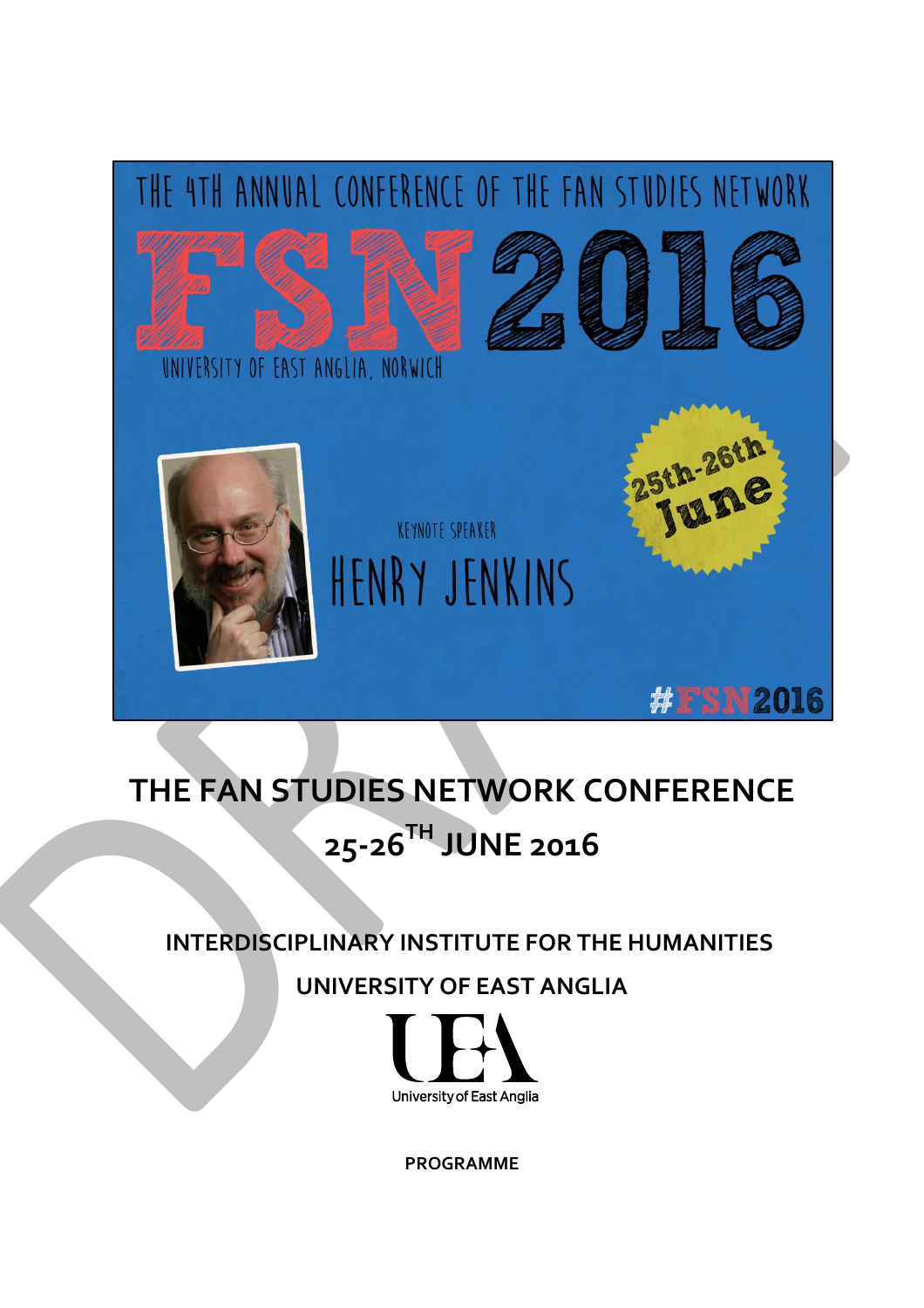# **FRIDAY 24th JUNE**

|        | 18:30 (with the   PRE-CONFERENCE SOCIAL AND FAN STUDIES PUB QUIZ |
|--------|------------------------------------------------------------------|
|        | quiz starting at   Grad Bar, UEA campus                          |
| 19:30) |                                                                  |

# **SATURDAY 25th JUNE**

| 09:00 - 09:30   | <b>REGISTRATION</b>                                                                                                             |
|-----------------|---------------------------------------------------------------------------------------------------------------------------------|
| 09:30-10:30     | <b>KEYNOTE</b>                                                                                                                  |
|                 | Professor Henry Jenkins                                                                                                         |
| $10:30 - 10:45$ | <b>BREAK</b>                                                                                                                    |
| $10:45 - 12:15$ | <b>PARALLEL PANELS</b>                                                                                                          |
|                 | Panel A: Co-Creation                                                                                                            |
|                 | Panel B: Offline Spaces 1                                                                                                       |
|                 | Panel C: Participatory Memory in the Fandoms of Sherlock Holmes and<br>Lord of the Rings                                        |
| $12:15 - 13:15$ | <b>LUNCH</b>                                                                                                                    |
| $13:15 - 14:45$ | <b>PARALLEL PANELS</b>                                                                                                          |
|                 | Panel D: Using the Archive                                                                                                      |
|                 | Panel E: Revisiting Fandom and Ontological Security: Types of Nostalgia,<br><b>Cult Revivals and Theme Park Memorialisation</b> |
|                 | Panel F: Defining Fans                                                                                                          |
| $14:45 - 15:00$ | <b>BREAK</b>                                                                                                                    |
| $15:00 - 16:30$ | <b>PARALLEL PANELS</b>                                                                                                          |
|                 | Panel G: Race and Culture                                                                                                       |
|                 | Panel H: Fan Studies as Pedagogy                                                                                                |
|                 | Panel I: Consumerism                                                                                                            |
| $16:30 - 16:45$ | <b>BREAK</b>                                                                                                                    |
| $16:45 - 18:00$ | SPEED GEEKING                                                                                                                   |
| $18:00 - 19:15$ | <b>WINE RECEPTION</b>                                                                                                           |
| 20:30           | <b>CONFERENCE DINNER</b>                                                                                                        |
|                 | The Library Restaurant, 4A Guildhall Hill, Norwich (Pre-booked delegates only,                                                  |
|                 | coach pickup on campus)                                                                                                         |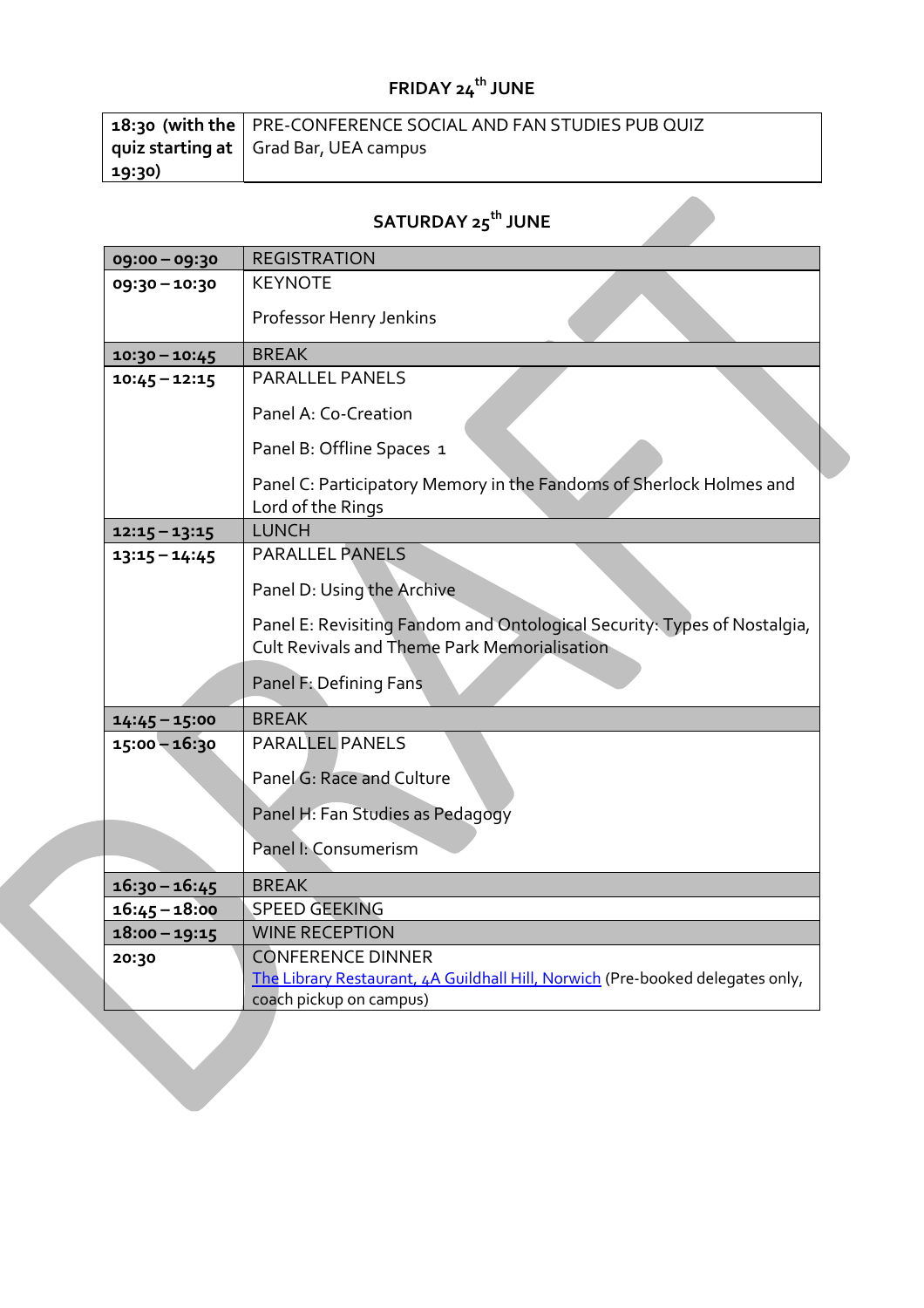### **SUNDAY 26 th JUNE**

| 09:00-09:30     | <b>REGISTRATION</b>                                                                                                                           |
|-----------------|-----------------------------------------------------------------------------------------------------------------------------------------------|
| 09:30-11:00     | <b>PARALLEL PANELS</b>                                                                                                                        |
|                 | Panel J: Theorising Fanfic                                                                                                                    |
|                 | Panel K: Offline Spaces 2                                                                                                                     |
|                 | Panel L: Identity                                                                                                                             |
| $11:00 - 11:15$ | <b>BREAK</b>                                                                                                                                  |
| $11:15 - 12:45$ | <b>PARALLEL PANELS</b>                                                                                                                        |
|                 | Panel M: Fan Fiction, Gender, and Sexuality                                                                                                   |
|                 | Panel N: Community Spaces                                                                                                                     |
|                 | Panel O: "The Force Re-awakens": Disney's Star Wars' Audiences                                                                                |
| $12:45 - 13:45$ | <b>LUNCH</b>                                                                                                                                  |
| $13:45 - 15:15$ | <b>PARALLEL PANELS</b>                                                                                                                        |
|                 | Panel P: Pls come to Brazil: Fan Studies and transcultural perspectives on<br>Brazilian digital fandoms and haters                            |
|                 | Panel Q: Ownership/Fan Producer Relations                                                                                                     |
|                 | Panel R: Politics and Activism                                                                                                                |
| $15:15 - 15:30$ | <b>BREAK</b>                                                                                                                                  |
| $15:30 - 16:30$ | <b>WORKSHOP: Methodologies in Fan Studies</b>                                                                                                 |
|                 | Lincoln Geraghty (University of Portsmouth, England)<br>Anne Jamison (University of Utah, USA)<br>Lies Lanckman (University of Kent, England) |
|                 | Simon Turner (Chulalongkorn University, Bangkok, Thailand)                                                                                    |
| $16:30 - 16:45$ | <b>CLOSE</b>                                                                                                                                  |

**Contact:** [fsnconference@gmail.com](mailto:fsnconference@gmail.com) **Twitter**[: @fanstudies/](https://twitter.com/fanstudies)#FSN2016

### **Conference Organisers:**

Lucy Bennett and Tom Phillips (FSN chairs)

Bertha Chin, Bethan Jones, Richard McCulloch, Rebecca Williams (FSN board)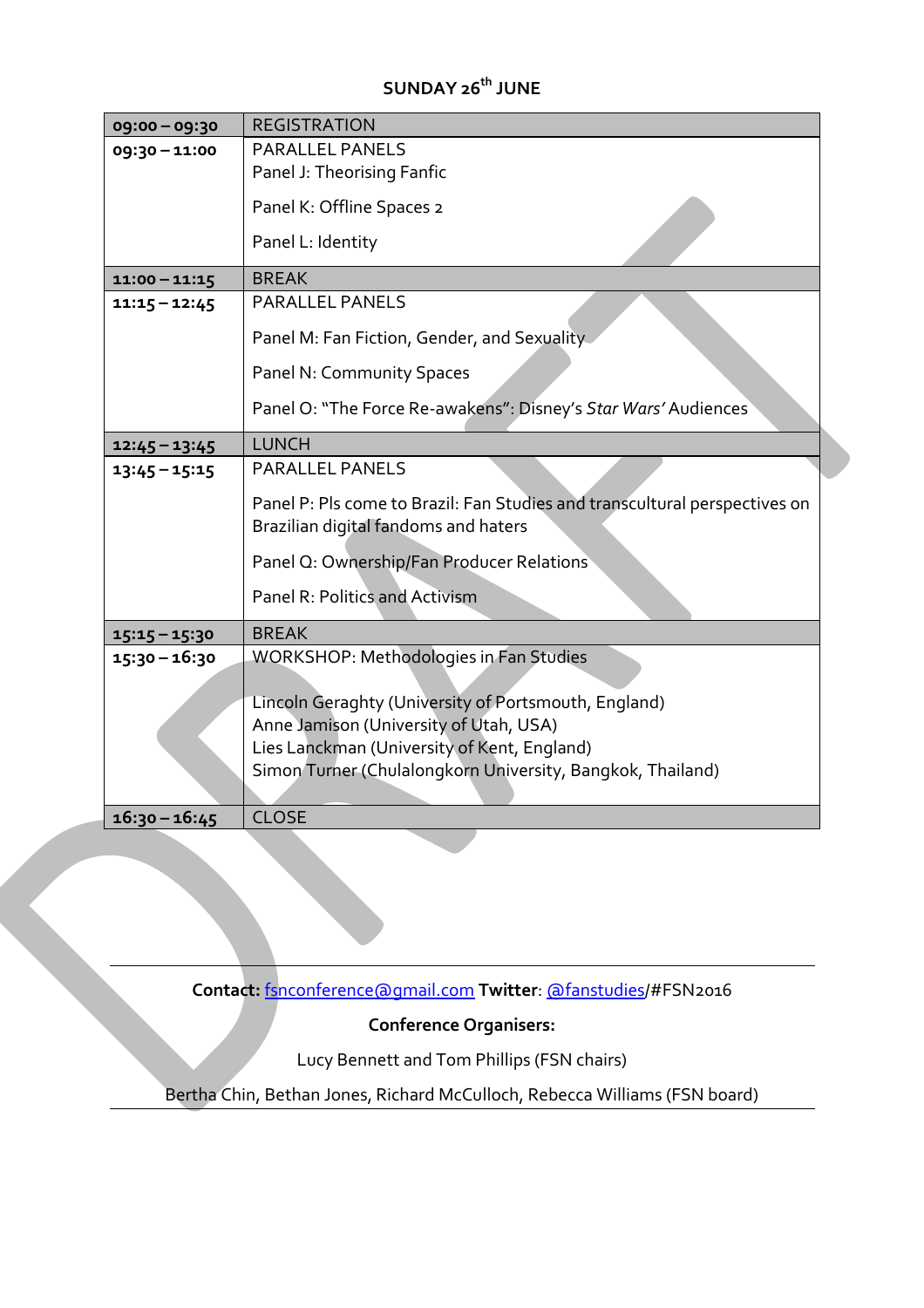### **PANELS**

### *Panel A: Co-Creation Chair: Ellen Kirkpatrick*

Kirsty Sedgman (Audience&Co, UK): No-Object Fandom: Bringing Theatrical Meta-Texts to Life

Charlotte Taylor-Ashfield (Bath Spa University, England): Resurrecting the Author: Transmedia Storytelling, Kelly Sue DeConnick and Captain Marvel fandom

Jessica Seymour (Southern Cross University, Australia): Prosumer fanart practices in the *Harry Potter* and *Welcome to Night Vale* fandoms

Jonathan Wroot (University of Worcester, England): Letting the Fans Be Involved: Third Window's Use of Social Media and Crowdfunding for Disc Releases

### *Panel B: Offline Spaces 1 Chair: James Rendell*

Celia Lam (University of Notre Dame, Australia): Convergence and Conventions: Australians fans online and offline

Orion Mavridou (Abertay University, Scotland): Costume, Play & The Ludic Dimensions of Fandom

Elise Vist (University of Waterloo, Canada): The Supernatural Family: Immersion and Play at Creation Entertainment Conventions

Rhona Trauvitch (Florida International University, USA): Fan-tastic Non-fictional Locales: Where Ectostory Interactions Commemorate Fictional Events

### *Panel C: Participatory Memory in the Fandoms of Sherlock Holmes and Lord of the Rings Chair: Ann McClellan*

Liza Potts (Michigan State University, USA): The Sign of Three: Fan Memory of *Sherlock* Fans in London

Dawn Opel (Arizona State University, USA): "Distinctly Elvish": *Lord of the Rings* Fan Tourism in New Zealand's Kaitoke Regional Park

Elizabeth Oderkirk (Michigan State University, USA): A Sherlockian Method: Using a landscape analysis to understand how fan groups represent themselves and their fandoms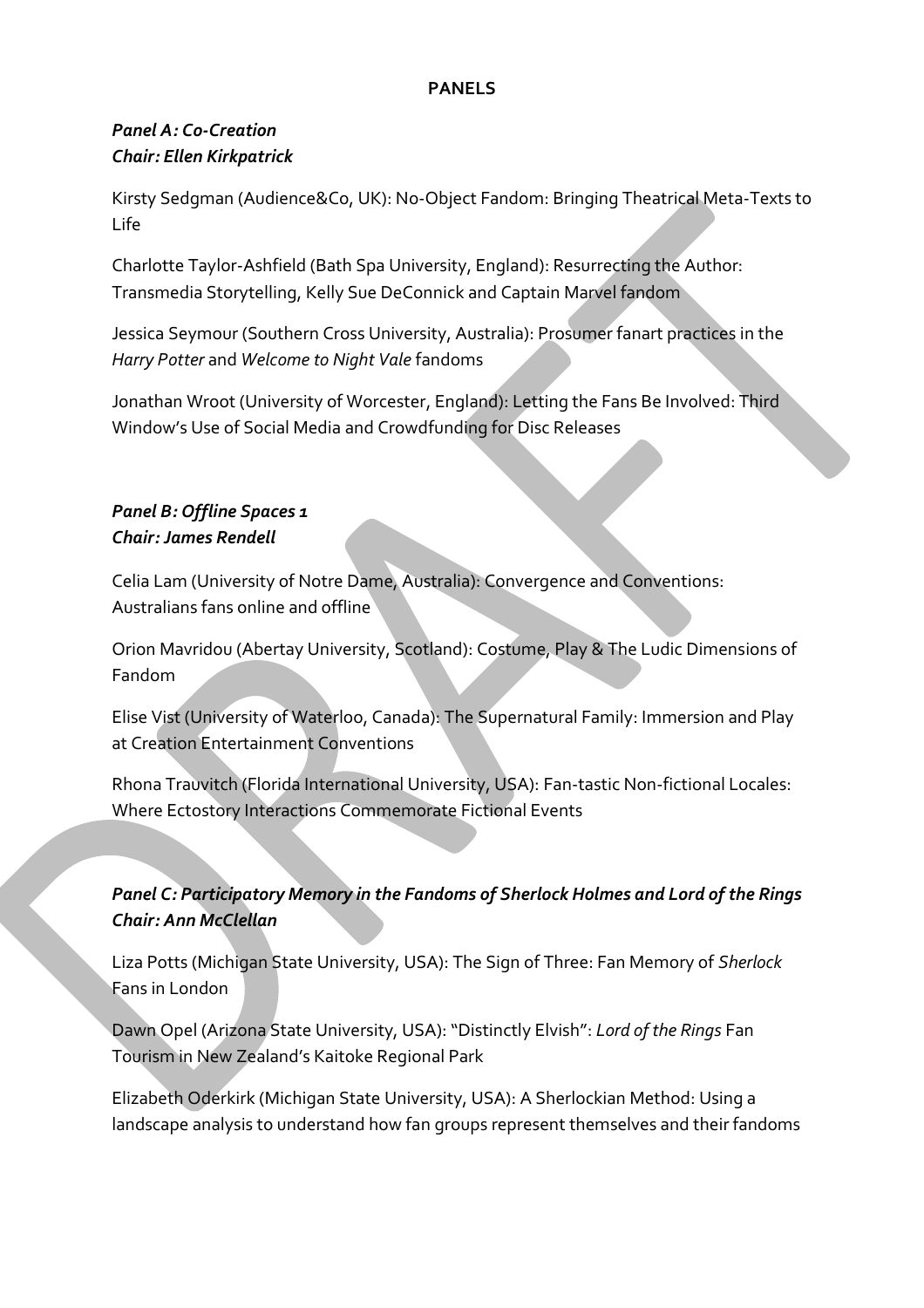### *Panel D: Using the Archive Chair: Lies Lanckman*

Mike Goode (Syracuse University, USA): 'All this must be Invention, and Invention is What Delights Me in Other Books': Archiving the Virtual in Jane Austen and Austen Fanfic

Naomi Jacobs (Lancaster University, England): Moving pictures: Designing a Digital Public Space with fans

Ann McClellan (Plymouth State University, USA): Tit-Bits, New Journalism, and Early Sherlock Holmes Fandom

Ludi Price & Lyn Robinson (City University, London, England): Fanfiction in the library

### *Panel E: Revisiting Fandom and Ontological Security: Types of Nostalgia, Cult Revivals and Theme Park Memorialisation Chair: Lincoln Geraghty*

Matt Hills (Aberystwyth University, Wales): The Truth Is/Was Out There: Ageing and Reimagined Cult TV

Ross P. Garner (Cardiff University, Wales): '20 Years Later, and That Intro is Still the Most Badass Thing in Existence': YouTube Comments, Nostalgia and Ontological Security

Rebecca Williams (University of South Wales): R.I.P River Country: Abandoned theme park rides, ontological security and online memorialisation

### *Panel F: Defining Fans Chair: Renee Middlemost*

Agata Łuksza (University of Warsaw, Poland): Recovering fandom history: nineteenthcentury 'actormania' in the light of fan studies

Megen de Bruin-Molé (Cardiff University, Wales): Pride and Prejudice and Fandom: How Cut-and-Paste Culture Negotiates the Language of Originality

Kali DeDominicis (University of Edinburgh, Scotland): Fandom, Meta, and Public/Private Online Space: A Methodological and Ethical Approach

### *Panel G: Race and Culture Chair: Rafal Zaborowski*

Hanna Klien (University of Vienna, Austria): Mas, Remix and 'mashin' up d place': an interdisciplinary approach to transcultural fandom of Bollywood films in the Caribbean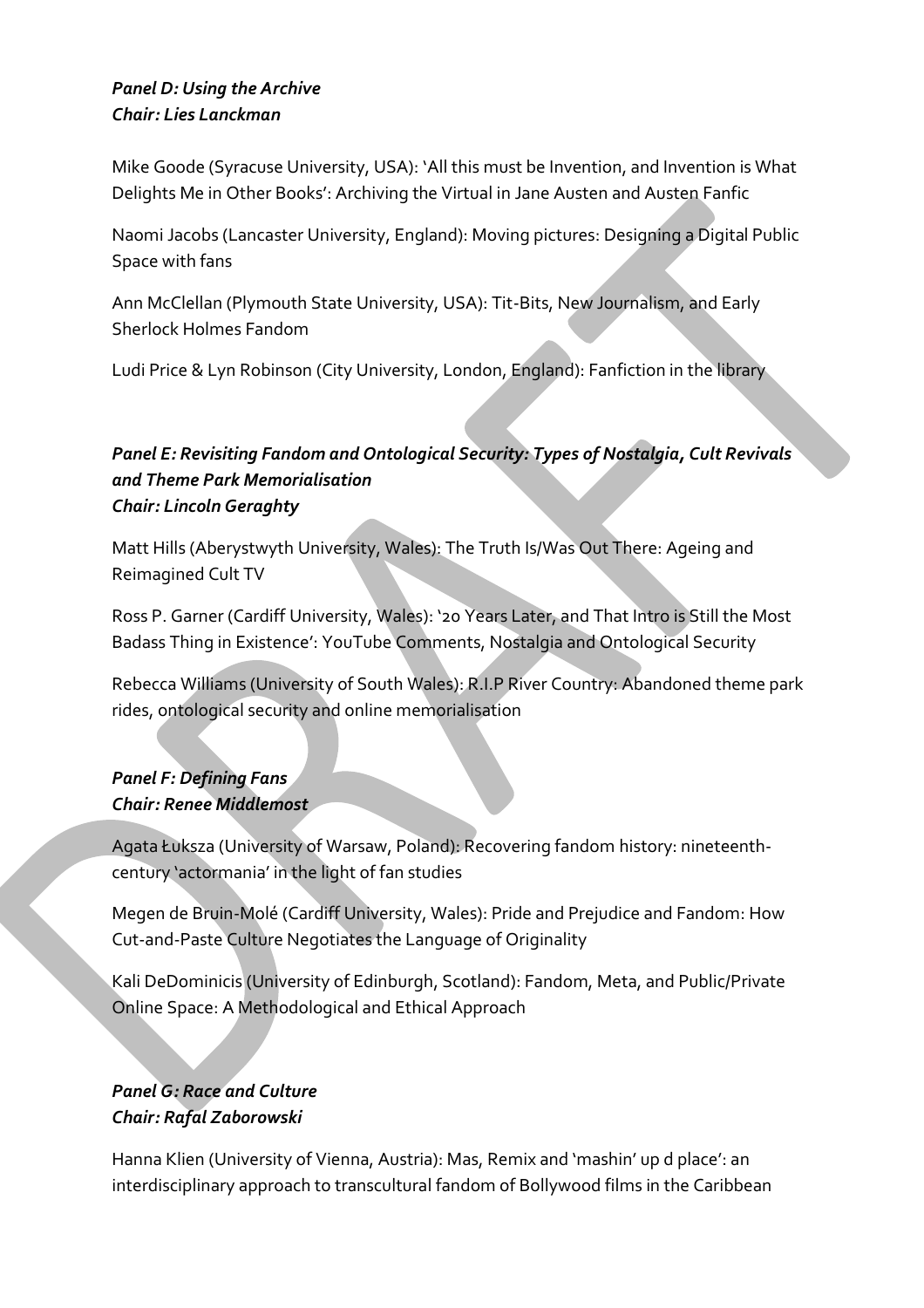Iain Robert Smith (University of Roehampton, England): Cult Cosmopolitanism: The Reception of Bollywood B-Movies in the West

Utku Ali Yıldırım (Istanbul Kultur University, Turkey): Fans by Proxy: Cross-Cultural Media Fan Formations in Turkey

Ming Zhang (Bournemouth University, England): Liberty and Resistance: Gender, Cultural identity and Network censorship in Chinese *Harry Potter* Slash Fan Fiction

### *Panel H: Fan Studies as Pedagogy Chair: Amber Hutchins*

Matthias Stephan (Aarhus University, Denmark): The Challenges of Teaching Fan Studies

Gregory Erickson (New York University, USA): New Paradigms of Academic Writing: Fan/Critic/Student/Academic

Hiroko Inose, Anneli Fjordevik & Mattias Aronsson (Dalarna University, Sweden): Fan Activities applied to Online University Education

### *Panel I: Consumerism Chair: Ross P. Garner*

Konstanty Strzyczkowski (University of Warsaw, Poland): We're Not in This Alone: Fans and Brand Tribalism

Emma Pett (University of East Anglia, England): "We've seen it in the movies, let's see if it's true": Cliff Richard fandom and the rise of consumer culture in the 1960s

Olivia Warschaw (New York University, USA): From Punk to Fandom: Hot Topic's Commandeering of Subcultural Style

Simon Brown (Kingston University, England): The Unending Fury: King, Carpenter and Christine Car Fandom

### *Panel J: Theorising Fanfic Chair: Anne Jamison*

Jessica Hindes (Royal Holloway University, London, England): "You cry out his name": reader insert/'imagines' and fanfic as self-gratification

Sébastien François (Paris Descartes University, France): Fanficcers as Literary Characters? Fandoms and Fannishness in Two Novels from the Early 2010s

Eva Wijman (Umeå University, Sweden): The Afterlife of Mary Sue in *Lord of the Rings* fanfiction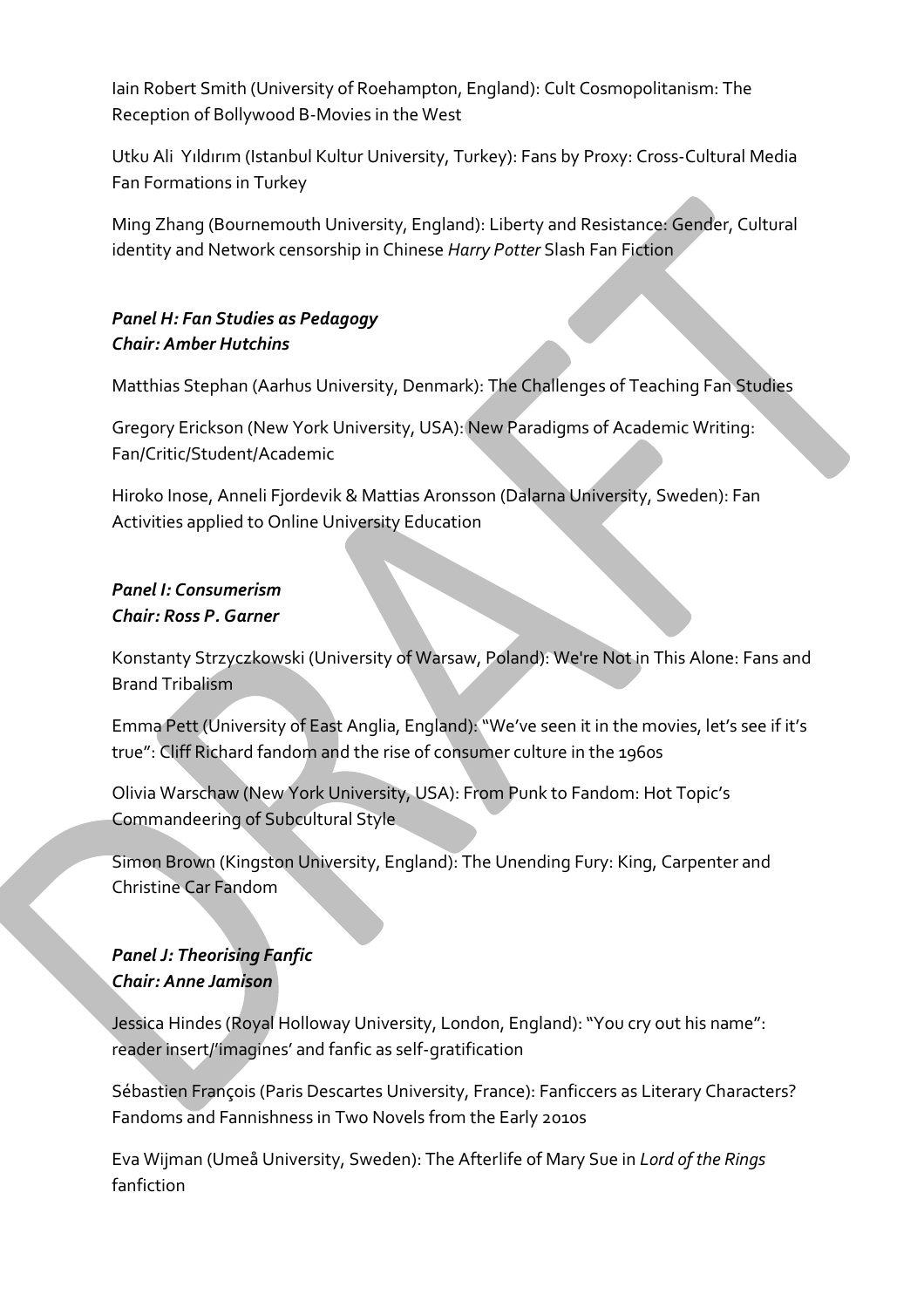Monika Drzewiecka (University of Gdańsk, Poland): Dominance, Submission and Gendered Power Politics. Investigating the Dark Side of Slash Fanfiction

### *Panel K: Offline Spaces 2 Chair: Rebecca Williams*

Amber Hutchins (Kennesaw State University, USA): "I Met the Mohawk Guy at a Star Party": #NASASocial Events and Fan Engagement

Kania Arini Sukotjo (National University of Singapore): Yaoi Content in Surabaya's Anime Convention

Abby Waysdorf & Stijn Rejinders (Erasmus University Rotterdam): Place and *The Prisoner*

Rafal Zaborowski (London School of Economics, England): Dancing with glowsticks: Participation and proximity in music fan practices in Japan

### *Panel L: Identity Chair: Iain Robert Smith*

Ashley Hinck (Xavier University, Ohio, USA): LEGO fandom: Practices, Values, and Gendered Boundaries

Andrew Crome (University of Manchester, England): Ponies at Prayer and Cosplay in the Pulpit: Fandom and Lived Religion

Joanna Kucharska (Jagiellonian University, Krakow, Poland): The Wild Hunt: Nationality, Fannish Identity and the Discourses of Race and Representation in *The Witcher 3* within Polish Fandom

Federica Lanzi (University of Perugia, Italy): The rights of criticism: The anti-fans within the fans

### *Panel M: Fanfiction, Gender and Sexuality Chair: Bethan Jones*

Sophie Hansal (University of Vienna, Austria): A Safe Haven For Queers?: The Meaning Of Fem-/Slash Fan Fiction for Lgbtq+ Fans

Jonathan Rose (Passau University, Germany): Omegaverse, or: what a kink trope tells us about sex, gender and sexuality

Angie Fazekas (University of Toronto, Canada): Alpha, Beta, Omega: Queer Futurity and Racial Narratives in Erotic Fanfiction

Milena Popova (University of the West of England): When the RP gets in the way of the F: The limits of compartmentalisation in Real Person(a) Fiction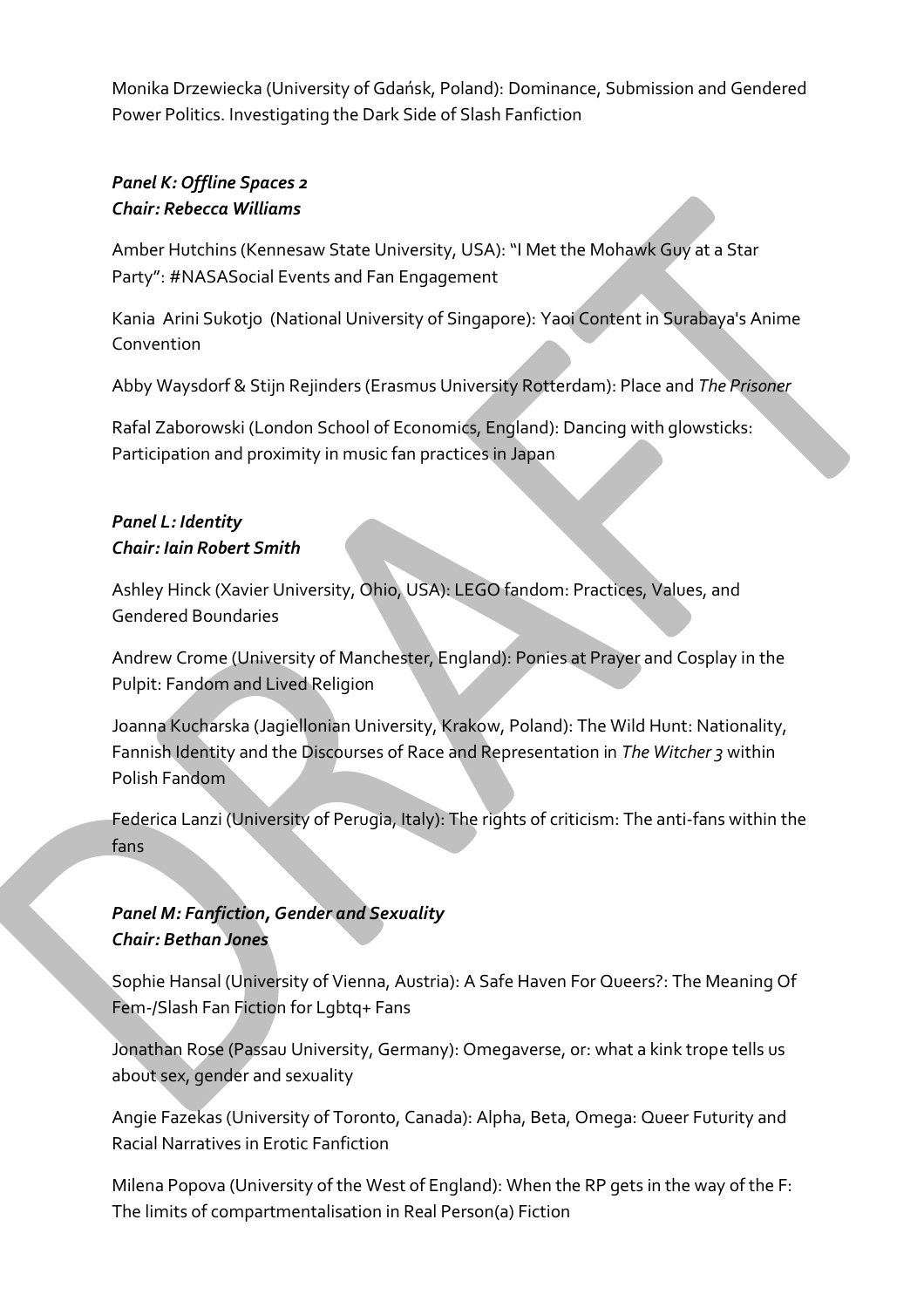### *Panel N: Community Spaces Chair: Ashley Hinck*

Jessica Austin (Anglia Ruskin University, England): Fur and Loathing: Identity, Stigma and Online Furry Fandom

Agata Włodarczyk (Gdansk University, Poland): Crocheting Superheroes – The Community and The Joy of Sharing

Clarice Greco, Fernanda Castilho & Ligia Prezia Lemos (University of São Paulo, Brazil): Fandom Memory Stick: Fan meetings to complete the '50 years of telenovelas' sticker album

Simone Driessen (Erasmus University Rotterdam): 'You Still Turn Me On' – Fans' mediated music memories of The Big Reunion

### *Panel O: "The Force Re-awakens": Disney's Star Wars' Audiences Chair: Tom Phillips*

William Proctor (Bournemouth University, England): 'This Time We'll Get it Right': Evaluating 'The Force Re-Awakens' Methodology

Richard McCulloch (University of Huddersfield, England): Shiny Happy Prequels?: Young Audiences, 'Becoming a Fan' Narratives, and Anticipation for *Star Wars: The Force Awakens*

Lincoln Geraghty (University of Portsmouth, England): *Star Wars: The Force Awakens* Prediction Videos as Paratextual Fan Narratives

*Panel P: Pls come to Brazil: Fan Studies and transcultural perspectives on Brazilian digital fandoms and haters Chair: Simone Driessen* 

Giovana Santana Carlos (Universidade do Rio dos Sinos (Unisinos), Brazil): Transcultural fandom: fans and industry in Brazilian Whovians

Simone Pereira de Sá (Federal Fluminense University, Brazil) and Simone Evangelista Cunha (Federal Fluminense University, UFF, Brazil): Haters beyond the hate: stigma and prejudice against funk carioca on YouTube

Adriana Amaral (Universidade do Vale do Rio dos Sinos, Brazil), Rosana Vieira de Souza (Feevale University, Rio Grande do Sul, Brazil) and Camila Monteiro (University of Huddersfield, England): Fan activism: concepts, resistances and practices in Brazilian Digital Culture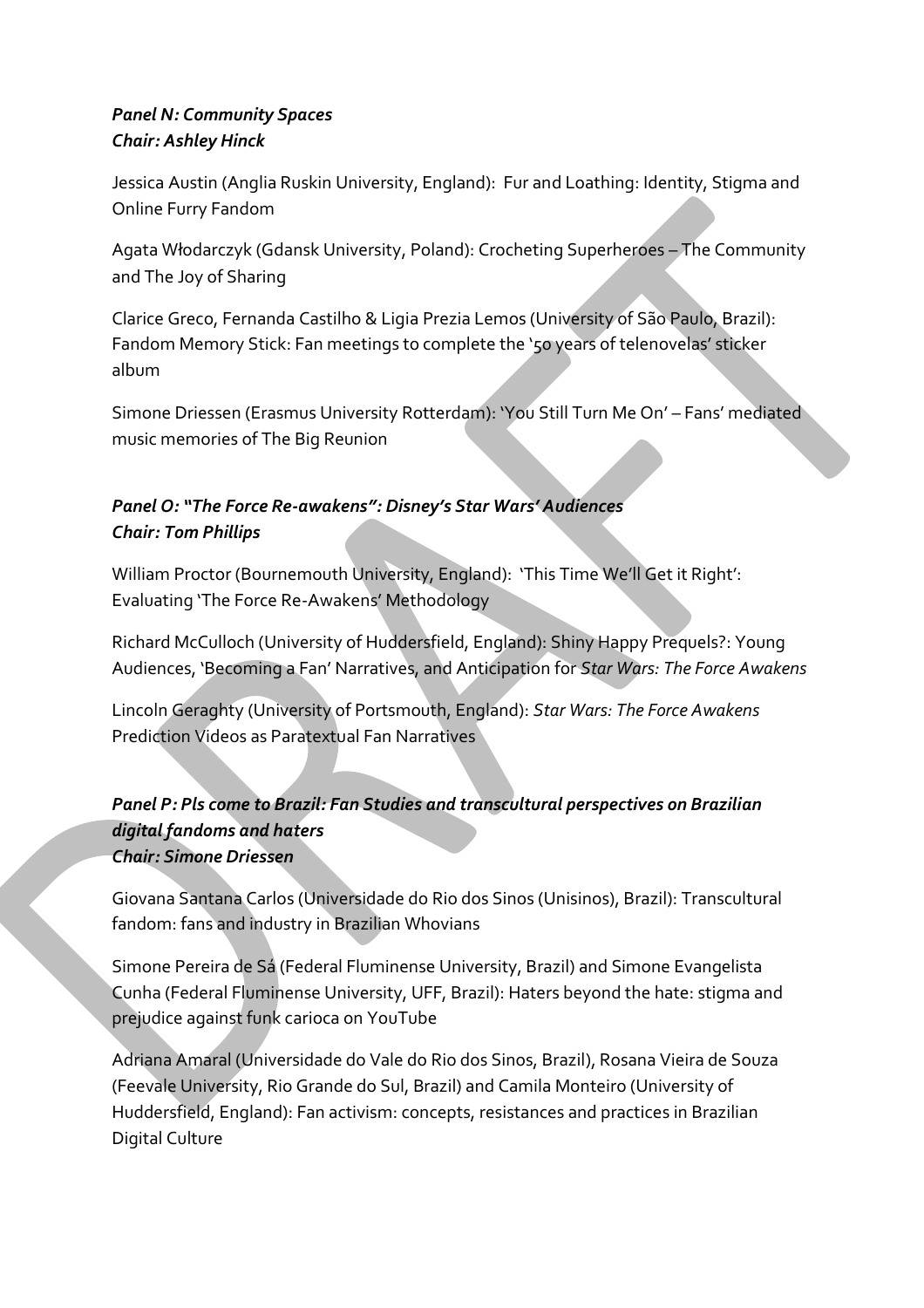### *Panel Q: Ownership/Fan Producer Relations Chair: Bertha Chin*

Rebecca Johnson (University of Southern California, USA): Doing Double Duty: The Music Supervisor as Fan and Professional

Ann-Kristin Hensen (TU Dortmund University, Germany): Who Started the Fire? - "Hannigram" and the Discourse between Fans and Producers

James Rendell (Cardiff University, Wales): The Royal We: Ongoing Fan-Text Relationships With New (Para)textual Reincarnations of *Battle Royale*

Helena Dare-Edwards (University of East Anglia, England): Bringing Criminology to Fan Studies: Reintegrative Shaming, Intra-Fandom, and Fan/Producer Relationships

### *Panel R: Politics and Activism Chair: Lucy Bennett*

Peter Krämer (University of East Anglia, England): The World of *Avatar* Audiences: From Fan Studies to Political Mobilisation

Ally McCrow-Young (Lund University, Sweden): Consumer Activism and the Milk Wars: Passion and Sites of Resistance in Oatly's Fans

Leandro Augusto Borges Lima (King's College London, England): Political conversation on gender and sexuality in *Mass Effect*: a Brazil-UK study with gamers

Megan Farnel (University of Alberta, Canada): Hot Fandom, Cool Gamers: On Gamers and/as Fans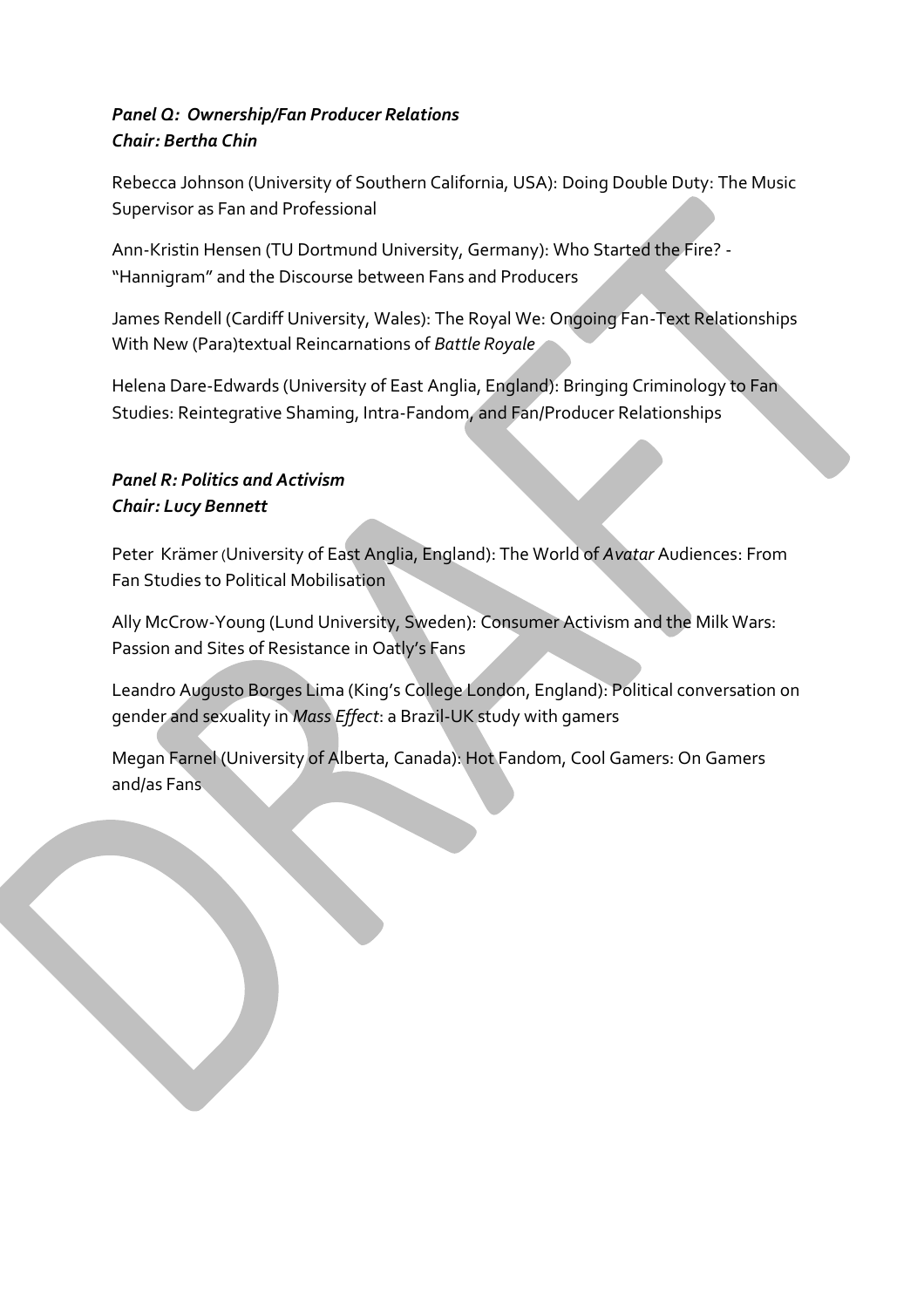#### **SPEED GEEKING**

Chiara Codeca (Independent scholar, Italy): Fanfiction, publishing, media, and copyright

Jessica Crosby (Newcastle University, UK): Cinema 2.0 – Intensities of viewership in interactive film audiences

Julie Escurignan (University of Roehampton, London, UK): "Theirs is the Fury": The hierarchization of fandom on the French fans' website La Garde de Nuit

Shanna Gilkeson (Bowling Green State University, USA): "They're ruining the Fandom!" – Gatekeeping, Double Standards, and the Attempt to Silence Women in the *Star Wars* Fandom

Diana-Maria Heidemann (Royal Holloway University, London, England): Experiencing And (Re)Using Music in a Personal Space

Petra Hirzer (University of Vienna, Austria): Facebooking Fans: ethnographic and netnographic research on community-based Bollywood fandom in Peru

Svenja Hohenstein (University of Tuebingen, Germany): Fans and Female Heroes

Olivia Hinkin (Birkbeck,University, UK): Fan distribution of anime

Katharina Hülsmann (Heinrich-Heine-University of Düsseldorf, Germany): When Fan Works Travel

Julia Largent (Bowling Green State University, USA): "You have 10 new likes": A look at documentary fans on social media

Shanika Ranasinghe (Royal Holloway, University of London, UK): ABBA Fandom: popular music fan studies and ethnomusicology

Sebastian Svegaard (Independent researcher, Denmark): Music in Vids: Narrative Strategies of Vidding Fandom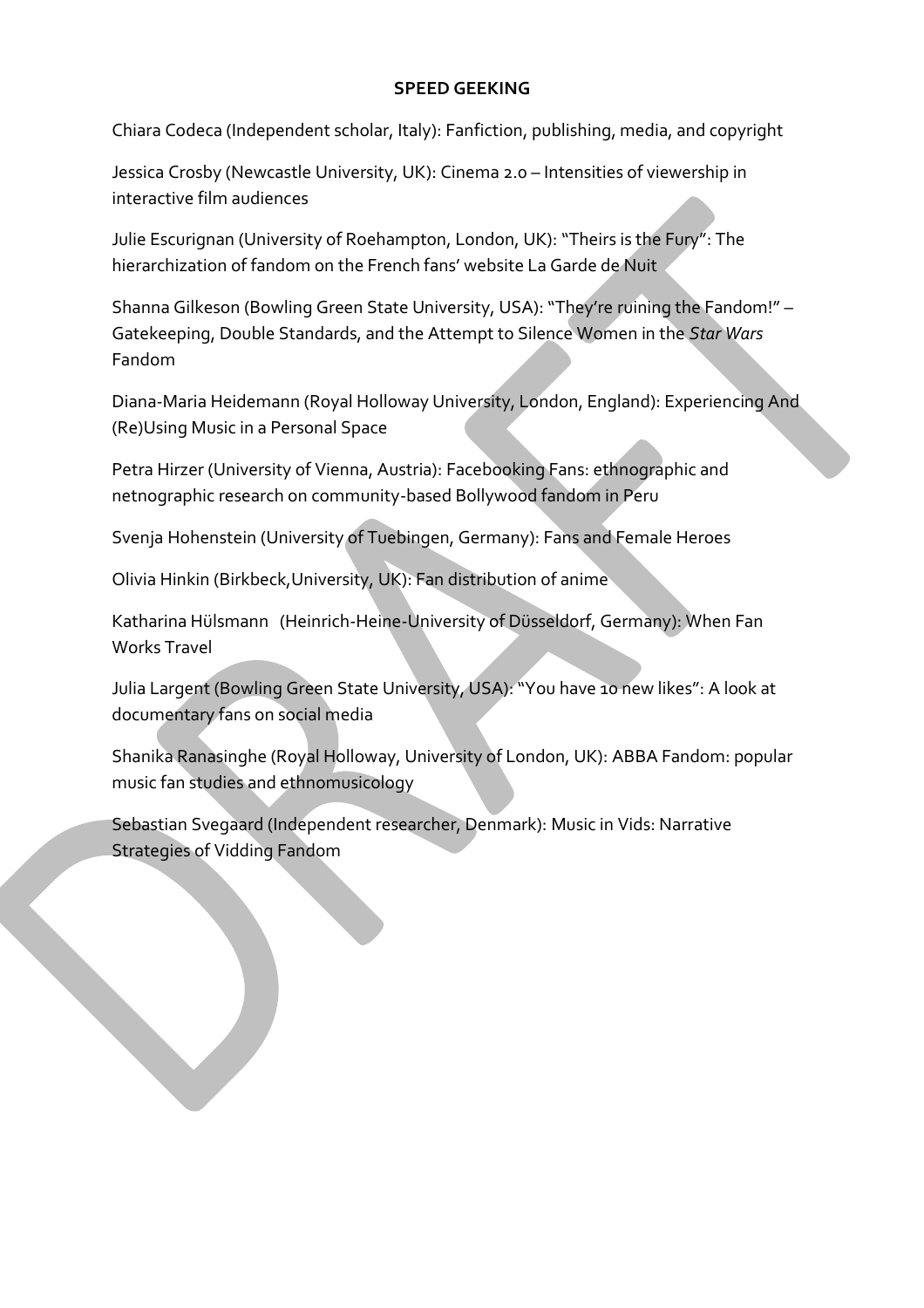### **KEYNOTE ABSTRACT**

#### **Henry Jenkins (University of Southern California, USA): How Fandom Helps Us to Negotiate the Politics of Diversity and Fosters the Civic Imagination**

This talk starts with a recognition that issues around representation and inclusion are central to current developments in the entertainment industry: while women and minority remain grossly under-represented within mainstream media, cult media has been one of those spaces where media-makers are testing the ground for more diverse kinds of characters and new kinds of narratives about race and gender. As it reacts to the mixed signals from the entertainment industry, fandom has become the site of cultural wars – conflicts amongst fans (as some embrace and others reject these changes in representational strategy) and conflicts between fans and producers (as fans respond with disappointment to the ways once popular franchises get retooled in ways that undercut their initial ambitions). The media likes to represent fans as a conservative force on media franchises, dismissing new casting decisions as disrupting continuity or imposing political correctness, but fans are also innovative, often out front of producers as they experiment with new scripts for race and gender within popular genres.

As we seek to understand the kinds of complex struggles over representation in contemporary popular media, we come back to a classic problem in fan studies – the mixture of fascination and frustration which generates fan response in the first place. There has been a tendency in some fandom studies work to stress fans as either celebratory or resistant, as either affirmative or transformative, yet earlier models saw fans as the consummate example of what Stuart Hall described as negotiated readings. Returning to Hall, and to others such as Christine Gledhill, I want to reclaim the concept of negotiation as one which fandom studies should explore more overtly, and drawing on Hall's work on the contradictory nature of "black" popular culture, I will argue that such models may be helpful as we seek to push fandom studies to engage more fully with issues of race and cultural difference.

Finally, drawing inspiration from fandom, I will briefly describe some new initiatives the USC Civic Paths research group has been developing around the concept of "the civic imagination." We are just beginning a project which uses world-building and the exchange and remixing of stories, including those from popular media, as a core activity that can help bring diverse groups of people together to reflect on the kinds of world they want to live in. Here, the metaphor of negotiation shifts fully from what readers do in their heads a they work through their relationship with popular media representations towards a set of social practices that occur amongst communities of people who bring diverse perspectives to stories that matter to them.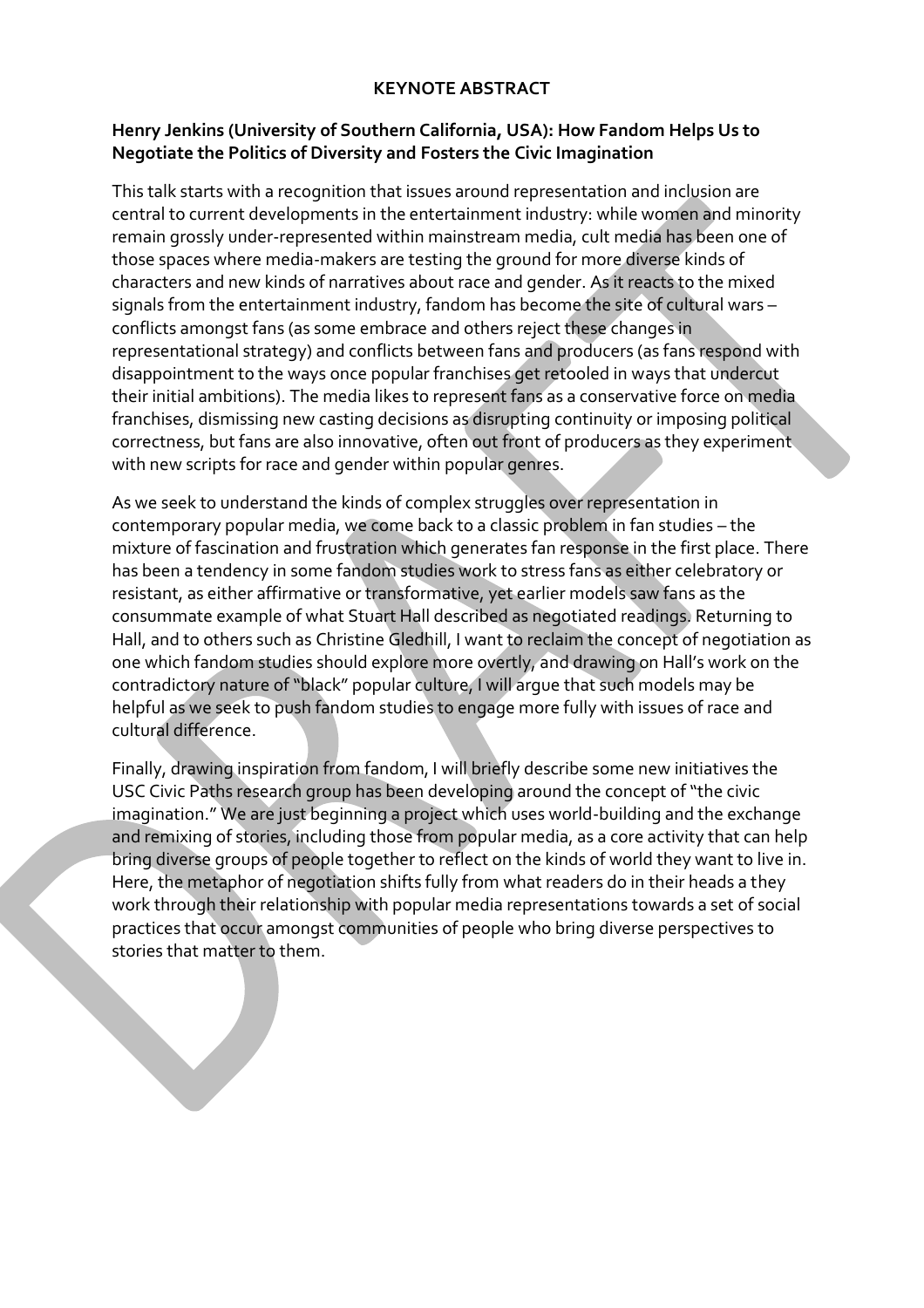### *Panel A: Co-creation*

#### **Kirsty Sedgman (Audience&Co, UK): No-Object Fandom: Bringing Theatrical Meta-Texts to Life**

In May 2013, after just two seasons, the television network NBC aired the final episode of *Smash*. Despite its extravagant budget and all-star ensemble cast, the show had been increasingly beleaguered by critical disdain. At its heart, *Smash* was a fictional show about Big Broadway, with each season broadly structured around the making of a new hit musical. Following the show's cancellation, and despite initially mixed reception, fans of the programme took to social media in droves to mourn its loss. A particular reason for lament has been the failure of the show's meta-texts – the musicals Bombshell and Hit List, which audiences watched developing within the fiction each week – to make their way on to a real live stage. When the show was cancelled, it therefore fell to the fans themselves to construct an imagined version of how such these musicals might actually work onstage.

Rebecca Williams coined the phrase 'post-object fandom' to describe the way fan communities engage in collective grieving processes when a beloved television programme ends. In this presentation I introduce the idea of 'no-object fandom', in which audiences develop fan communities around theoretical texts: ones that they have never seen in full, because they do not actually exist outside the fictional universe. Bringing together fan discussions held via a range of digital platforms (including 2015's infamous Kickstarter campaign), and drawing on previous work by Lincoln Geraghty and Paul Booth, I explain how fans engage in practices that bring these non-existent texts to life, while considering the challenges this poses for fans of live performance in particular.

#### **Charlotte Taylor-Ashfield (Bath Spa University, England): Resurrecting the Author: Transmedia Storytelling, Kelly Sue DeConnick and Captain Marvel fandom**

According to Henry Jenkins, creators of transmedia storytelling narratives 'are building a more collaborative relationship with their consumers' (2006: 98) by fostering -- and encouraging -- active participation, consumer agency and co-creation. However, this democratic potential is in part contradicted by transmedia theory that argues that a centralised authorial figure is necessary for the curation of a coherent storyworld (Freeman, 2016). The experience and behaviour of fans of Marvel Comics' Captain Marvel series (2012 – 2015) – described in fan vernacular as 'The Carol Corps' -- provide an example of this contradiction though the construction of series writer, Kelly Sue DeConnick, as central creator, and, in the process, as author. Despite Barthes' claim that the author has now passed gently into that good night, Captain Marvel fans often append an aura of authenticity and authorship to DeConnick, a construction that contains transmedia migration rather than cultivates its spread.

DeConnicks' position as author also works to regulate fan transmedia extensions. She often uses platforms such as Tumblr to converse with fans and encourage collaboration from readers by reblogging fan-made material, thus becoming an 'inhabitant of fan culture' herself (Stein, 2015:139). In so doing, this so-called collaboration also works to superficially mask the power relations between DeConnick and the audience, between production and consumption.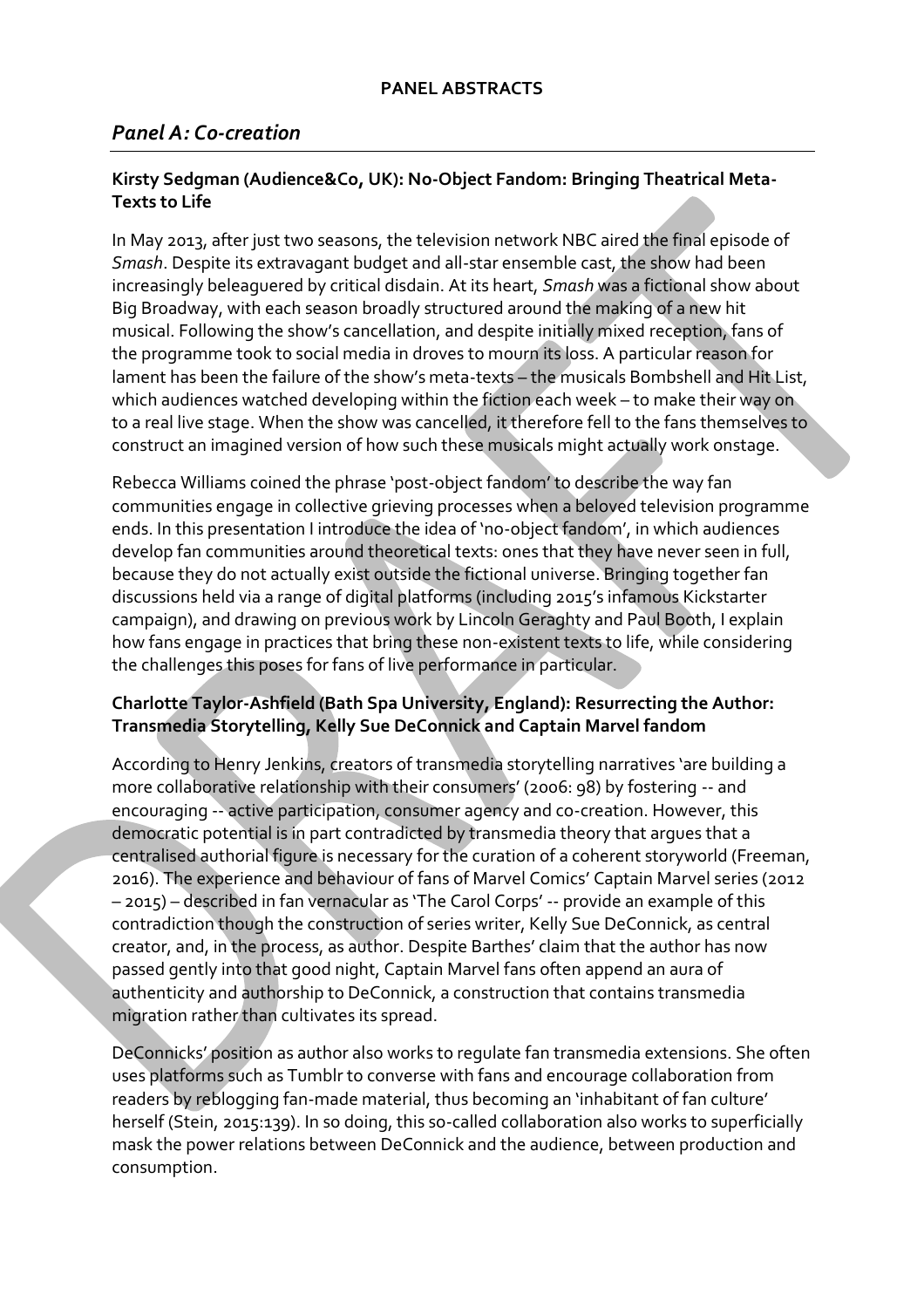This paper evaluates and critiques the extent with which transmedia storytelling operates as a collaborative and democratic media culture for fans by drawing upon raw data collected from an online survey of members of 'The Carol Corps.' Although discursively constructed in various sites as participatory and collaborative, what actually occurs is that fans are incorporated into the hegemonic practices of Marvel Comics in ways that are industrially valued (Scott, 2011, Hills, 2002). In so doing, I will argue that there is a reinforcement of hierarchies, not just between author and audience, but, also, across transmedia extensions and within the Captain Marvel fan community itself.

### **Jessica Seymour (Southern Cross University, Australia): Prosumer fanart practices in the Harry Potter and Welcome to Night Vale fandoms**

This paper examines the dynamic relationship between fanartists and originary texts by comparing the racially diverse fanart of the Harry Potter fandom, born as a reaction to the visually-supported narrative, with the Welcome to Night Vale fandom's prosumer engagement with the descriptive gaps in an audio-based text. Whether the fanartists are reacting against hegemonic representations of beloved characters, or whether they are filling a descriptive gap in the story, their creative motivations appear to be based in their own personal, social, and cultural context, as opposed to a desire to produce a carbon-copy to the originary texts. The Harry Potter book series was adapted into eight films which provide a visual confirmation of the expectation of whiteness in the series, but a selection of fans have reacted against this by 'racebending' main characters – drawing and editing them as racially diverse. By contrast, Welcome to Night Vale is an ongoing podcast narrative with deliberately vague descriptions of the main characters. Fans have responded to this narrative gap by creating 'fanon' interpretations of the characters and building a community around these visual representations of voice actors. Some fanartists in the Harry Potter fandom argue that they remain faithful to the series because, although the movies cast the main characters as predominately white, the books never specify race. Likewise, the Welcome to Night Vale fandom can draw main characters in whatever manner they choose because many of the characters are never properly described in the dialogue.

### **Jonathan Wroot (University of Worcester, England): Letting the Fans Be Involved: Third Window's Use of Social Media and Crowdfunding for Disc Releases**

Third Window has been distributing Asian films in the UK since 2006. It is one of the few independent UK labels that does so. It has maintained this unique position in the UK market despite several hurdles, such as the loss of stock following the 2011 Sony DADC fire and the ceasing of theatrical releases of its films. This latter decision, which was announced in 2012, highlights one of the label's constant practices – giving UK consumers the chance to own DVDs or Blu-Rays of films not available anywhere else in the world. In order to maintain this unique position, Third Window has closely involved its fans and followers with its home media strategy. This has been the case ever since the label used Facebook and Twitter to promote its releases from 2010 onwards. In particular, fan votes for package artwork and competitions have now evolved into crowdfunding campaigns for Blu-Ray releases and the financing of co-produced films in Japan. Third Window's dedication to the home media format and its consumers demonstrates the potential of physical releases of films, in contrast to digital alternatives (such as streaming and downloading services). In addition, Third Window's success as a distributor illustrates how other companies (both independent and corporate) have subsequently been utilising similar practices – from crowdfunding to becoming involved in media production. This paper will illustrate these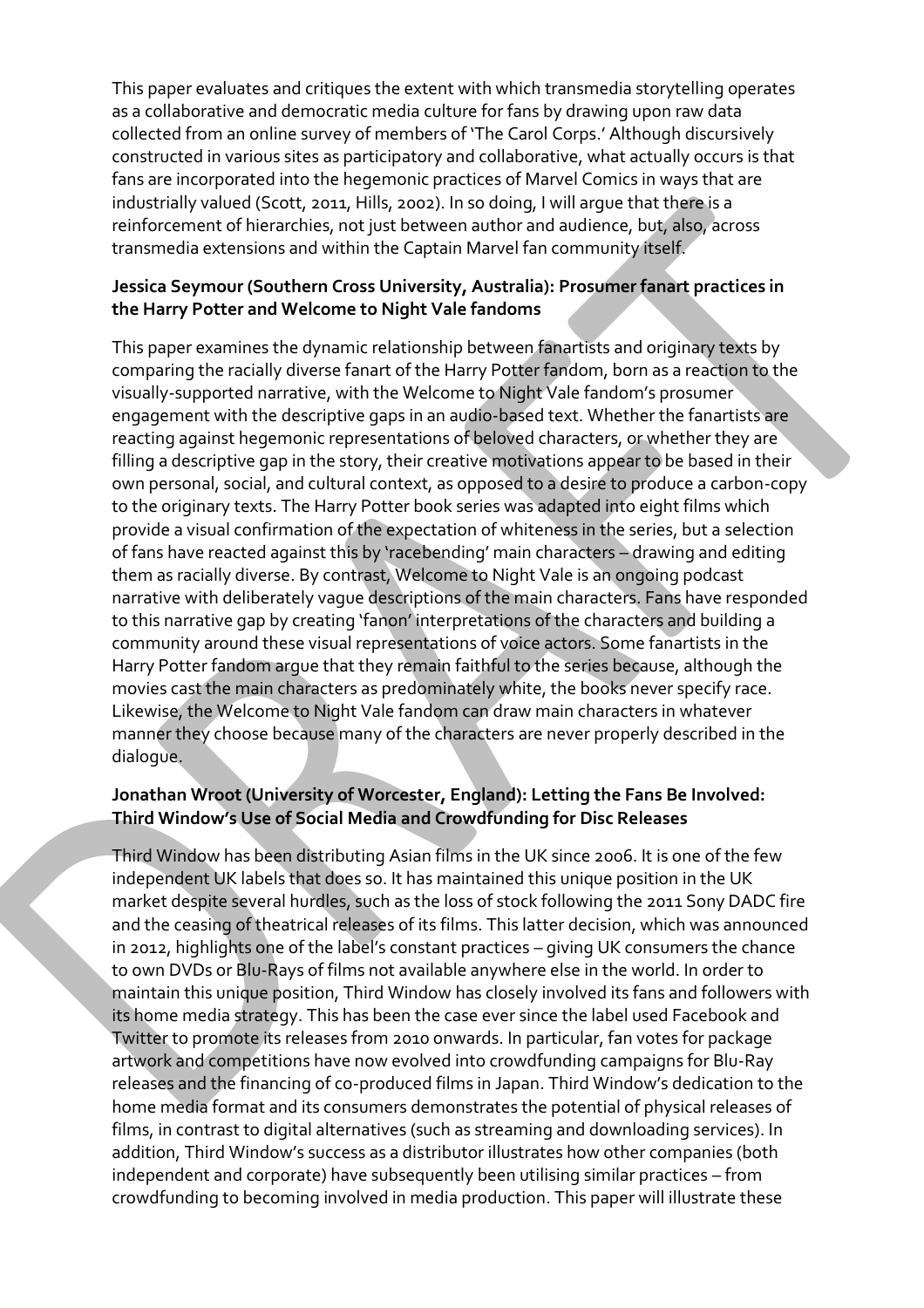practices, which also demonstrates that physical media formats are still of significant interest to consumers, especially when digital means are used to promote them (rather than to produce or gain access to media texts).

### *Panel B: Offline Spaces 1*

### **Celia Lam (University of Notre Dame, Australia): Convergence and Conventions: Australians fans online and offline**

Immediate, up-to-date and timely distribution of popular culture products such as cult television series and film franchises is a characteristic of the contemporary media environment. Made possible through the economic, industrial and technological convergence that defines this media age, media scholars, producers and distributors alike speak in terms of global audiences. However, this was not always the case. Australian audiences have historically felt an affiliation for British and American popular culture, with imported television content making up much of Australian broadcast schedules since its inception in 1956. For this audience base, broadcast often followed months behind the initial run in the US and UK, creating a temporal dissonance that has only recently been rectified by 'fast-tracked' strategies, employed to combat illegal downloading of series.

While broadcast schedules are more closely aligned, the physical distance of Australian fans from the source of their popular culture staples still creates a unique fan experience. It is one in which consumption was (until recently) delayed and physical interaction with celebrities rare. Despite the spatial disadvantage however, scholarship of Australian fans have characterised them as active media consumers, exploring their loyalty to long running series *The Bill* (Rogers, 2005), engagement in vibrant cosplay culture (Norris and Bainbridge, 2009), and most recently their role in the preservation of local comic book history (Patrick, 2015). This paper presents the findings of research into Australian fan experiences during the popular culture convention Supanova. Surveys, focus groups and ethnographic observation were utilised to gather data from attendees. The research highlights the Australian fan's reaction to live celebrity interactions, and examines the impact of on and offline fan practices on sustaining their loyalty to media products. In particular the relevance of conventions in a convergent media age will be explored through its construction as a site of communal ritualistic activity that helps maintain fan communities, and bridge the temporal distance between fan and celebrity.

### **Orion Mavridou (Abertay University, Scotland): Costume, Play & The Ludic Dimensions of Fandom**

Encompassing a constellation of behaviours, outputs and social phenomena, media fandom presents a continuous challenge for research. Due to its ambiguity and complexity, scholarship has employed a variety of ways to conceptualise fandom over the years, from artistic practice to cultural resistance to textual poaching.

The proposed paper argues for an alternative model, conceptualising fannish behaviour as a form of play and fandom as a system that facilitates play. Authors have long been using terms like 'playful' to describe fans' engagement with media. The ludic dimension of fandom, however, has not been explored at any depth beyond passing acknowledgement in literature. Using a series of interviews, and the theoretical work of Katie Salen and Eric Zimmerman as a starting point, this paper examines the cosplay phenomenon from an interdisciplinary perspective; emphasising the act over the costume and discussing the games fans play, consciously or unconsciously, around the objects of their passion.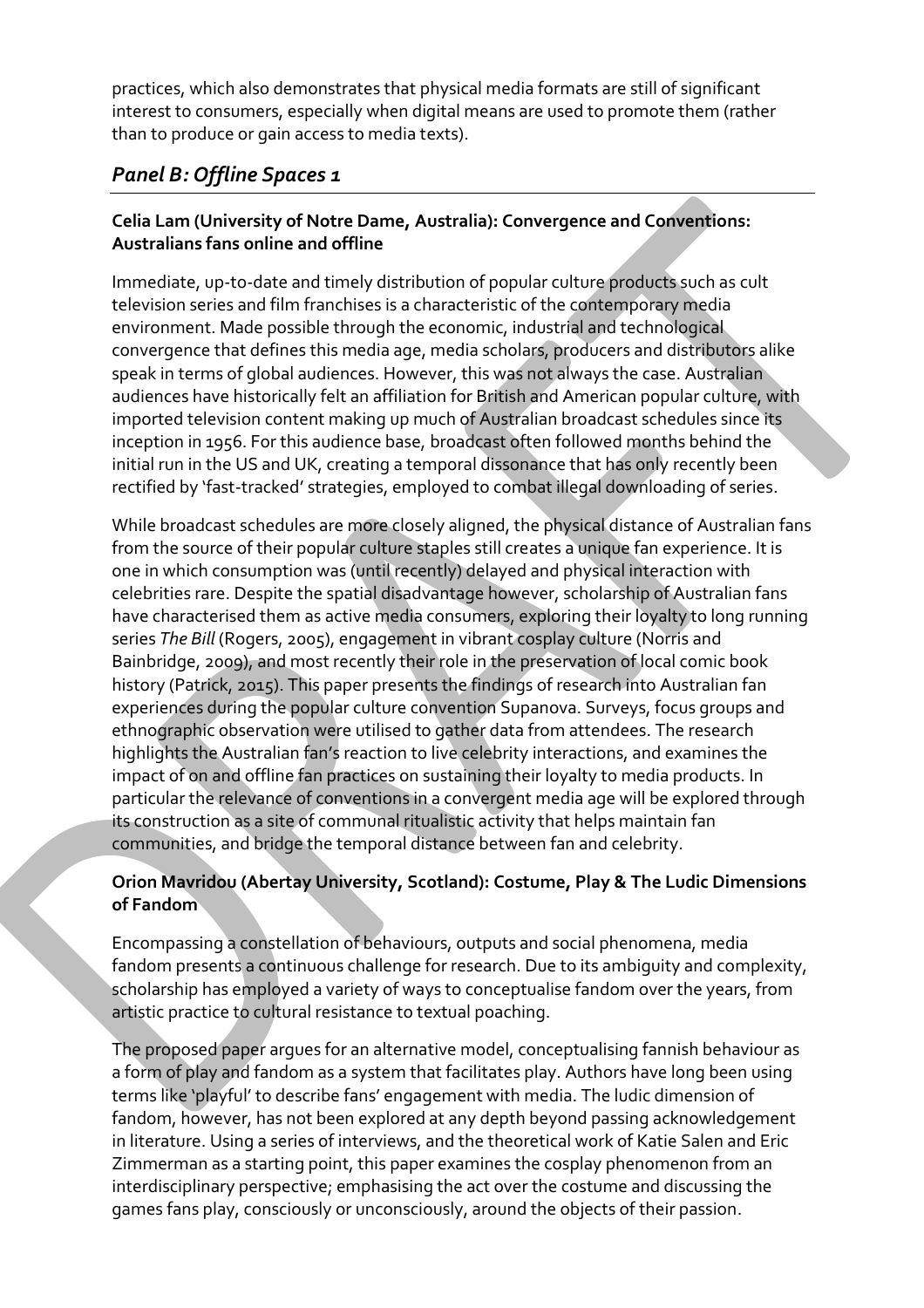#### **Elise Vist (University of Waterloo, Canada): The Supernatural Family: Immersion and Play at Creation Entertainment Conventions**

Lynn Zubernis and Katherine Larsen have already described the ways that Creation Entertainment's Supernatural Conventions create the illusion of closeness. Applying the concept of immersion in virtual worlds to their understanding of the conventions allows us to see that fans engage actively and purposefully in the construction of that fiction. That is, we are not necessarily dupes of the capitalist impulse to profit from our desires; we can also be co-creators of the spaces in which we spend our time and money. For example, Creation-run conventions deploy the idea of "The Supernatural Family," a term primarily used online to describe the community of *Supernatural* cast and fans, in order to create a bounded space for the kind of play that is not possible in other, larger conventions, such as FanExpo. The use of "The Supernatural Family" creates a space much like Johann Huizinga's "magic circle," which is the boundary of space, time, and action that separates play and ritual from the rest of the world. This is in contrast to other fan conventions, like FanExpo, where fans report feeling disappointed and dehumanized (Jonathan Kay), because the corporate, consumerist intrusion into the magic circle is impossible to ignore. Using Marie-Laure Ryan's conception of "narrative as virtual world" and Janet Murray's description of immersion, this paper argues that Creation Entertainment's *Supernatural* conventions are constructed as immersive spaces in opposition to other conventions, which are centered around consumption rather than play. Ideally, conventions are immersive worlds, not just because they exist in a bounded environment, but because they elicit the affective play of fans (Matt Hills).

### **Rhona Trauvitch (Florida International University, USA): Fan-tastic Non-fictional Locales: Where Ectostory Interactions Commemorate Fictional Events**

What do visitors of Reichenbach Falls, Riverside, Iowa, and Dublin on Bloomsday have in common? They all commemorate fictional events. At the Falls, visitors find a plaque that relates– in three languages – that at this location Sherlock Holmes vanquished Professor Moriarty. At Riverside, visitors see the engraved stone that marks the place of Captain Kirk's future birth. In Dublin, Bloomsday celebrators trace the events of Ulysses.

The commemoration of fictional events is a particularly interesting iteration of fandom. It is a manifestation of what I call ectostory interaction: interaction with a fictional entity that takes place outside the boundaries of the story wherein this entity originates. In that fans access two ontological strata in their commemoration – that of fiction and that of nonfiction – the space wherein the commemoration is accomplished is synontological. While entities such as the Riverside monument exist in actuality, a complete understanding and appreciation of them depends on one's drawing on fictionality, and requires cognitive adroitness.

In my consideration of minds and mental states, I turn to cognitive narratology. My research in cognitive flexibility and conceptual blending helps develop an understanding of how fans access multiple ontologies, and my study of cognitive dissonance suggests that the tension evoked by the quirky juxtaposition of fictional and non-fictional is experienced positively.

Since this discussion involves spaces – synontological or otherwise – it is also important to draw on geocriticism. How shall we map synontological spaces – at least conceptually? How do we position synontological spaces with relation to typical spaces that do not hinge on fiction? It is true that these commemorative sites exist in actual space, but their essence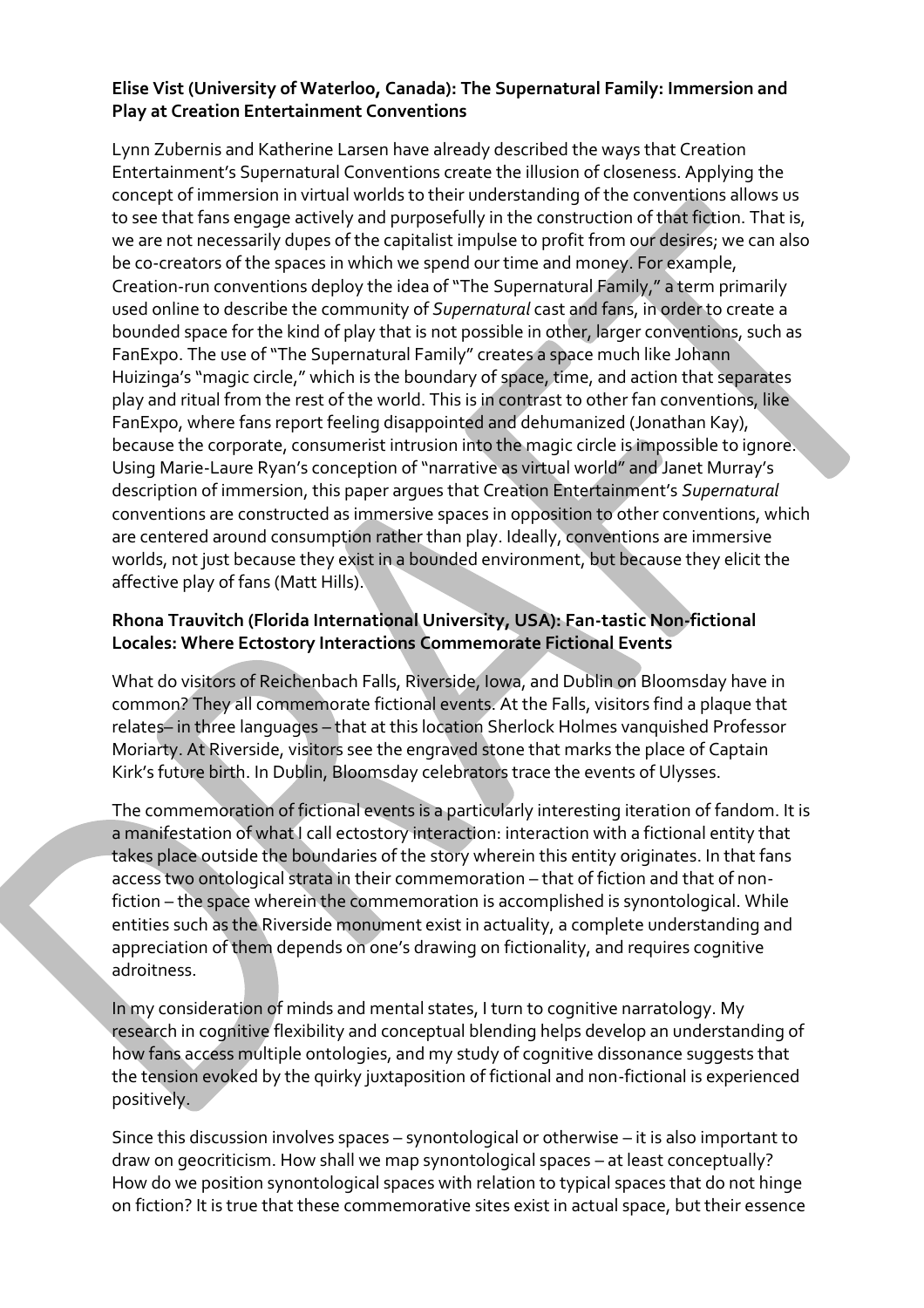is fundamentally different from that of objects whose meaning does not originate in fiction. I consider geocriticism and literary cartography to explore these notions of differently conceptualized spaces.

### *Panel C: Participatory Memory in the Fandoms of Sherlock Holmes and* **Lord of the Rings**

### **Liza Potts (Michigan State University, USA): The Sign of Three: Fan Memory of**  *Sherlock* **Fans in London**

Outside of the Royal Hospital of St Bartholomew in London, fans of the television show *Sherlock* have left notes and messages behind--but for whom? On the walls, on the windows, and on a nearby telephone box, fans have left notes, musings, art, and hashtags. Over the course of several years, fan participation has moved through three distinct phases. First, this participation was aimed squarely at content producers; namely, these fans spoke directly to Steven Moffat and Mark Gattis in their writings and art, asking that the producers alter the show and respond to the fans. The second stage of these writings revolved around fans acknowledging each other as a community, leaving behind tumblr links, hashtags, and responses as if asking to connect with each other. The third stage of participation relied heavily on fan fiction, with many of the notes discussing shipping (Johnlock), crossovers (Wholock), and sketches of fan art.

In effect, St. Bart's has become a place where fans have created a space of participatory memory for themselves and their *Sherlock* fandom. Observing and analyzing their work over the past several years has made these three stages visible. For while the space is not sanctioned by the government or the producers of *Sherlock*, it has become an area where fans have agency to congregate, write, and respond.

### **Dawn Opel (Arizona State University, USA): "Distinctly Elvish":** *Lord of the Rings* **Fan Tourism in New Zealand's Kaitoke Regional Park**

Since the release of the first film in Peter Jackson's Lord of the Rings trilogy, Tolkien fans have flocked to New Zealand to experience the filming locations. After two blockbuster trilogies, *Lord of the Rings* (*LoTR*) tourism now represents a significant sector of New Zealand tourism. In 2004, 6 percent of visitors to New Zealand reported that *LoTR* was a motivation for entering the country (New Zealand Tourism Guide, 2016).

One site that has become a standard for *LoTR* touring is the Kaitoke Regional Park, the films' Rivendell location. The government-sponsored tourism site "100% New Zealand" describes the park: "The whole area is distinctly elvish, with light filtering through ancient trees and clear babbling brooks. You'll soon feel the magical tranquillity that surrounded the house of Elrond." Rivendell-themed signage and new permanent elvish structures invoke the removed film set. New Zealand residents come to Kaitoke to picnic or swim, but fans come to Kaitoke-as-Rivendell, to take selfies at a site of pilgrimage. Further, there is a rich history in Kaitoke on a migration route for the Maori indigenous people. What is the result of this collision course of memory? This case study brings together work in postcolonial criticism, feminist geography, and fan studies to map and analyze emergent participatory memory privileged by profit for the tourism industry (Urry, 1995), in spaces where other participatory memory may not leave the same physical traces.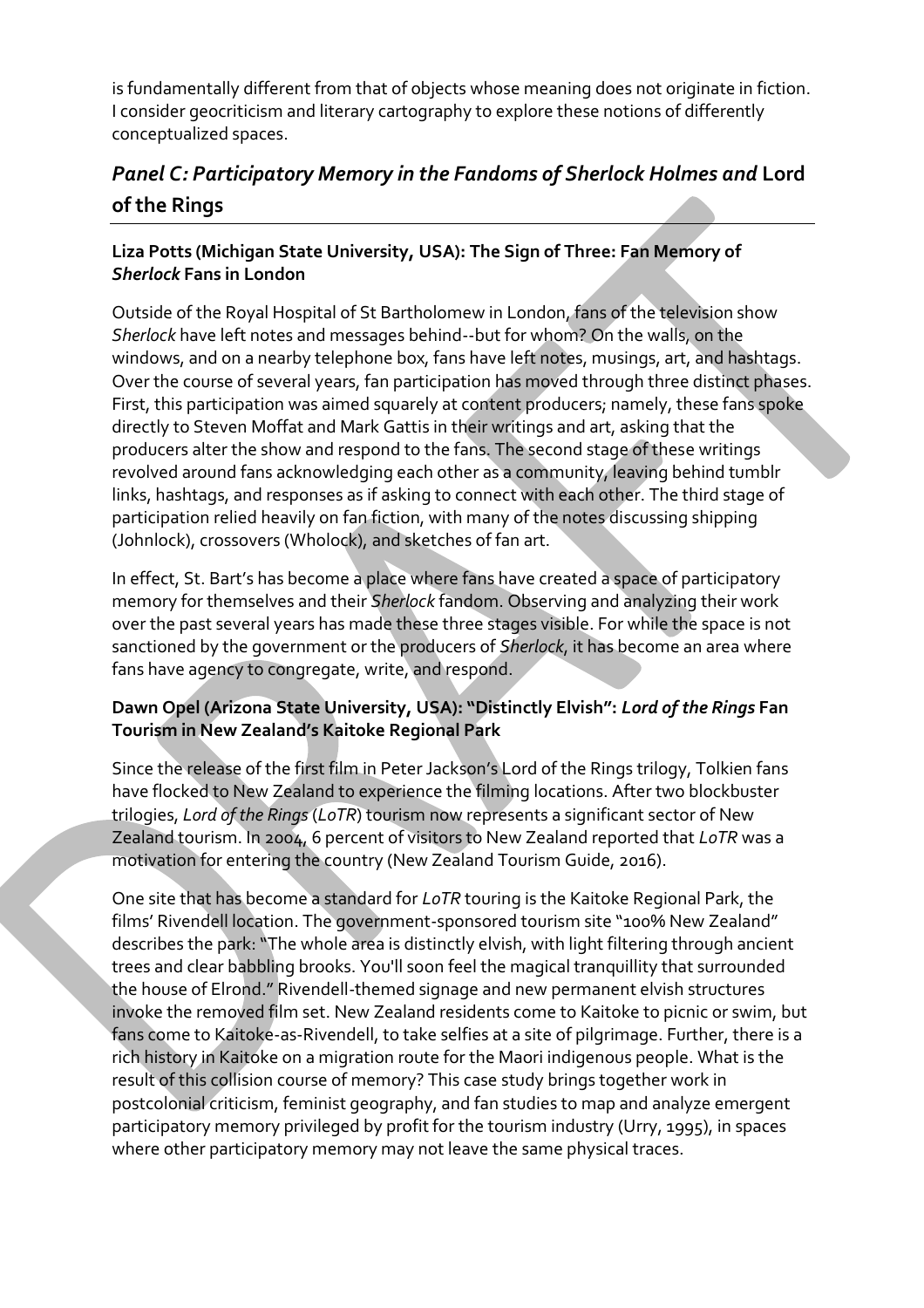#### **Elizabeth Oderkirk (Michigan State University, USA): A Sherlockian Method: Using a landscape analysis to understand how fan groups represent themselves and their fandoms**

This presentation will discuss how groups of Sherlock Holmes fans share memories of their fandom and seek to preserve traditions, potentially across generations, in both digital and physical spaces. Tracing back to the 1930s, one Scion with involvement from *Sherlock* scholar fans from Michigan State University is looking at how it might include younger members. This group, called The Greek Interpreters, has an aging membership, with traditions steeped in their history. While the scholar fans, fan scholars, and social Scion members are all *Sherlock* fans, their involvement in their fandoms differs considerably based upon generational and other demographic difference.

To address the group's concerns over declining membership, the Scion engaged with our research center to both update their website and rethink their recruiting plan. We conducted a landscape analysis, or a review of the content, visuals, and rhetorical devices used on websites, of several Sherlock Holmes fan group websites to better understand how other groups were addressing their fan members and each other. We examined several websites managed by other traditional scions in addition to recently formed fan groups. While we analyzed this data to determine best practices in these areas that will help The Greek Interpreters stay relevant and interesting to a wider variety of fans, we learned how different fan practices are implemented across a spectrum from more traditional to more modern *Sherlock* fandoms.

### *Panel D: Using the Archive*

### **Mike Goode (Syracuse University, USA): 'All this must be invention, and Invention is What Delights Me in Other Books': Archiving the Virtual in Jane Austen and Austen Fanfic**

Academic research on fanfic tends to follow Henry Jenkins in focusing on the politics of fanfic and fanfic communities, and on such communities' conditions of possibility in an era of spreadable and converging media. A few critics, however, have begun to take up the question not of fanfic's contemporary politics but of its historical conditions of possibility and its philosophical implications, often noting that practices of audience rewriting and remediation of literary texts well predate the emergence of modern fan communities. As David Brewer documents in *The Afterlife of Character*, 1726-1825 (U Pennsylvania Press, 2005), a number of popular characters in eighteenth-century fiction take on lives of their own across multiple media platforms, and as any Jane Austen scholar will be quick to point out, the first Austen fanfics were produced by Austen herself when she orally invented sequels to some of her novels for the entertainment of her nieces. My paper will make the case that the intellectual historical conditions for fan fiction -- conditions which Austen's novels reflected and contributed to -- include the idea that fiction-writing and historiography are epistemologically proximate enterprises (i.e., fiction selects from, refers to, and invents things about a reality larger than the fiction itself, just as historiography does). To do so, I will be revisiting Abigail Derecho's influential argument that much fanfic treats its source text as "archival (i.e., as a kind of selective account of a larger reality that thus invites further documentation and exploration) and reinterpreting it through the Deleuzean concept that reality always includes its "virtuality" (i.e., that potentials exist within any given reality even if they are not yet "actual"). Specifically, I intend to develop the claim that the contemporary phenomenon of Austen fan fiction is symptomatic in part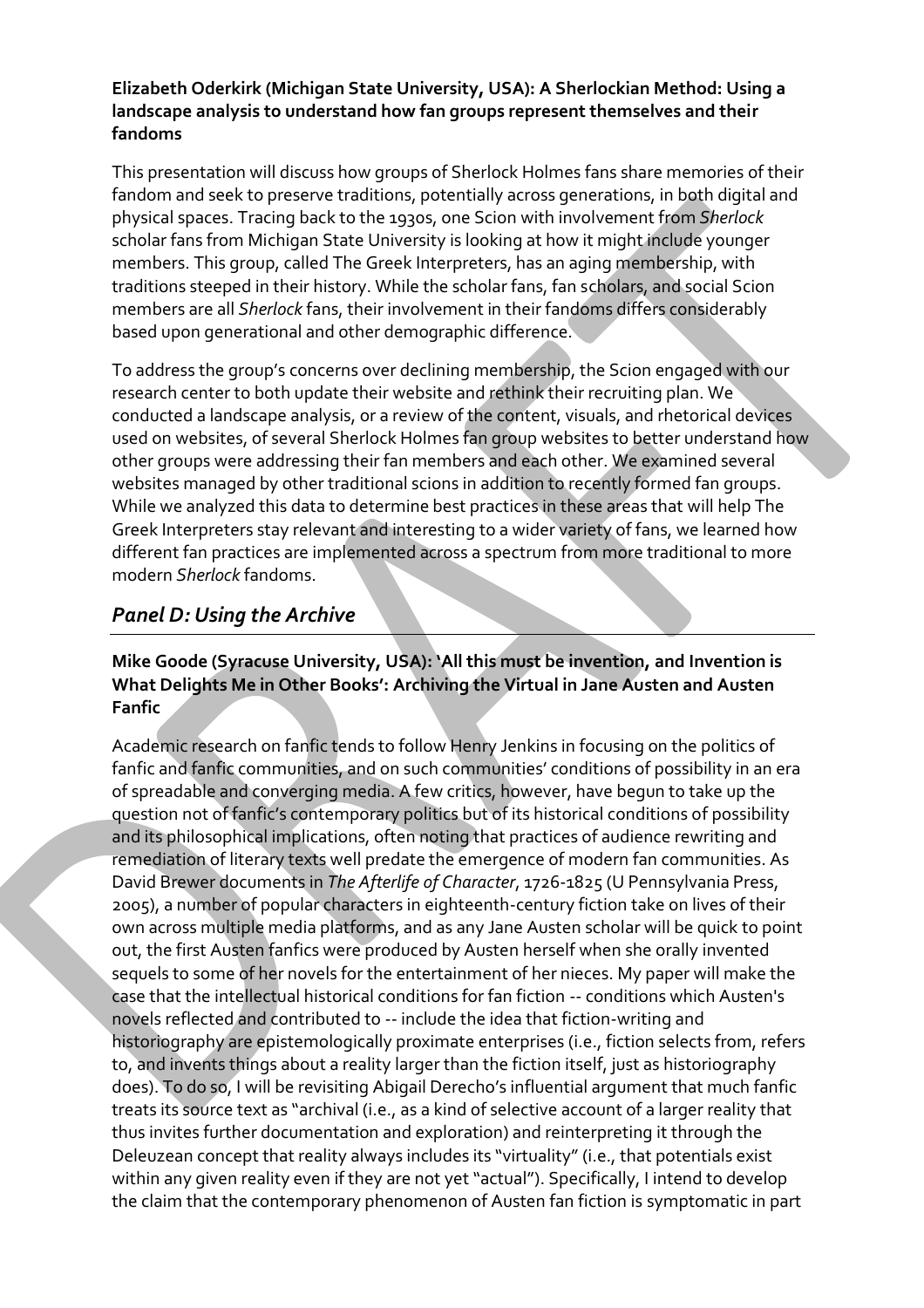of Austen's novels' implication in a Romantic, proto-Delezuean critique of an epistemological division between history and fiction as modes of knowing reality. This is a critique which Austen's current readers, who have grown up in a postmodern world wherein the history-fiction division is again an object of critique, suddenly find themselves attuned to in ways that recent, but older generations of Austen readers (late 19th, early 20th century) haven't been. Part of what contemporary fans of Austen "relate" to in Austen, I want to argue, is not tied to historical continuities of character-types or situation-types but to the Austenian/Romantic mode of fiction itself as a never-finished process of knowing a "real" world that is also a "virtual" one.

#### **Naomi Jacobs (Lancaster University, England): Moving pictures: Designing a Digital Public Space with fans**

On modern social media platforms, audio-visual media content such as fanvids and gifs make up an increasingly important part of discourse, particularly within fan communities. While this content is shared freely in this 'public' space, copyright and ownership remain contentious (Trombley, 2007). Unlike fully recreated work such as fanfiction and fanart, context may be the transformation rather than any change to the source image. Gifs are often created for the sole purpose of sharing and donating back to the commons rather than personal ownership. This appropriation is often ignored or even condoned by notional copyright holders, who spread both promotional images and teasers, and the transformed fan-created versions.

This paper proposes that this ecology of cultural media exchange must inform ongoing discussions regarding building a 'digital public space'. Tony Ageh of the BBC describes this as a cultural archive, providing access to 'an ever growing library of permanently available media and data held on behalf of the public by our enduring institutions' (Ageh, 2015). The Creative Exchange project describes it more widely it as a place 'where anyone, anywhere, anytime can access, explore and create with digital content'.

I ask whether to build a true digital commons, this archive should also include provisions for use and revision in public digital spaces. If so, its design must incorporate these needs. This might involve permissive licensing, similar to Creative Commons, and mechanisms by which not only is copyright respected but also credit for transformative works - tracking and archiving the transformational history of digital objects. I propose that, similar to the creation of Archive of Our Own, any efforts to create such a public archive must involve fans as co-designers (Fiesler et al, 2016), since fan communities are at the forefront of transformative usage adding value to the wider economy.

#### **Ann McClellan (Plymouth State University, USA): Tit-Bits, New Journalism, and Early Sherlock Holmes Fandom**

When scholars talk about the origins of Sherlock Holmes fandom, they usually start with the Strand Magazine, the periodical which first published Doyle's short stories. However, the Strand's more popular sister magazine, Tit-Bits, played a significant role in establishing Sherlock Holmes as a literary and cultural icon, particularly through its use of participatory practices and corporate transmedia storytelling. This presentation argues that Tit-Bits' late nineteenth century New Journalism techniques like contests and prizes, inquiry columns, correspondence, and internal advertising fostered a corporately devised participatory fandom that directly contributed to Sherlock Holmes's popularity. Analyzing New Journalism's transmedia practices provides contemporary scholars with one way to bridge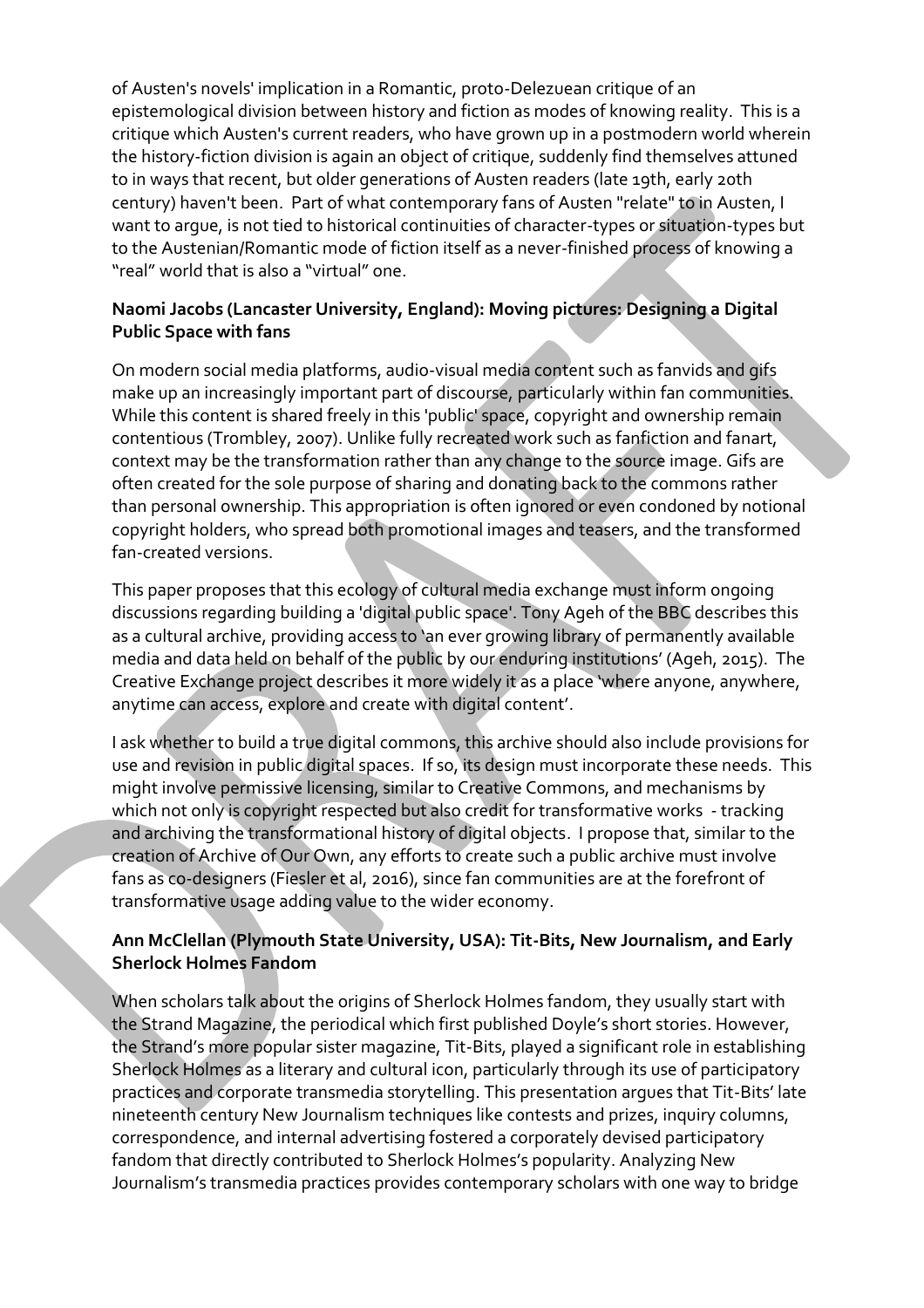"the fundamental problem facing fan studies"—the long gap between historical fandoms like 1800s Byromania and contemporary fan cultures (Cranfield 66).

In the absence of new Sherlock Holmes stories in the late 1890s, in particular, Tit-Bits provided audiences more Sherlock Holmes—more reprints, more Holmesian advertising, and more pastiches. Audiences were invited to actively imagine new scenarios for their favorite character that were not only encouraged by the publisher but were actually validated through publication. Such practices seem strikingly similar to contemporary fan practices in between modern day Holmesian adaptations; facing their own version of the 1890s Sherlockian hiatus, contemporary fans once again turn to pastiches and contests to fill narrative gaps. In the case of early Sherlock Holmes fandom, such practices not only created a unique fandom identity, but they also directly contributed to the creation and maintenance of Holmes' fictional world. With fandom studies reaching more and more audiences—both academic and popular—researching early fan practices like the early publication and reception of the Sherlock Holmes stories provides important insight into how audiences have historically responded to, and interacted with, fictional characters and how they helped formulate and establish their fictional worlds.

### **Ludi Price & Lyn Robinson (City University, London, England): Fanfiction in the library**

Although several notable collections of fanfiction exist in libraries such as the Sandy Hereld Fanzine Collection at Texas A&M University, and the digital fanzine archives at the University of Iowa, the attention given to the systematic selection, acquisition, indexing, preservation and sharing of fanworks is not as notable in the UK as it might be, given the popularity of fandom, the volume of creative works that exists, and the rate at which new texts are produced.

This paper presents the results of an investigation into the extent to which fanfiction is collected and managed by UK libraries, and attempts to ascertain the reasons underlying collection policy in local, public, special, academic and national institutions. The work is based on a review of recent literature, an analysis of the collection policies of a selection of UK libraries, and a brief survey of the views of Library & Information Science students in 2016. Results show that there is indeed, a little known and lesser understood 'dark side' to fanfiction, in regard to how it is understood and valued, which feeds an invisible, black hole in our cultural heritage.

### *Panel E: Revisiting Fandom and Ontological Security: Types of Nostalgia, Cult Revivals and Theme Park Memorialisation*

### **Matt Hills (Aberystwyth University, Wales): The Truth Is/Was Out There: Ageing and Reimagined Cult TV**

This paper examines the "event" TV series represented by the return of *The X Files* (2016). The reimagining of cult TV raises issues of fans' projected ownership – are new versions of beloved cult TV texts targeted at them, or have 'their' shows been reconfigured for new audiences, new times, and new generations of viewers? (see Hills 2010 on *Doctor Who*; 2013 on *The Prisoner*; and 2016 on *Twin Peaks*). But the shifting temporalities of media markets and ageing fans are also refracted in the ageing of *The X Files*' lead actors: "watching the trailers, one is struck by how much Duchovny's and Anderson's age changes the scenario", argues Andrew Harrison in the New Statesman (2015, 103). This paper will consider to what extent X-Philes responded to the "neo-object" of the show's return (c.f. Williams 2015 on "post-object fandom") by seeking to gloss over cultural/textual markers of ageing (Garde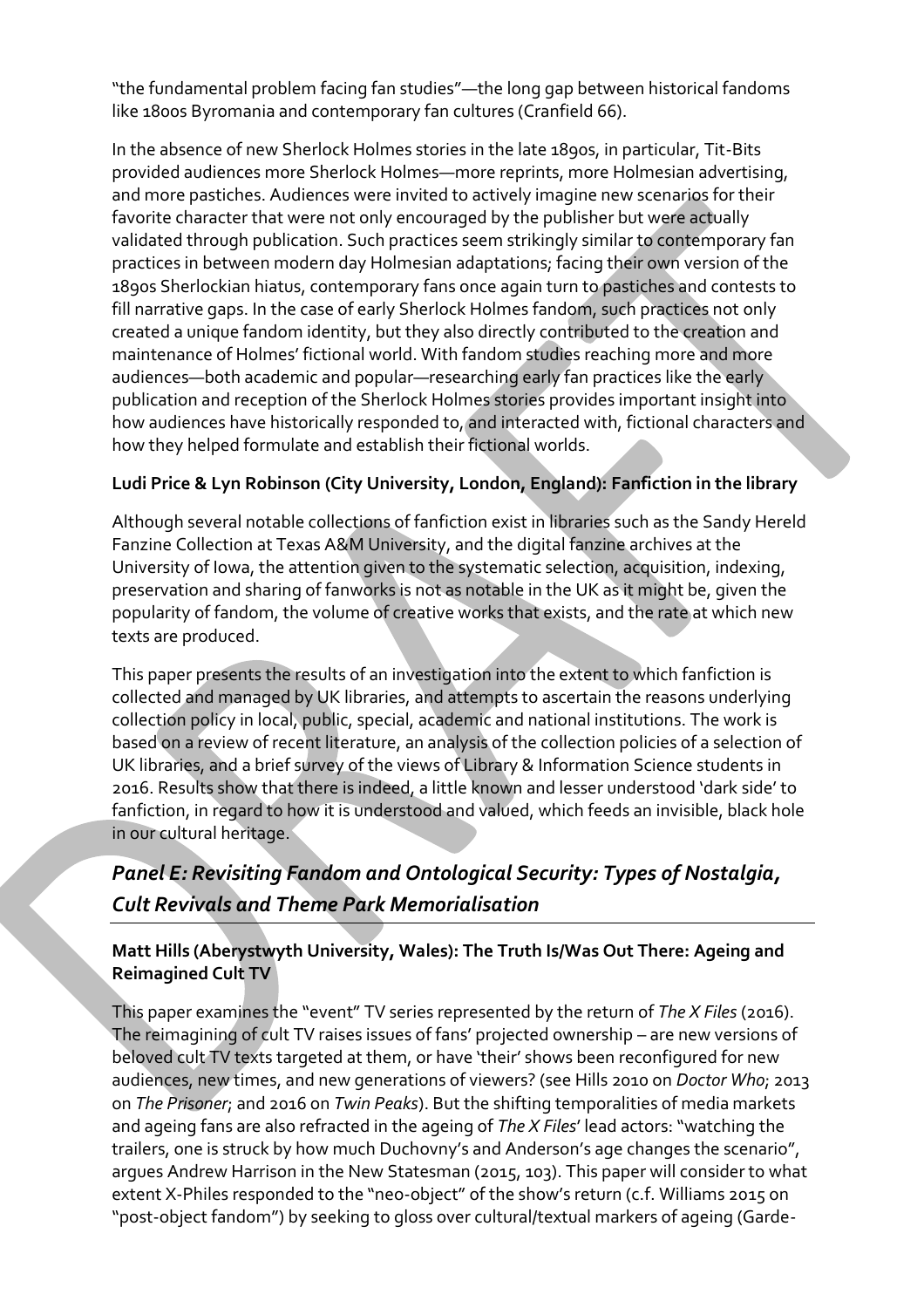Hansen 2011, 132), or by celebrating changes in fandom and *The X Files* across the life course (Harrington and Bielby 2013, 97). It might be assumed that the return of a beloved fan object would enable audiences to construct self-narratives of continuity and "ontological security", but this paper will address a potential darker side to cultural and gendered meanings surrounding the ageing of TXF's lead actors and the show (Segal 2014). Alex Lambert examines "socio-ontological insecurity" (2013, 131) in relation to social networking, suggesting that people become split between their dialogic or 'true' selves and objectified or 'false' online object-selves. I want to apply this idea to reimagined cult TV and its fan audiences, comparing fans that welcome the new *X Files* to those who symbolically denigrate this 'event' *X Files* in terms of true/false objects. If the ageing cult text is dismissed as past its best – as no longer "quality cult" TV – then how does socio-ontological insecurity threaten "brand purity"? (Chalaby 2016, 184). In relation to *The X Files*  specifically, it is important to consider that X-Philes have previously dismissed certain entries in the franchise as 'inauthentic' (especially those later seasons where Mulder and Scully were sidelined), making a simple "ageing"-based discourse of cult TV (in)authenticity difficult to sustain.

### **Ross P. Garner (Cardiff University, Wales): '20 Years Later, and That Intro is Still the Most Badass Thing in Existence': YouTube Comments, Nostalgia and Ontological Security**

This paper contributes towards debates concerning fan identity, as well as mediated constructions of nostalgia (Lizardi 2015), by examining responses to fan-produced videos of 'lost' paratexts from the original broadcast context on YouTube. To do this, the paper uses Anthony Giddens' (1991) ideas concerning ontological security, alongside developments of these ideas pertaining to fandom (Williams 2015), to consider how YouTube may work as a site for articulating coherent self-narratives. The object of study is fan-produced videos amalgamating episode trailers for the children's television series *Mighty Morphin' Power Rangers* (1993-6). The paper argues that posters to these videos construct multiple nostalgic discourses which interweave levels of attachment to the fan object with generational, and gendered identities.

The paper moves through three stages: firstly, reflections on how YouTube can be considered as a site for ontological security, and how its institutional contexts enable expressions of nostalgia, will be provided. From here, fan postings are analysed and two differing constructions of nostalgia, which I will name 'generalised' and 'series-focused', are identified. Whereas generalised nostalgia relates to broader articulations of generational identity, series-focused nostalgia is directed towards specific aspects of the fan object and its importance to the self. Nevertheless, both of these discourses encourage the (re)articulation of a coherent self-narrative. The paper's last stage delves deeper into these discourses by noting multiple inflections of generalised and series-focused nostalgia. Here the paper focuses on two variations which combine nostalgic sentiment with ironic and/or gendered discourses. Examining these comments indicates that expressions of selfnarrative require negotiating *Mighty Morphin' Power Rangers*' status as a child-targeted text and that self-coherence arises through (re)incorporating the show into different phases of the life cycle (Davis 1979). The research thus suggests that, in terms of nostalgia, responses to YouTube content allow complex negotiations of fan identities to be enacted and performed.

**Rebecca Williams (University of South Wales): R.I.P River Country: Abandoned theme park rides, ontological security and online memorialisation**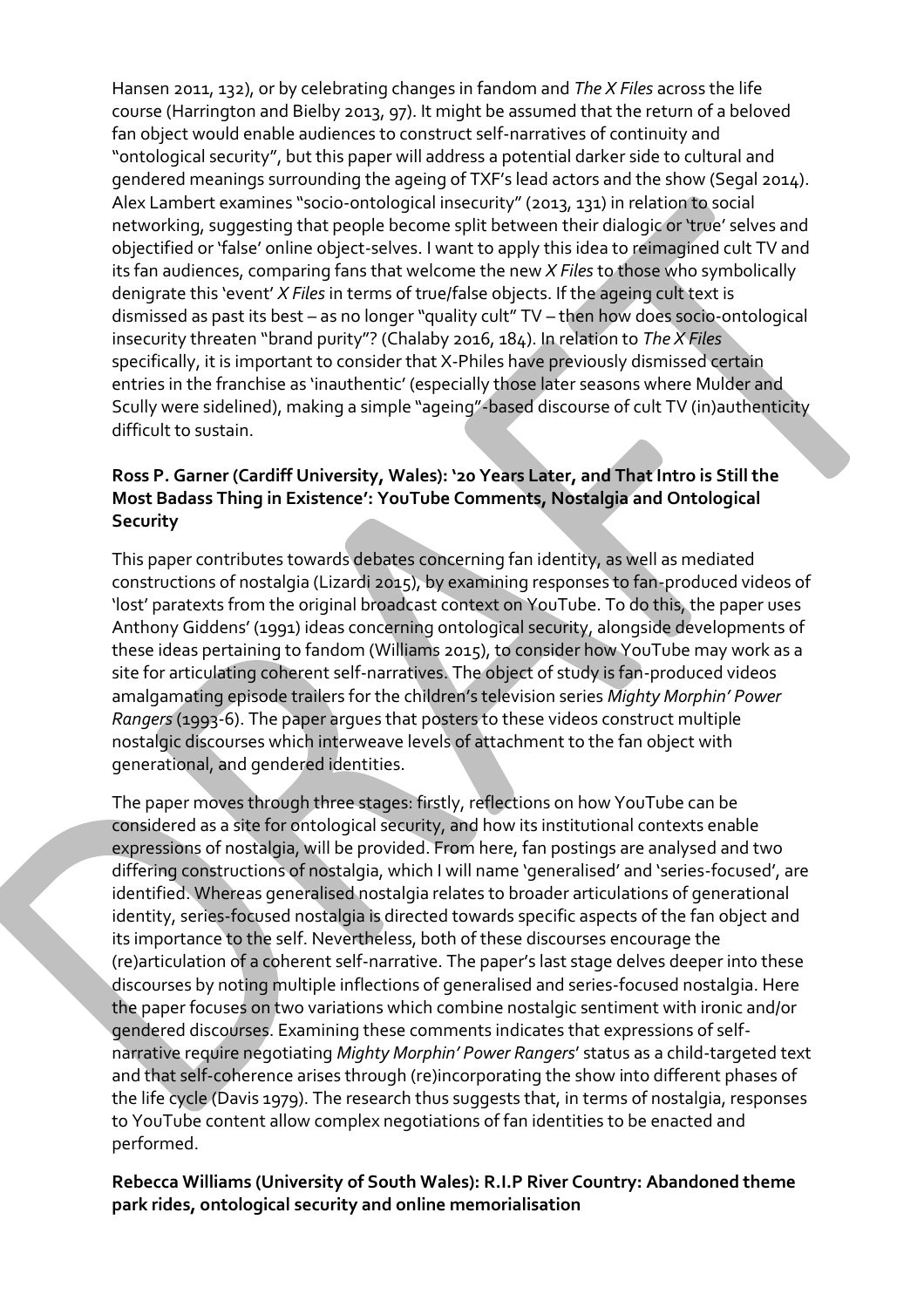This paper focuses on how theme park rides that have been closed or replaced are remembered and memorialised by fans. Considering particularly how certain attractions have been subject to a form of canonisation by some fans, the paper focuses on how Disney's abandoned River Country Water Park in Florida has offered some of the most detailed instances of fan archiving, curation and discussion online. Drawing on a range of online sites and blogs featuring articles about closed rides alongside comments on these, the paper considers how River Country has assumed an almost mythical status within Disney Park fandom since it functions as an unusual case of an abandoned attraction being allowed to rot and disintegrate within (limited) view of guests. Drawing on work on fan mourning and remembrance as well as studies of online commemoration and memorialisation, the paper argues that this appears to work against more common discourses of Disney Parks such as its 'architecture of reassurance' (Marling, 1997). The paper considers how such online memorialisation can offer an ongoing avenue for fan 'ontological security' (Giddens 1984) since it allows fans to rearticulate and restate their attachments to specific attractions. Indeed, as Giddens notes, "a sense of place seems of major importance in the sustaining of ontological security precisely because it provides a psychological tie between the biography of the individual and the locales that are the settings of time-space paths through which the individual moves" (1986, 367). For some fans too, there is capital in being able to say that you visited a now-abandoned or replaced ride or site since you have 'been there' and experienced it first-hand. The paper thus considers why this example has been of such fascination to some fans, what functions the acts of remembering, representing and discussing the park online perform for fans within participatory theme park culture, and how these acts of remembrance intersect with cultural value and fan ontological security and attachment.

### *Panel F: Defining Fans*

### **Agata Łuksza (University of Warsaw, Poland): Recovering fandom history: nineteenthcentury 'actormania' in the light of fan studies**

This paper seeks to discuss challenges and opportunities of fan history research by forming a case study of theatre audience in the decades of 'star system' (1860s-80s) with a special focus on fans of such celebrities as Helena Modjeska or Sarah Bernhardt.

Fan history is rarely researched (e.g. Cavicchi 2011) and fan studies tend to explore contemporary phenomena, which is reflected in recent methodological discussions concerned with the arrival of new technologies or digital ethnography (e.g. Bennett 2014, Evans & Stasi 2014), yet it does not necessarily mean that fandom dates back no further than to the late twentieth century. It seems justified to talk about 'fans' – and possibly antifans and non-fans (Gray 2003) – in the context of the nineteenth-century theatre, which in many ways was driven by modern engines of celebrity (Barry 2008). The history of theatrical stars demonstrates how the emergence of celebrity (Marcus 2015) correlates with the emergence of fans (Duffet 2013).

I would like to engage with several questions about late-nineteenth-century fandom hoping to shed new light on theatre audience in the past (Butsch 2007) as well as on the origins of fandom. It would be particularly fruitful to ask about the agency of the nineteenth-century fans and followers of theatre stars as it would allow us to challenge their still prevailing image of 'cultural dupes' and explore the ways in which theatre could have inspired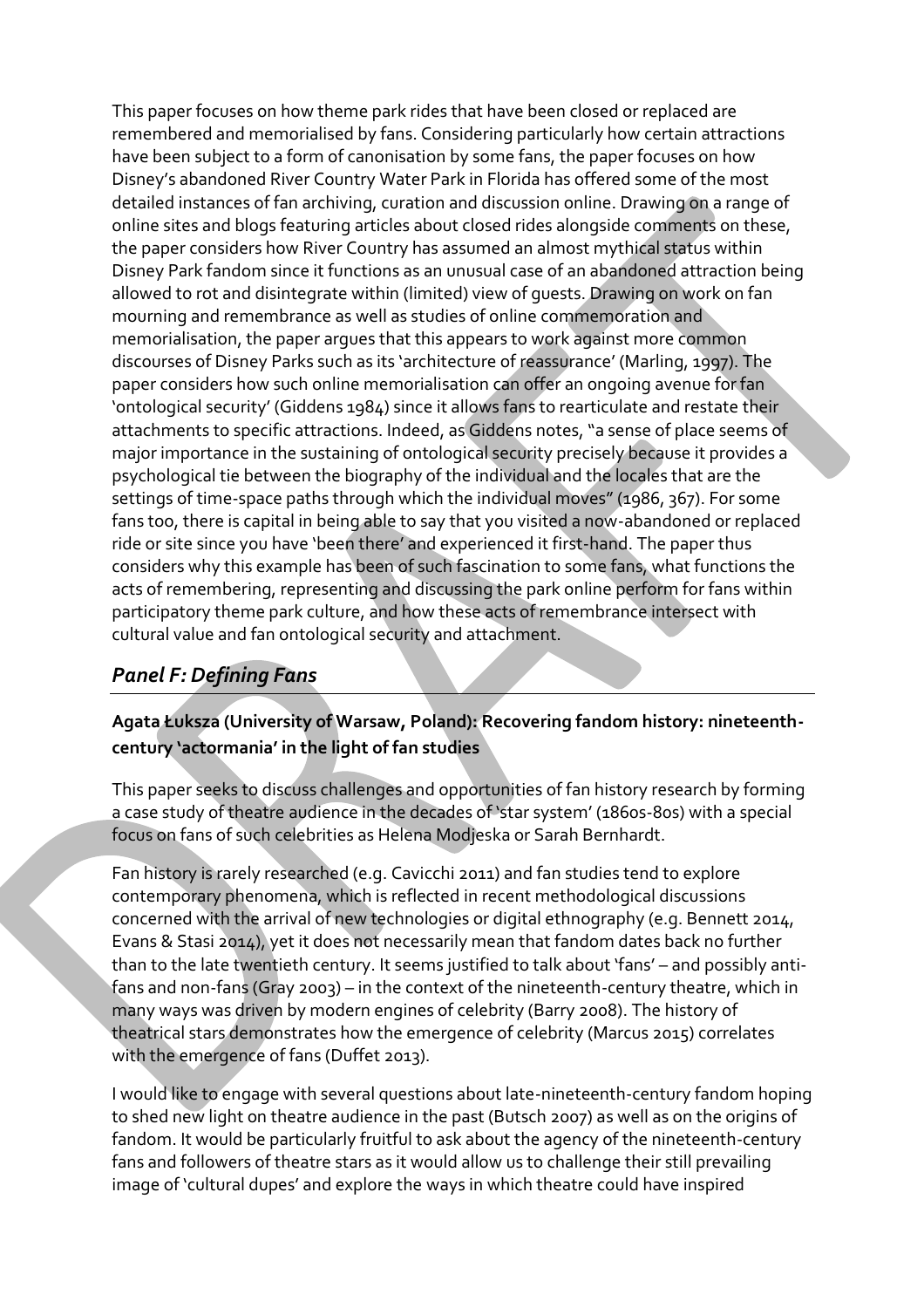emancipatory processes (though one should remember about the risk of 'fanfication' of audience.)

Spectators used to leave theatre after the drowning of Ophelia played by Modjeska, thus they were considered uncultivated, but perhaps it's time to reevaluate fan practices and media engagements in the nineteenth century in order to recover the then emerging matrix of meanings essential to the understanding of fandom.

### **Megen de Bruin-Molé (Cardiff University, Wales): Pride and Prejudice and Fandom: How Cut-and-Paste Culture Negotiates the Language of Originality**

This paper examines the way remix culture, with special focus on the monster mashup, deconstructs the relationship between fan, superfan, and antifan. Contemporary culture, we are told, is obsessed with the remake and the reboot. There is nothing new or original to be found. Remix takes this idea and runs with it, creating new objects explicitly out of old ones, and blurring the borders between the original and the derivative. The recent popularity of this creative trend has interesting implications for fandom and fan studies, which has long been concerned with the things fans create (products, communities, artworks) around the intellectual property of others. Beyond questions of legality, what distinguishes fanart from homage, or a fan from a superfan (professional fan), in this context?

Taking examples from the world of literary monster mashup (*Pride and Prejudice and Zombies*; *Abraham Lincoln, Vampire Hunter*, Kevin Weir's *Flux Machine* gifs, etc.), this paper explores how the language of fandom is employed in discussions of artistic appropriation in twenty-first-century popular culture. Monster mashups – in which fantastical monsters run amok in historical texts and contexts – range from actual fan productions to big-budget projects cashing in on fan aesthetics and interests. These texts often construct themselves as the figurative monsters of the creative world, and are marketed as revolutionary responses to copyright law and big industry, or even as anti-fan productions. In the case of *Pride and Prejudice and Zombies*, a marketing campaign that started off from an anti-fan perspective ('making the classics less boring') was quickly transformed into one that sold Seth Grahame-Smith and Quirk Books as 'true' fans ('the book underscores what we all originally loved about Jane Austen's *Pride and Prejudice*'). In the monster mashup, and in remix culture more broadly, the line between fan, superfan, and anti-fan is a fine one.

### **Kali DeDominicis (University of Edinburgh, Scotland): Fandom, Meta, and Public/Private Online Space: A Methodological and Ethical Approach**

Fans have a long tradition of reflexive self-analysis, subjecting their community to the same scrutiny and consideration they employ when engaging with media. These analyses are understood as a discrete genre of fan conversation and output which fans refer to as meta, particularly in post-LiveJournal online fandom. Meta texts are unsolicited, self-reflexive, and cover the whole spectrum of fan experience and interest. Furthermore, they are usually intended for general consumption by the fannish population. As such, online meta tends to be published in public spaces. Consequently, meta can provide a unique and insightful emic perspective not only for fan scholars, but for researchers studying a range of topics related to digital culture and social practices or media and popular culture.

Current ethical guidelines provided by bodies such as the Association of Internet Researchers, the UK Economic and Social Research Council, or even scholars consulted by the fan-oriented Organization for Transformative Works concur that quoting publicly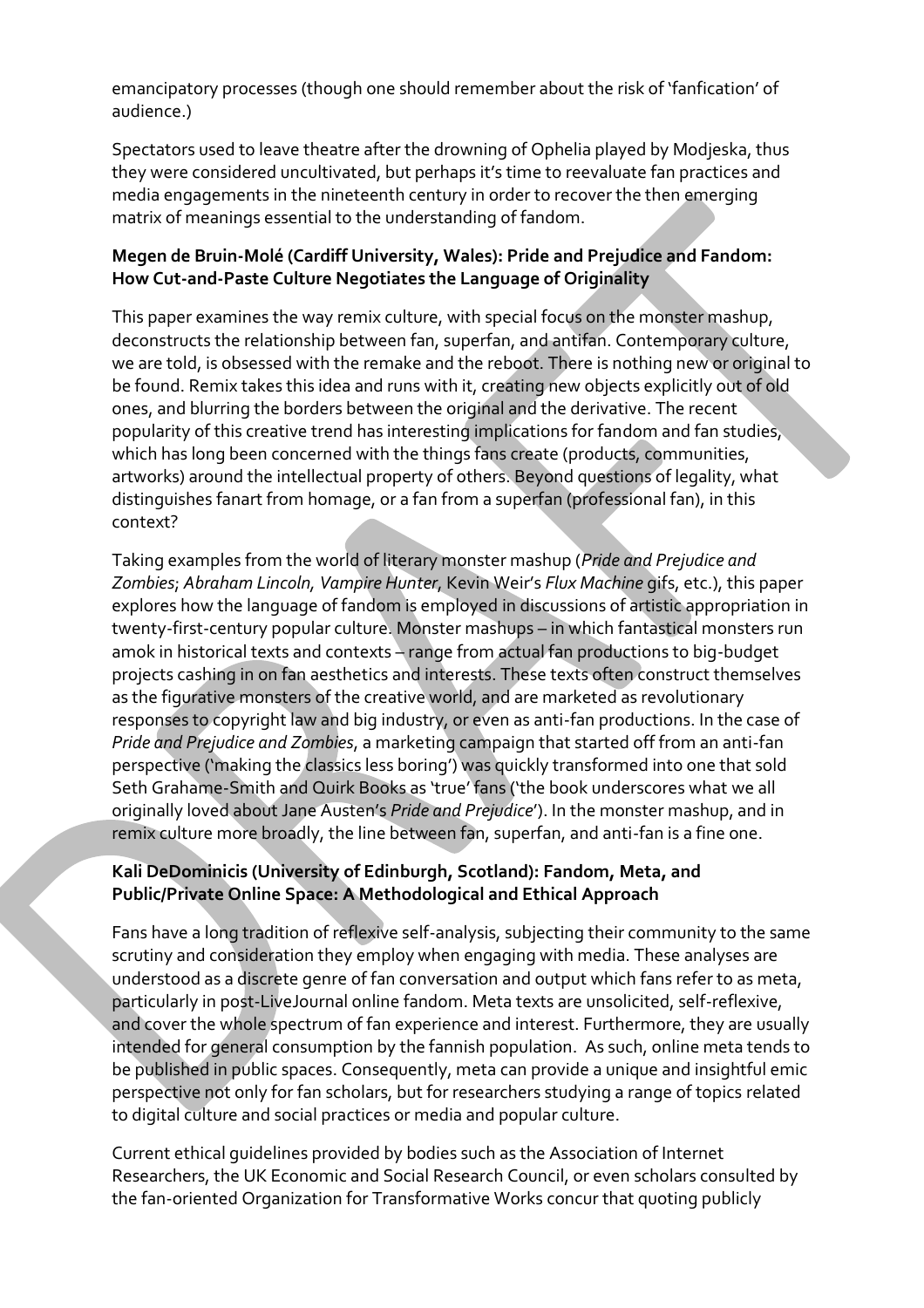visible online texts without permission from the author is ethically permissible. Some even suggest that notifying the author is unnecessary. This paper does not dispute that in some cases permission may not be ethically required or that notification may be impossible in some cases. However, drawing on the four years of ethnographic online research, I suggest that rather than dismissing consent negotiations as impractical and unnecessary, opening up a dialogue with fan authors can be an important and useful resource.

Therefore, this paper puts forward a series of guidelines for determining if and when consent should be negotiated with regard to a particular document, when it is ethical to abandon such efforts, and how to conduct ongoing conversations with authors in a manner that is fruitful and respectful of both fans' and researchers' priorities.

### *Panel G: Race and Culture*

### **Hanna Klien (University of Vienna, Austria): Mas, Remix and 'mashin' up d place': an interdisciplinary approach to transcultural fandom of Bollywood films in the Caribbean**

Fandom is constituted by highly diverse socio-cultural practices and is thus context-bound as well as grounded within social relations. In the Caribbean island state of Trinidad and Tobago, identity constructions related to ethnicity play a decisive role in regard to film preferences and viewing habits, which becomes particularly evident in the widespread reception of Bollywood media products. Used as a marker of difference between the two largest diasporic communities, Indian and African, Bollywood consequently serves as a repertoire of cultural expressions intrinsically tied to identity politics. However, a close analysis of fan practices in the local context also shows the pervading influence of the very same cultural elements that many Indo-Trinidadian fans try to demarcate from: creole forms of popular culture such as carnival and Afro-Caribbean music styles.

In order to trace these complex processes of transcultural appropriation an interdisciplinary approach is necessary. Firstly, profound ethnographic research situates fans within social nets of power relations that constitute audiences, including intersecting constructions of gender, ethnicity, religion and others. Secondly, close textual analysis can lead to a deeper understanding of interpretative and appropriation practices by focusing on which forms of representation specific to Hindi films are selected by local recipients as well as which structural features they share with local forms of popular culture. Thirdly, my approach seeks to connect these research results to the self-representation in online as well as offline spaces and other media produced by fans. By reconciling textual film analysis with ethnographic audience research, this interdisciplinary approach locates fan practices in wider processes of cultural transformation, reproduction and hybridity.

#### **Iain Robert Smith (University of Roehampton, England): Cult Cosmopolitanism: The Reception of Bollywood B-Movies in the West**

Despite India's status as a centre of global film production, and the passion for Indian cinema (usually framed as Bollywood) exhibited by fans worldwide, it is noticeable that Indian films very rarely feature on lists of cult cinema produced by scholars or fans in the West. There are no Indian films discussed in the academic collections *Defining Cult Movies*, *Cult Film Experience* or *Unruly Pleasures*, and even supposedly exhaustive fan listings such as the Psychotronic Encyclopaedia of Film (3000+ titles) contain no reference to Indian films. As these omissions suggest, while Indian cinema has a long history of distribution in the West, it is rarely framed as an object of cult interest. In recent years, however, this has started to change with a number of cult websites and fan publications appearing which are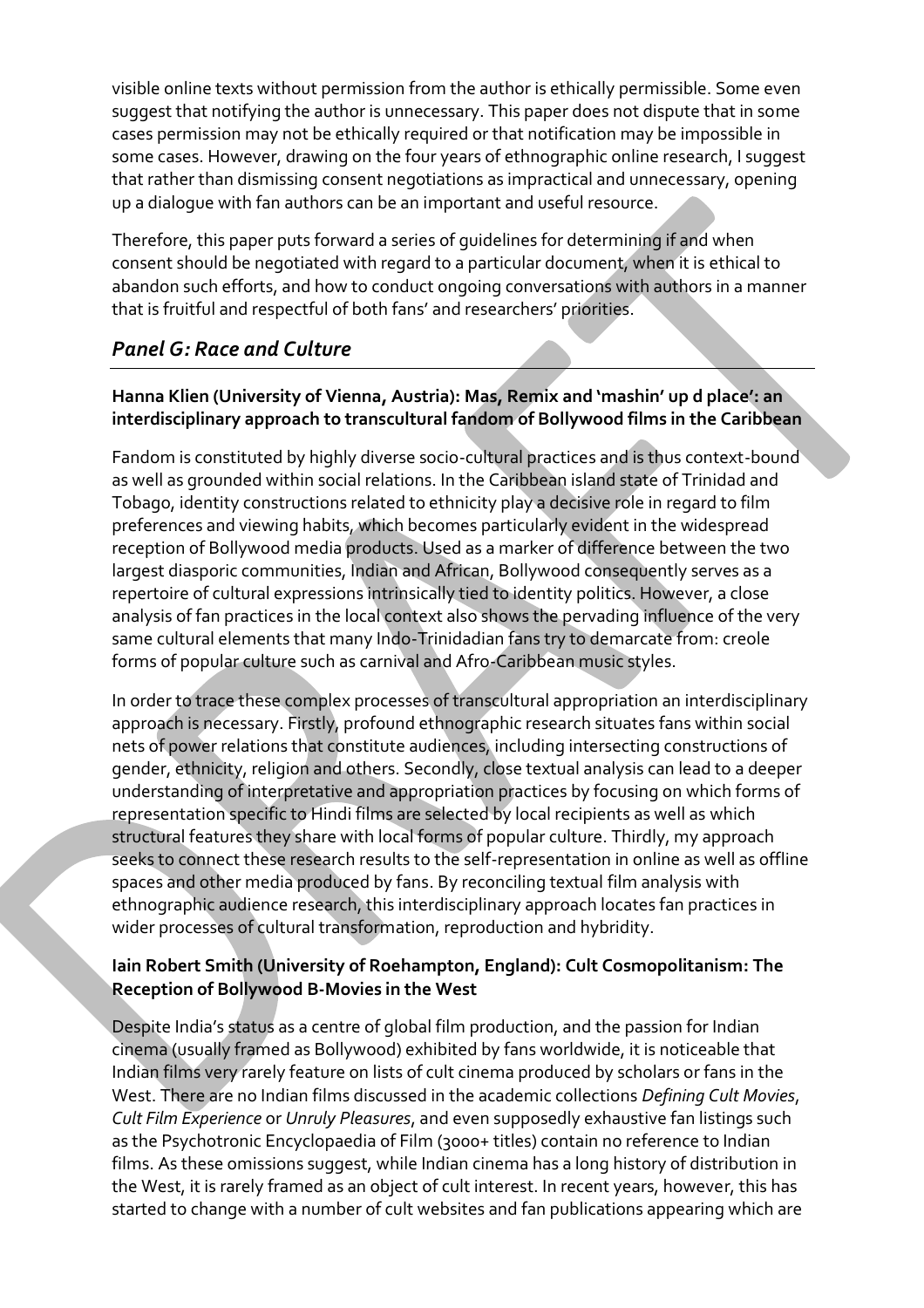devoted to the B-genres in Indian cinema, with a particular emphasis on exploitation cinema.

Drawing on Bhaskar Sarkar's work on the cultural politics of globalisation, and Edward K. Chan's research into the reception of Indian filmsong as exotic kitsch, this paper will explore some of the tensions underpinning this transnational fan reception of Indian exploitation cinema as cult object. On the one hand, this is one of the few ways in which Indian cinema circulates beyond the domestic and diasporic audiences, yet, as Mark Jancovich et al have identified, the transnational reception of cult cinema "often involves an exoticisation of other cultures" (2003: 4). Exploring the tensions between these two positions, this paper will propose that we theorise this reception as a form of 'cult cosmopolitanism' – a term I am coining to describe the cosmopolitan embrace of cultural difference through cult reception practices. Ultimately, therefore, this paper will consider the implications that this fandom has for our understanding of the transnational reception of global popular cinemas.

### **Utku Ali Yıldırım (Istanbul Kultur University, Turkey): Fans by Proxy: Cross-Cultural Media Fan Formations in Turkey**

This paper is a study of the cross-cultural media fandom in Turkey and how Turkish media fans interact with the global media products and form digital communities that later evolve into fan communities in different cultural, social and linguistic spheres. To investigate this community, this study relies on semi-structured interviews conducted with cross-cultural media fans in Turkey. Among the main findings of the interviews is that the fans form a community of practice with different shared practices (creation of paratexts), digital socialization processes and a vocalized common sense of belonging.

Henry Jenkins (2006) argues that "Fan communities have long defined their memberships through affinities rather than localities" (p. 137) and we can see that Turkish cross-cultural media fans actually transgress their localities and define themselves by the things they feel strongly about. A key moment during the process of this self-definition is the knowledge that they belong to a community. Internet access during the early 2000s was immensely important for the formation of fan communities, and as Mark Duffett (2013) states, online practices are far from being solely virtual; it mediates and is mediated by everyday interactions and practices. What was a form of digital socialization before, turned into the social circles of said fans in later years. Cross-cultural media fans in Turkey actualized their fandom within the internet forums, where the formative participatory practices occurred. Therefore, this study will try to shed light on the formative aspects of digital fan communities in Turkey with the input of self-proclaimed media fans, and will investigate how fans connect with other fans and their objects of fandom.

#### **Ming Zhang (Bournemouth University, England): Liberty and Resistance: Gender, Cultural identity and Network censorship in Chinese Harry Potter Slash Fan Fiction**

Chinese slash fan fiction is predominantly based on Western literature, TV drama and film. Within the academic tradition which focuses on "the reception of Western texts in non-Western cultures" (Hellekson and Busse 2014, p.2), this paper attempts to contextualize Chinese slash fiction practices in order to begin to examine how they represent gender and cultural identities, and how they deal with network censorship.

The paper will provide a brief overview of Chinese slash fan fiction, including the practice of translating English *Harry Potter* slash fan fiction into Chinese. The paper will draw on existing studies of slash in a Western context, including Russ (1985), Jenkins (1992), Bacon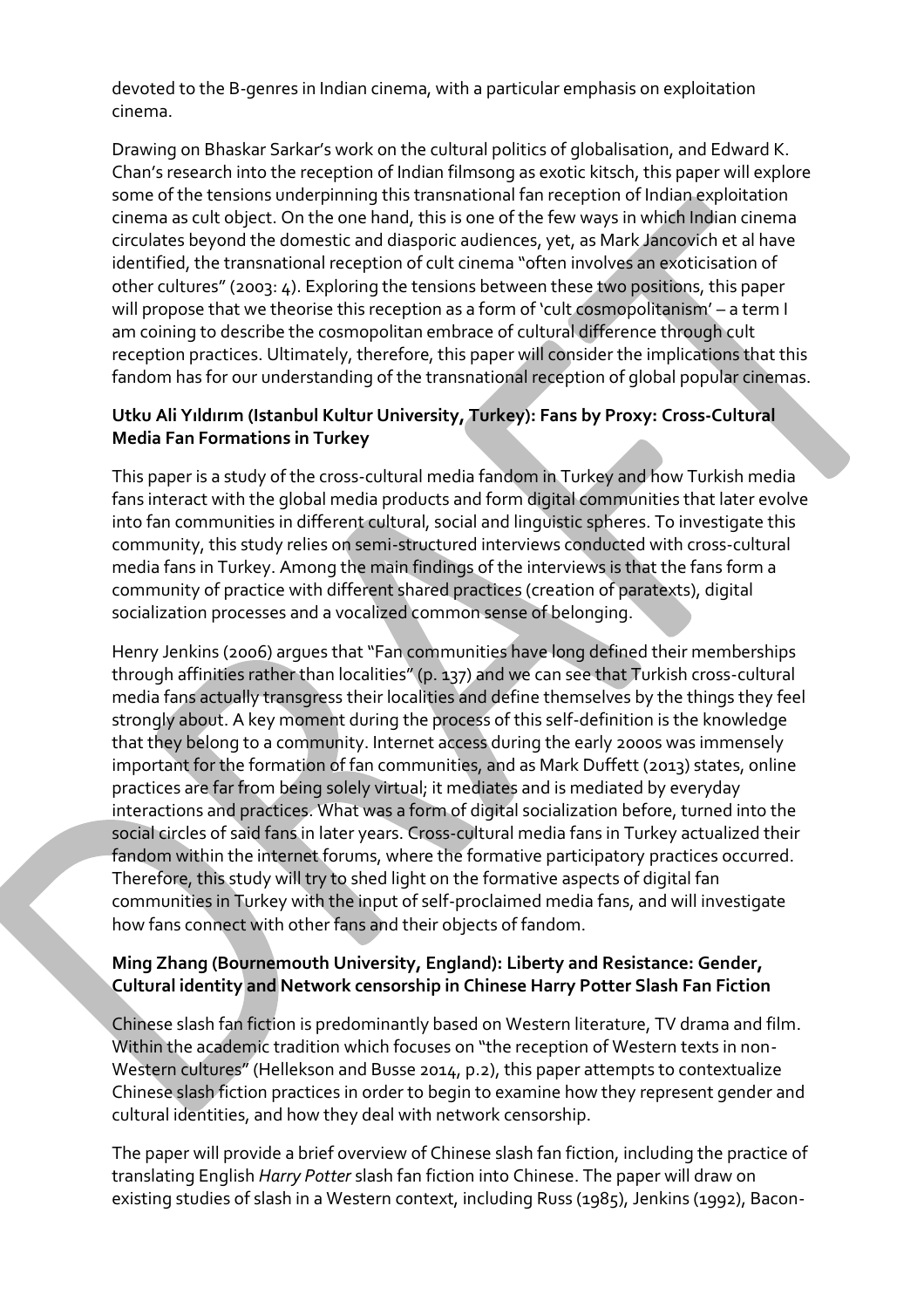Smith (1992), Katyal (2006) and Booth (2014), to examine the role of gender and sexuality in Chinese *HP* slash fan fiction.

The paper will then provide close analysis of *HP* slash fan fiction from two websites: Jinjiang Literature City (China's largest commercial website (Feng 2013)) and movietvslash.com (a non-commercial fan founded platform devoted to slash fan fiction only). The analysis will focus on examples where Chinese slash fans bypass or adapt to network censorship. For instance, the Lucius Malfoy/ Draco Malfoy pairing is not allowed on Jinjiang Literature City because it involves father-son incest which against the Chinese Internet Publishing regulation. In contrast, any paring is welcome in movietvslash.com except for those that contain child pornography.

The paper will include discussion of how internal site censorship deal with sensitive issues and how the network censorship department administers such affairs, before setting out directions for future research on Chinese slash fiction.

### *Panel H: Fan Studies as Pedagogy*

### **Matthias Stephan (Aarhus University, Denmark): The Challenges of Teaching Fan Studies**

Based on pedagogical practice in the past two years, this paper will explore the challenges faced in presenting fan studies to second year students in Denmark. In light of an ongoing acceptance of fandom, the course module, which is one half of a semester long course on Celebrity and Fandom Studies, has only gained in popularity. Yet, the nature of the course in question, an interdisciplinary open elective, has meant a class with a variety of backgrounds, preparation, and expectations from fan studies and its critical apparatus. In addition, due to the course being taught in English, it attracts an abundance of exchange students, further complicating the course expectations. The paper will explore how different aspects of fan studies are presented, the variety and depth of theoretical approaches that are both available and suitable to the course, while at the same time exploring the difficulty in developing appropriate assessment parameters and meeting the various expectations of the students from different academic disciplines. The course additionally draws on a number of guest speakers, primarily drawn from an internal research group focusing on Celebrity and Fan Studies, and thus we will discuss the value of research based approaches, and the need for a wide range of expertise to effectively present this study. We will further explore several ways we have attempted to use projectbased learning and excursions to fan conventions and museum exhibitions. The hope is that this will allow us to foster a conversation about the best methods for teaching fan studies, and help to open up fan studies to be integrated into other courses and programs.

### **Gregory Erickson (New York University, USA): New Paradigms of Academic Writing: Fan/Critic/Student/Academic**

My presentation will attempt to discuss how shifts in the way we think and talk about fan communities and fan scholarship has necessarily changed the language in which we write scholarly analysis of television dramas. Discussions about television drama in newspaper reviews, scholarly monographs, online journals, informational wikis, and comments section of blogs and fan sites represent new hybrid types of scholarship about complex texts that have, at least partly, dissolved the hierarchy and distinctions between fan, critic, student, and scholar. While theoretical books and articles about television shows are still predominantly written by professors, they are commonly read and commented on within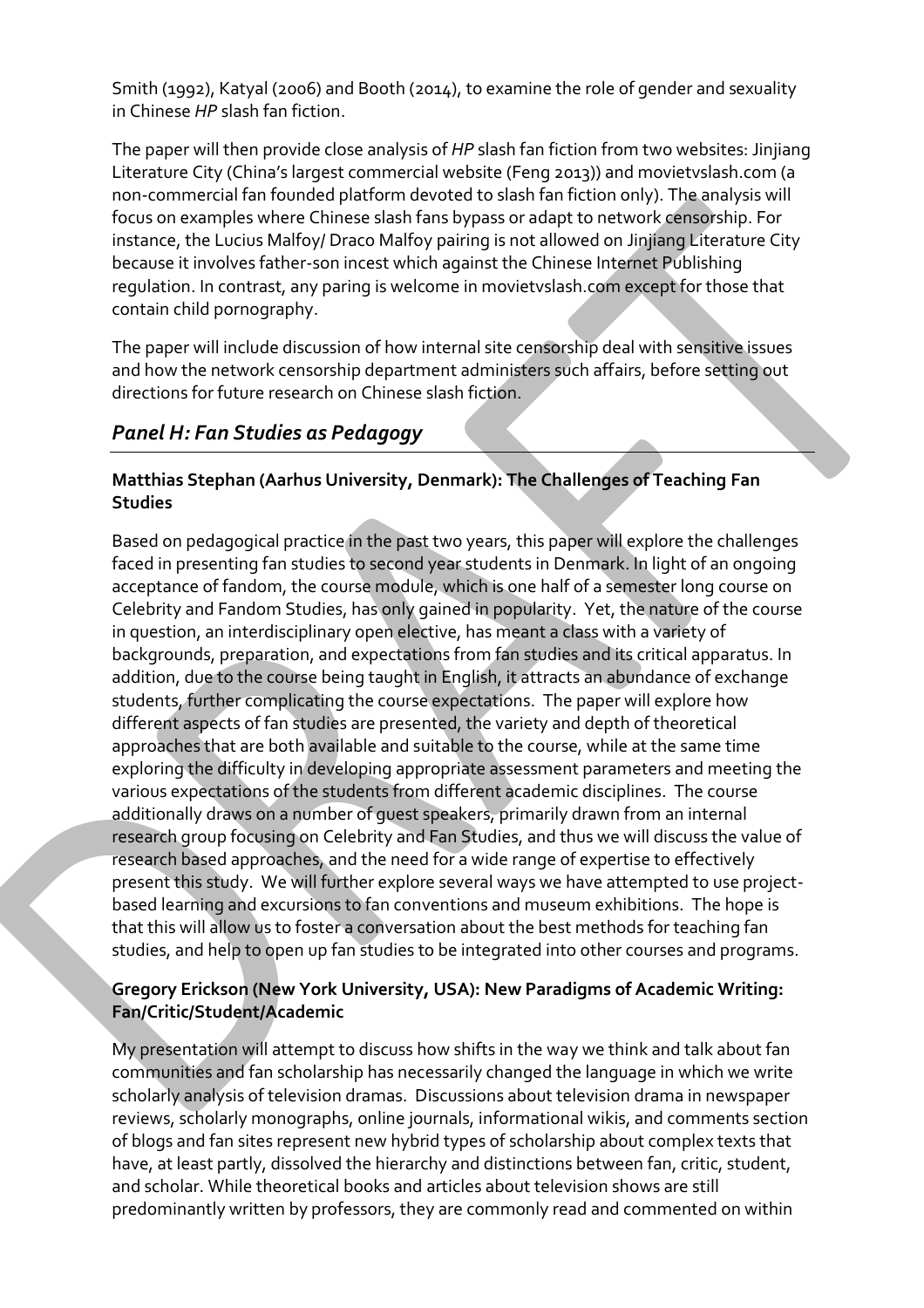the fan communities and, increasingly, scholars draw on fan discussion platforms for their research, often quoting blogs or fan platforms with the same authority that they would quote an article from a refereed journal. My guiding questions here come out of my current work-in-progress on television and religion in which I am trying to write a somewhat traditional scholar book of critical analysis using non-traditional research sources (fan platforms, undergraduate student discussion groups, etc.). This process—which attempts to flatten out and challenge the space between peer-reviewed articles, fan blogs, and informal conversation—is forcing me to redefine traditional categories of primary and secondary text, citation, and peer review. These tensions happen on the level of argument structure, evidence, vocabulary, citation format, and grammar. The examples I will use will come from my book project and out of my research and work on Doctor Who—a chapter which explores the show's of concepts of history, scripture, sacred space, and the human soul—both through traditional close reading and textual analysis but also through a recognition of the fan produced knowledge, theory, and language that informs these interpretations.

#### **Hiroko Inose, Anneli Fjordevik & Mattias Aronsson (Dalarna University, Sweden): Fan Activities applied to Online University Education**

The presentation discusses a possible way of adapting internet fan activities to the academic level online education. At the Dalarna University (Sweden), which is specialized in online education, there was a three-year project called "Informal Learning Environment", which explored the educational aspects of fan activities, and the possible ways to apply them in language (French, German, Japanese, Portuguese) and literature courses.

The educational effects of fan activities are mentioned by various authors (e.g. James Paul Gee), and we focused on two activities, Fan Fiction and Scanlation.

In the Fan Fiction exercise, the students in French and German Literature had an introduction on Fan Fiction, then were asked to choose one of the literary works studied during the semester, and write a short fictional story based on it. Each student uploaded his/her text to the learning platform and then received peer-feedback from others.

In the Scanlation exercise, a group work was designed for the Translation course (Japanese-English translation). Students formed groups of threes and fours and each group translated two different chapters from Shisso Nikki, a manga by Hideo Aduma. They had two weeks to work together, and then the translations were uploaded to the learning platform. Each student then gave comment and feedback to the chapters translated by other groups.

In all courses, students were asked to evaluate the activities afterwards. The evaluation focused on if they enjoyed the activity, what they learned, and what the peer-feedback meant to them. Since we teach only online courses, the web-based interaction becomes very central. This is also the case in fan communities. Therefore, our hypothesis is that connecting fan activities with web-based teaching may be a way to develop and improve the formal academic learning environment.

### *Panel I: Consumerism*

#### **Konstanty Strzyczkowski (University of Warsaw, Poland): We're Not in This Alone: Fans and Brand Tribalism**

The birth of the consumer society was a defining feature of the 20<sup>th</sup> century. Mass production enabled creation of consumer goods at the level unknown before. With or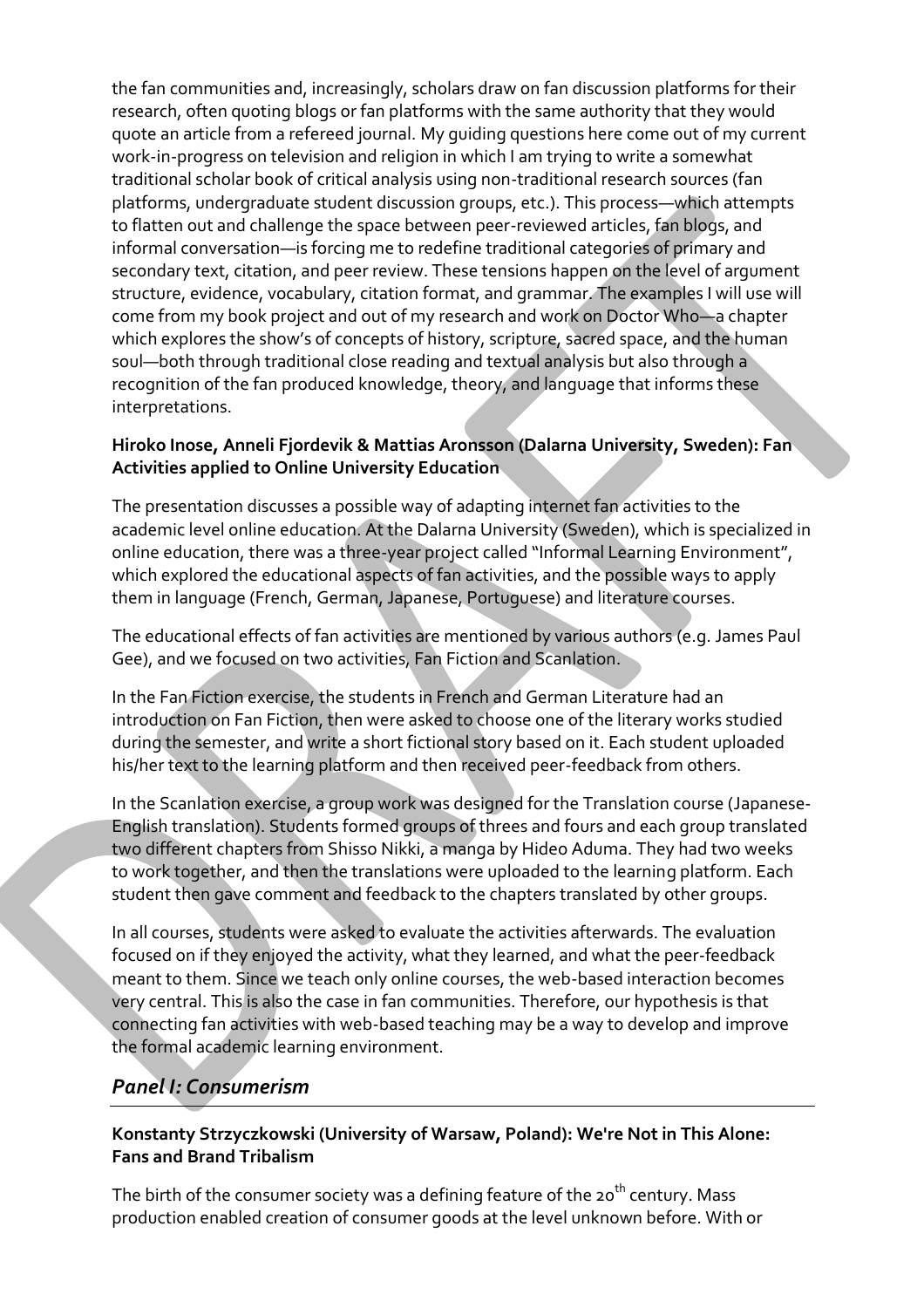without prior intention of producers, the social and cultural value of many products surpassed their use value. They were turned to a raw material employed in the practices of identity construction, aesthetization of everyday life and distinction. However, one of the results of this consumptive work has basically gone under the sociological radar. The phenomenon surrounding consumer identity, a new forms of neotribal sociality centered on brands – brand communities – groups of consumers demonstrating an affiliation to a certain cultural objects, products and their manufacturers and turning them to the basis of social interactions oddly didn't earned much attention. Since the seminal paper of marketing theorists Albert Muniz and Thomas O'Guinn (2001) we can observe an outbreak of similar studies revealing fan communities surrounding brand based consumption of motorcycles, cars, computer games, toys, movies, fantasy literature, TV shows, football clubs, shoes, photo cameras etc. etc. They all agree that brand communities turn to be realms of shared experiences and meanings, constituting their own culture with multiple rituals, traditions, and behavioral rules. As such they resemble other symbolic (imagined) constructions formed around shared symbols, producing particular sense of we-ness, a consciousness of a kind as well as group boundaries and exclusions of the others. In the same time brand communities are based on interactions, communication, cooperation and various forms of prosumer labour. As such they offer ground for a coordination of actions which require shared definitions of reality and collective forms of knowledge. The aim of the presentation is to answer the questions about communal character of the brand community, key features of brand communities that make them distinct types of social formations (especially in comparison to other concepts used to describe consumption based groupings) and main practices co-creating value of what is consumed.

#### **Emma Pett (University of East Anglia, England): "We've seen it in the movies, let's see if it's true": Cliff Richard fandom and the rise of consumer culture in the 1960s**

Histories of pop fandom in the 1960s have frequently dedicated themselves to the analysis of Beatlemania (Ehrenreich, Hess and Jacobs, 1992; Harker 1992), and an exploration of female hysteria and adolescent sexuality (Cura, 2009). Other accounts of music cultures from the era have focused on audiences of particular genres, such as soul music fandom (Street, 2014), the personal politics of folk music (Frith, 1981) and the subcultural 'underground' movements emerging in the latter half of the decade (Scott Brown, 2014). As Mark Duffett has observed, analysis of these cultural shifts has also facilitated a tendency to differentiate feminised concepts of fandom, and the emergence of 'rock groupies', from a new generation of 'intellectually engaged' audiences of popular music, dignified as 'alternative communities, hippies and flower children' (Duffett, 2014). This paper sets out to offer a different account of pop audiences in the 1960s, though a focus on the early part of the decade and the memories of Cliff Richard fans. Drawing on data collected by the three year AHRC-funded project 'Cultural Memory and British Cinemagoing in 1960s', it examines male and female recollections of their appreciation and enjoyment of Cliff's music and films. These memories offer a series of insights that, understood in the historical context of 1960s consumer culture, provide an alternative to existing pop histories of the decade characterised by considerations of gender, sexuality and genre.

The extensive and dedicated fandom that has developed around Cliff Richard in the latter part of his career has already been discussed in relation to the notion of a 'consumer sanctuary' (Henry and Caldwell, 2007), as a form of religious devotion (Löbert, 2012) and in the context of analysing online 'fan talk' (Deller, 2014). This paper offers an insight into Cliff fandom during the early stages of his career, which is largely undocumented. In particular,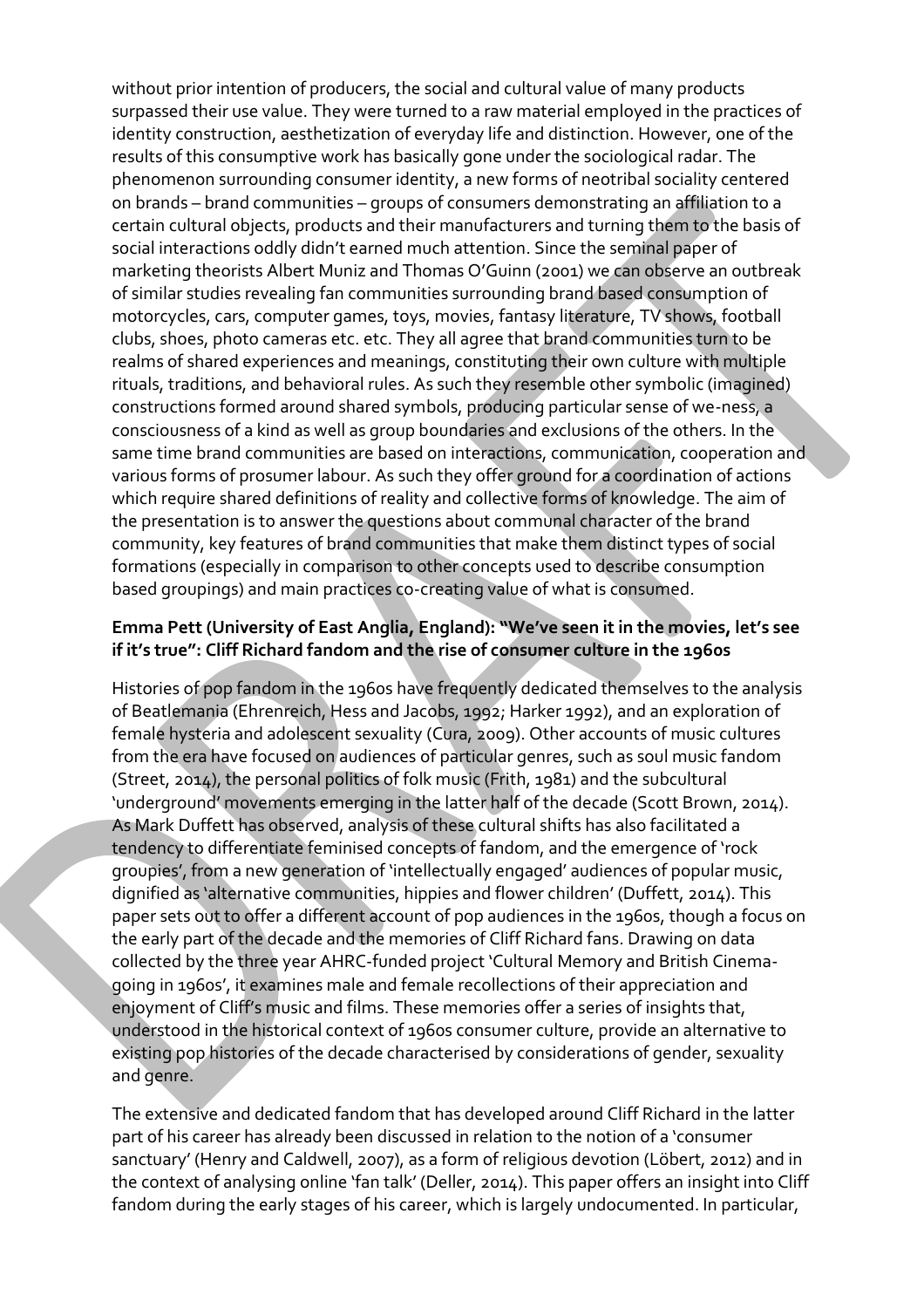it considers the ways in which the recollections of those who were Cliff fans in the early 1960s are intrinsically linked to a sense of youthful optimism and delight in consumer culture that, for some participants, characterise their abiding memories of the era. These accounts offer an interesting counterpoint, then, to Henry and Caldwell's analysis of the 'consumer sanctuary' enjoyed by Cliff fans in the later stages of their life, and can be considered in the context of 'life course perspectives' on fandom (Bielby and Harrington, 2010). Combining memory studies with life course scholarship, this paper therefore explores the way in which the social and historical events impacting on the 'baby boomer' generation shape their retrospective accounts of early life media engagements, offering them a narrative with which to make sense of their own personal histories.

### **Olivia Warschaw (New York University, USA): From Punk to Fandom: Hot Topic's Commandeering of Subcultural Style**

Since its foundation in 1988, the American retailer Hot Topic has catered to teens and young adults with "alternative" taste, drawing from punk, emo, and pop culture fanaticism. With their licensed apparel and accessories, Hot Topic has been a leader in appropriating and mass-producing subcultural styles. Hot Topic's most current focus, which has significantly expanded within the last five years, has been the production of fashionable and accessible clothing and accessories related to multimedia franchises, which include *Doctor Who*, *Star Wars*, Marvel, and *My Little Pony*.

The resistance to mainstream cultural trends that gives birth to subcultural style, as examined by Hebdige in Subculture: The Meaning of Style, breeds active producers who create the aesthetic surrounding their chosen interest. Cosplayers, for instance, often design and build their costumes with the intention of "playing" their chosen character or icon, though the final product may be more symbolic or conceptual as opposed to an exact replica. The Doctor's time machine, the TARDIS, for example, may be worn as a blue, steampunk style dress with representative accessories. The dress itself, then, acts as a time machine by transporting the wearer to her Edwardian, science fiction destination. Hot Topic, however, invites a passive consumer to participate with a simple swipe of their credit card, ultimately diluting subcultural strength by detaching the product from its original, semiotic significance.

Through close readings of subcultural and fan theory, an examination of Hot Topic, Inc., and comparison and analysis of fan produced and mass produced products, this paper seeks to survey the rapid growth of Hot Topic's interest in the Doctor Who franchise and understand the balance between a successful company's desire to remain relevant in a mainstream, consumer culture, while appealing to subcultural participants.

#### **Simon Brown (Kingston University, England): The Unending Fury: King, Carpenter and**  *Christine* **Car Fandom**

*Christine*, Stephen King's eighth novel, was published in April 1983, when King was the world's bestselling living author. Set in 1978, it tells the story of high-school nerd Arnie Cunningham, whose life is transformed, then destroyed, by the acquisition of a haunted vintage American car, a 1958 Plymouth Fury. The book was simultaneously a love letter to the golden age of Detroit rolling iron, and a warning against American consumerism. Arriving in the middle of a slew of big screen adaptations of King's work, a film version was rushed into production. Directed by John Carpenter, it was released in cinemas in December the same year.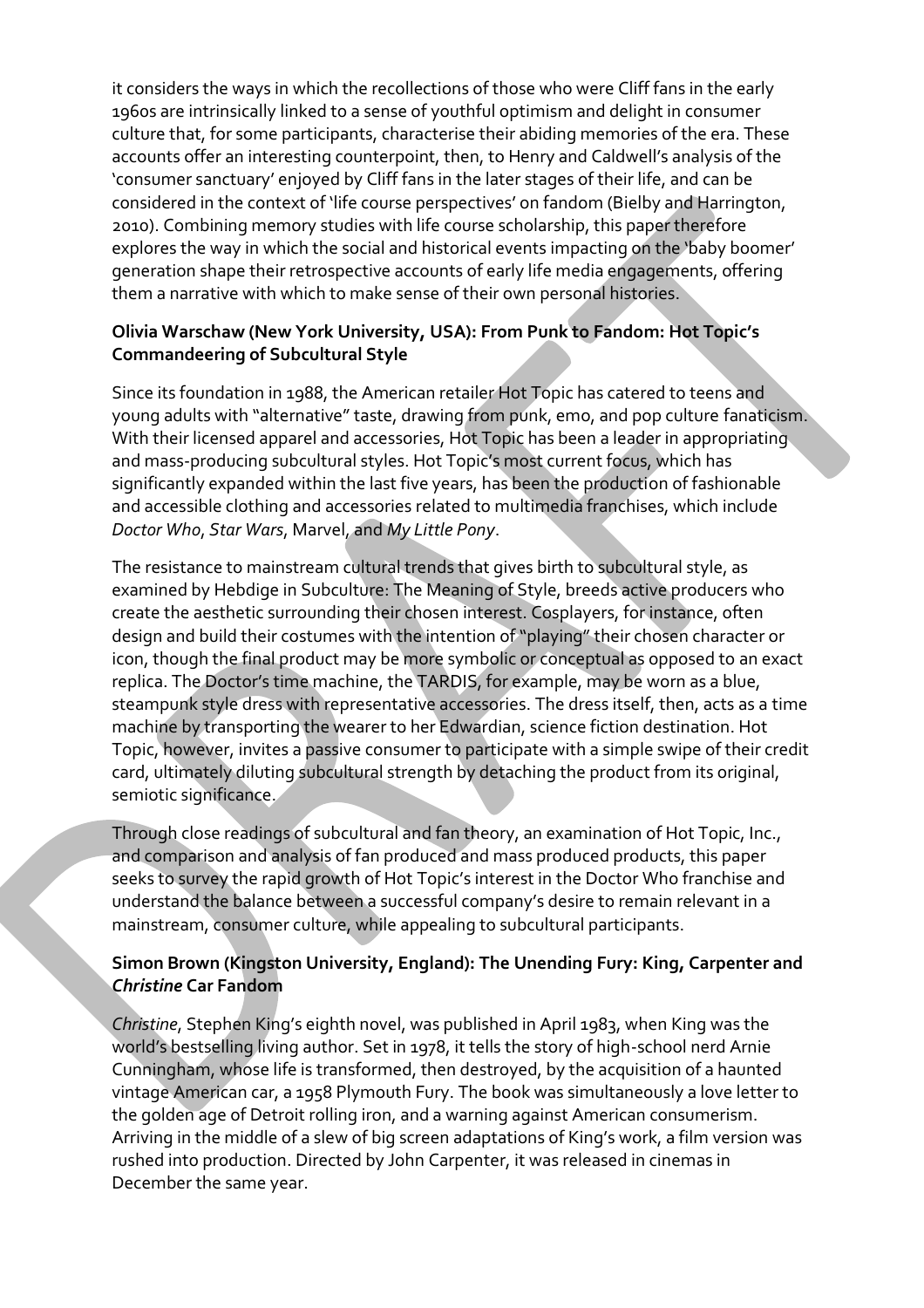King chose the '58 Fury because of the name, and also because it was a 50s car that had no pre-existing legend attached to it. The book and film, however, created a cult following for this largely forgotten model, catapulting it to the status of one of the most sought after collectors' items amongst three significant fan communities, those of classic American cars, those of movie cars, and those of King and Carpenter. This is despite the fact that, as this paper will demonstrate, the '58 Fury as described by King and depicted by Carpenter, never really existed, because while the '58 Fury is a real car, *Christine* is a literary and cinematic construct. Christines are sought after by fans, but available to none.

This paper will discuss the *Christine* fan and collector communities and the challenges they face by the fact that Christine is both real and imagined. To do this it will explore the position of *Christine* fandom within the context of both the Classic American and the Movie car fan markets, examining the rise and longevity of Christine car fandom and the ways in which *Christine* fans engage with their elusive star.

### *Panel J: Theorising Fanfic*

**Jessica Hindes (Royal Holloway University, London, England): "You cry out his name": reader insert/'imagines' and fanfic as self-gratification**

This paper deals with 'imagines', typically short, one-shot fanfics written in the second person into which the reader is invited to imagine herself directly ('You give the boys a cocky grin before turning toward the cabin and marching forward). Common across several fandoms, these fics are unusual in several respects: almost exclusively romantic or erotic in nature (depicting sex scenes or moments of domestic bliss), they are also heavily biased toward heterosexual pairings, and are often loudly disparaged by the writers and creators of more traditional third-person fanfiction narratives.

Such fics are common across several fandoms: in April 2016, Wattpad will release an anthology of RPF (real-person fiction) 'imagines' featuring encounters with Justin Bieber, Tom Hiddleston and Zac Efron, amongst others. Given time constraints, my paper will concentrate on examples drawn from the fanfic canon of Supernatural, a well-established fandom (the show has been running for eleven years) with an active fan community providing a large body of material from which to work (there are 127,122 Supernatural fanworks on Archive of Our Own). In it, I will consider both the purpose and the status of this type of fanfic; which, unlike most other fiction in this fandom, rarely acts to develop the events or the mythology of the universe in which it is set. In the absence of such concerns, 'imagines' bring the erotic purpose of much fan literature to the fore (female readers turn to fanfiction as a source of sexual fantasy) - and they do so using a heterosexual framework, in a fandom whose culture is almost exclusively dominated by male/male pairings. This difference earns them a contested status, with some readers dismissing them as 'cheesy', 'cringe inducing' or 'not genuine fan fiction'. That fics with such a nakedly self-gratifying purpose should find themselves the target of such criticism by other fan writers raises an interesting question. Is it really OK for fanfic (nominally written and distributed 'for fun') to be just about pleasure? And if not, why not?

#### **Sébastien François (Paris Descartes University, France): Fanficcers as Literary Characters? Fandoms and Fannishness in Two Novels from the Early 2010s**

Fan scholars have regularly analysed how fictional works represent fans and their fandoms (Jenkins, 1992; Lewis, 1992; Sandvoss, 2005; Geraghty, 2014): a lot of novels, movies or TV shows offer indeed poor or clichéd depictions of fan activities, which must be debunked. As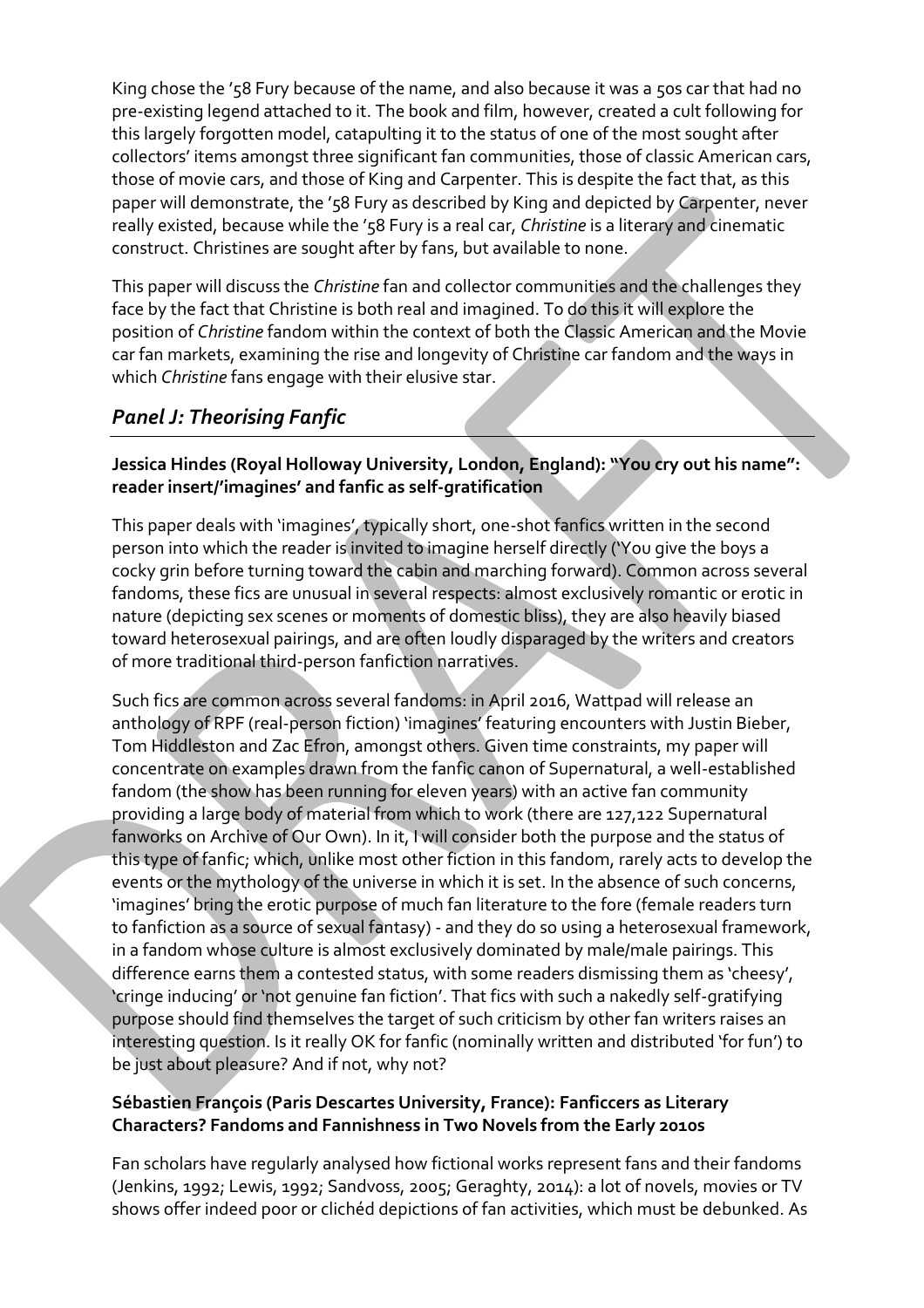a consequence, less attention has been given to more "positive" or "accurate" representations of fan practices, even though they may be as complex and sometimes ambiguous as the former. For instance, fanfic writers have started to appear as substantial characters in some TV shows (e.g. Supernatural or Sherlock) in the 2000s, but the message towards fan communities and general audiences has sometimes remained unclear (Felschow, 2010). Similarly, the fact that fanficcers have become major protagonists in two recent novels should also be interrogated: in *Fangirl* (Rowell, 2013), an American Young Adult novel, the main character, Cath, and her sister Wren write fanfictions, but their practice is challenged by their first year in college; in Féerie générale (Pireyre, 2012), a novel based upon the collage principle, an entire chapter is dedicated to Batoule, a teenage girl whose fanfiction website is a support in her everyday life as a French Muslim pupil. Through a comparison of these works, I will discuss how they use fanfiction writers as literary characters, and the image of fandoms they convey. How do two contemporary authors, with very different backgrounds and goals, describe their heroines' activities and the fan communities they belong to? Do they create new literary archetypes or use older models, such as the passionate reader or the aspiring writer? It also appears that these texts are not ignorant of the scientific literature about fans and fanfictions: I will ask therefore if they replicate the "fandom is beautiful" phase (Gray et al., 2007) or if they have already integrated more complex dimensions of fan practices.

### **Eva Wijman (Umeå University, Sweden): The Afterlife of Mary Sue in** *Lord of the Rings* **fanfiction**

In 2001 a fictional organization called the Protectors of the Plot Continuum (PPC) declared war on Mary Sue in the *Lord of the Rings* fandom. In the wake of the movie trilogy and with the arrival of a new generation of fans who did not need to plod through Tolkien's famously dense work to experience the story, Mary Sue had been running rampant in spaces previously dominated by studious discussion. Holding to the tradition started by Paula Smith's *A Trekkie's Tale*, the war on Mary Sue in the *Rings* fandom was waged through biting satire and remains one of the fiercest ever fought. It was also, to an extent, successful. These early Mary Sue stories have long since faded off-line, lost in the mists of time. What is left is an endless body of parody and pastiche, now referring back only to itself. Yet it was not the end of Mary Sue. Indeed, nowhere are Original Female Characters (OFCs) as beloved as in the *Rings* fandom. The oft-parodied "Tenth Walker", in which an OFC becomes the tenth member of the Fellowship, is still, by a veritable landslide, the most popular genre on fanfiction.net.

This strange dichotomy will be the starting point of my paper. Through a combination of (auto)-ethnography and textual analysis, I will examine the afterlife of Mary Sue in a fandom that long ago became self-aware. Relating my findings to cognitive narratology and building on Beth Bonnstetter, Brian Ott and Ika Willis, who have championed Mary Sue as a subversive feminist and queer heroine, I will explore the seductive qualities of the Mary Sue and the effect that policing and self-policing has on her power to resist values and norms in the canon.

#### **Monika Drzewiecka (University of Gdańsk, Poland): Dominance, Submission and Gendered Power Politics. Investigating the Dark Side of Slash Fanfiction**

One of the most common defenses of slash over the years, which is also prominently featured in slash-oriented scholarship, has been how it allows female-identified writers to explore romantic relationships between equals without bringing gender politics into the equation. This theory, while popular and certainly true for a considerable number of slash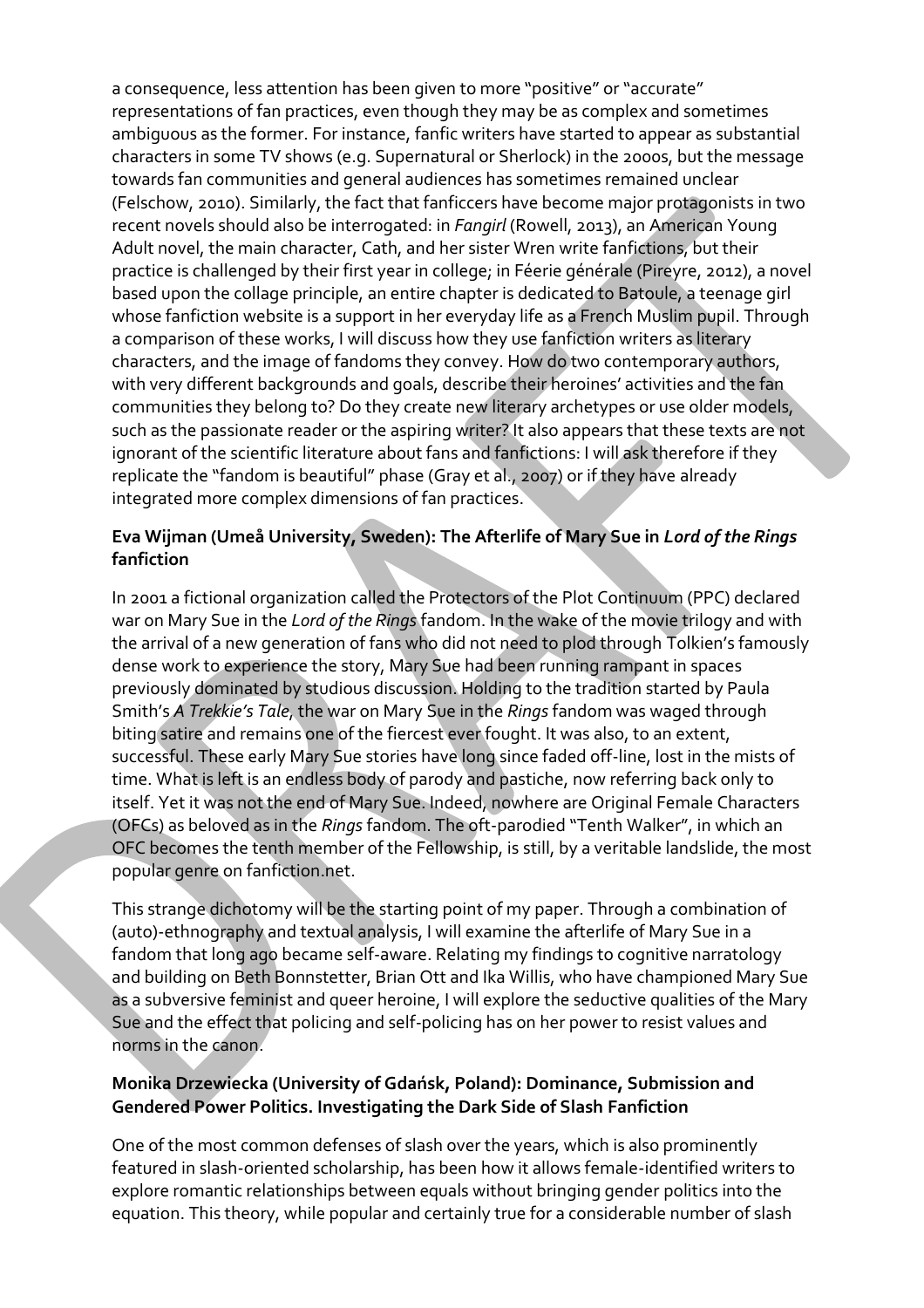texts, does not take into consideration those stories which do infuse one of the partners in a same-sex relationship with traditionally feminine-coded traits, nor does it cover the complex issues of sexual dominance and submission common in such prominent slash genres as a/b/o or mpreg. In this paper I will address those issues by presenting select pieces of fan writing within the Marvel fandom, which I will examine for their depictions of sexual power imbalance, consensual D/s dynamics, a/b/o and mpreg tropes as well as their representation of intersexuality. I will analyse how those texts may relate to the existing body of scholarship on slash, and the implications of those tropes for feminist, LGBTQA+ and social justice discourse, as well as the attitudes towards them within fannish spaces.

### *Panel K: Offline Spaces 2*

### **Amber Hutchins (Kennesaw State University, USA): "I Met the Mohawk Guy at a Star Party": #NASASocial Events and Fan Engagement**

NASA has long served as an icon of futurism for fans, but the shuttering of the space shuttle program, with its complicated history including the Columbia and Challenger disasters, could have transformed the organization's Kennedy Space Center and other public facilities from thriving hubs of innovation to museums of a bygone era (or worse, mausoleums of manned space explorations). Instead, NASA Social events have helped increase engagement between the organization and its most ardent fans—Space Camp alumni, science fiction writers, photographers, and scholars—who are influencers to a generation of NASA and space fandom.

Established in 2009, NASA Social events allow fans unprecedented access to launches and media events. Attendees serve as ambassadors, sharing their insights via the #NASASocial hashtag across social media platforms and have opportunities to meet NASA administrators, astronauts, fan/influencers, and sci fi celebrities. Also, the event has also contributed to the popularity of "science celebrities" like astrophysicist Neil DeGrasse Tyson, a NASA Social attendee whose mainstream popularity has expanded beyond the science/science fiction fan communities.

The event can be a religious experience for fans fortunate enough be selected, who often make cross-country pilgrimages to stand on sacred sites of space travel history and popular films (*Tomorrowland*, *Contact*, *Armageddon*, etc.), to experience communitas and imagined memory. NASA Social Alumni continue the experience via online communities, visits to other NASA facilities, and by attending amateur astronomy meetups called "Star Parties."

NASA Social events demonstrate effective online/online fan engagement and the importance of physical sites in the new era of space fandom. This study will examine social media posts from NASA Social events to analyze NASA's fan engagement, public response, and emergent themes of the new era of space fandom. The study will also present participant-observer experience and analysis from a NASA Social event at Kennedy Space Center.

### **Kania Arini Sukotjo (National University of Singapore): Yaoi Content in Surabaya's Anime Convention**

In a society where erotic imagery is controversial, an anime convention in Surabaya, Indonesia, provided a safe space for Indonesian Fujoshi to share and gain access to Yaoi content. This study will be based on an ethnographic observation of a two days convention in the city of Surabaya known as Anime Culture or Anicult convention, on June 2015. The entrance of Japanese anime and manga into Indonesia led to the development of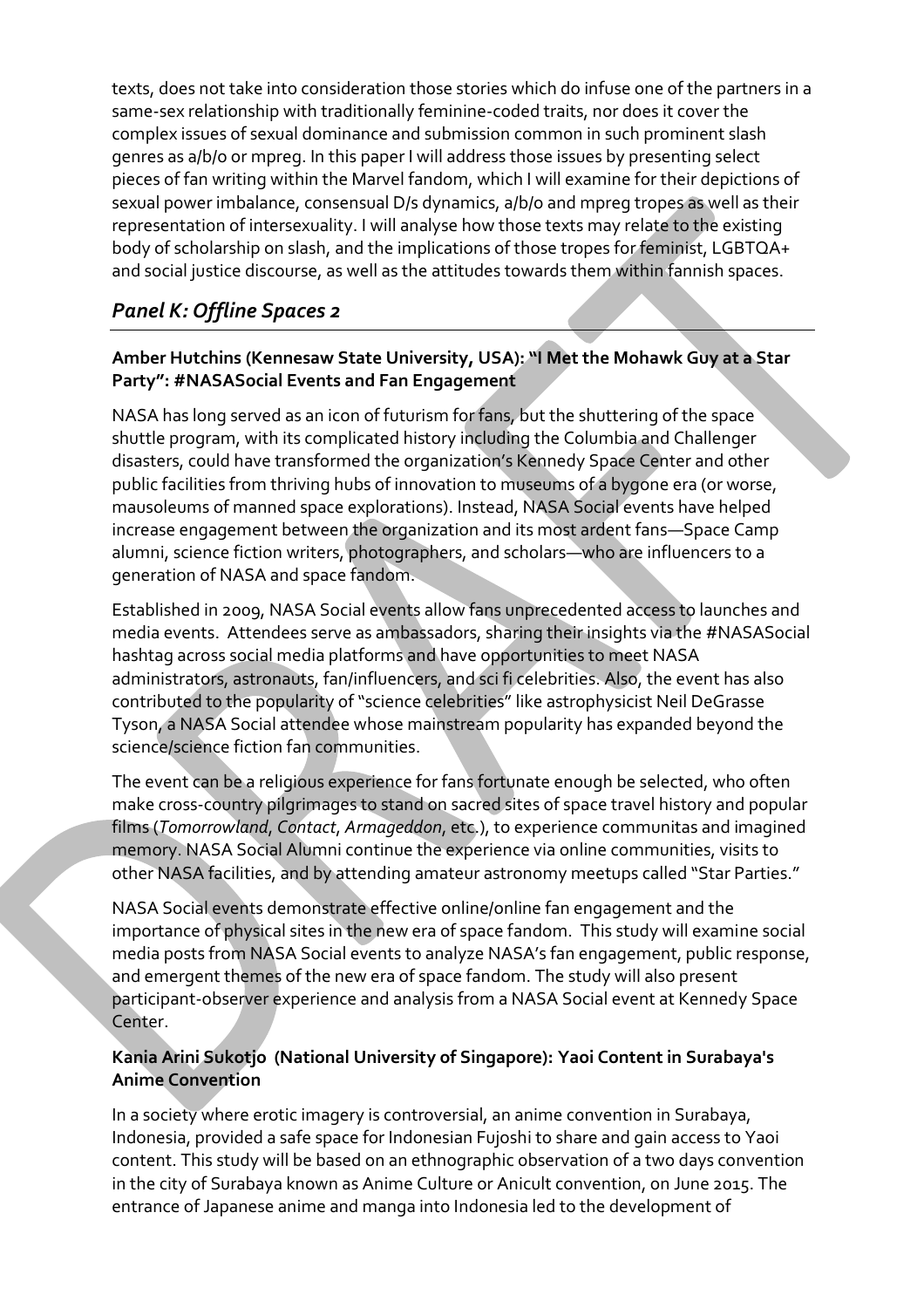Indonesian Fujoshi fandom, a group of women who shares interest in male-male homoerotic content within anime and manga, a content known as Yaoi. While Anicult 2015 convention dedicated their space to the bigger fandom that are interested in Japanese anime and manga in general, the convention's main events contain activities that focused on Yaoi content. According to Bacon-Smith, the purpose of attending a convention is not just to find people with common interest, but also for "protection from the outside" (Bacon-Smith 1992: 207). Due to Indonesians' national and religious values that condemn homosexual relationships, the act of producing and consuming Yaoi content is frown upon. Anicult 2015 convention provided the environment and circumstances that allows fans to negotiate their expressions of interest in Yaoi content within culture where it is limited.

### **Abby Waysdorf & Stijn Rejinders (Erasmus University Rotterdam): Place and** *The Prisoner*

What does it mean for a fandom to have a place? For nearly 50 years, fans of classic television show *The Prisoner* have been visiting and gathering in the holiday village of Portmeirion. Despite the length of time since the show first aired, and its brevity – airing just 17 episodes and featuring few transmedia extensions – fans continue to visit the location that served as its main setting, the mysterious "Village" imprisoning the lead character. Their visits support a *Prisoner*-themed shop and a decades-old annual convention. Many return to Portmeirion regularly, making it an important place in both their fandom and their lives.

Fandom researchers have recently begun to pay more attention to the role of place in fan practice, from tourism to "pilgrimage" sites to the evolving role of fan conventions. Yet despite this raised prominence, there are still many questions about how place and fandom interact. This paper investigates how place is incorporated into the post-object fan practices of *The Prisoner* and how both *The Prisoner* and Portmeirion itself are used in creating a long-term fan identity. It does this via an ethnographic approach, drawing upon 15 interviews with long-term fans of *The Prisoner*, fan-produced texts both online and offline, and participant observation at fan convention Portmeiricon. This approach shows the evolving way in which fans of *The Prisoner* think of Portmeirion as well as the role that it, and *The Prisoner* itself, plays in their personal narratives. By doing so, we present new insights into the way in which place, memory, and fandom interact today.

### **Rafal Zaborowski (London School of Economics, England): Dancing with glowsticks: Participation and proximity in music fan practices in Japan**

The use of glowsticks during musical events is not a novelty anymore, nor is it limited to Japan – but the history of those colourful items is a fascinating journey of evolving relationships between fans and performers. Unlike a typical live experience of a 'Western' pop group, attending a Japanese idol group concert is a physically exhausting, mediated and nuanced practice. Concert participants come dressed in elaborate costumes, where the colours worn are often key, as supporting a specific performer often means dressing up in his/her colouring. But predominantly, the practices include a myriad of dynamic fan dances with glow sticks. In specific moments of the gigs, participants are able to change the colour of their glow stick according to the situation: for instance, when a group member delivers a closing speech, it is customary to light your glow stick up with the member's colour. During the concert, the audience works hard: by singing, dancing and waving of the glow sticks.

All these concert activities are, for the fans, a way to communicate with their idols. For Hideki, one of my participants, part of the appeal of such elaborate practices is that the performers directly acknowledge fan effort in their stage speeches and through social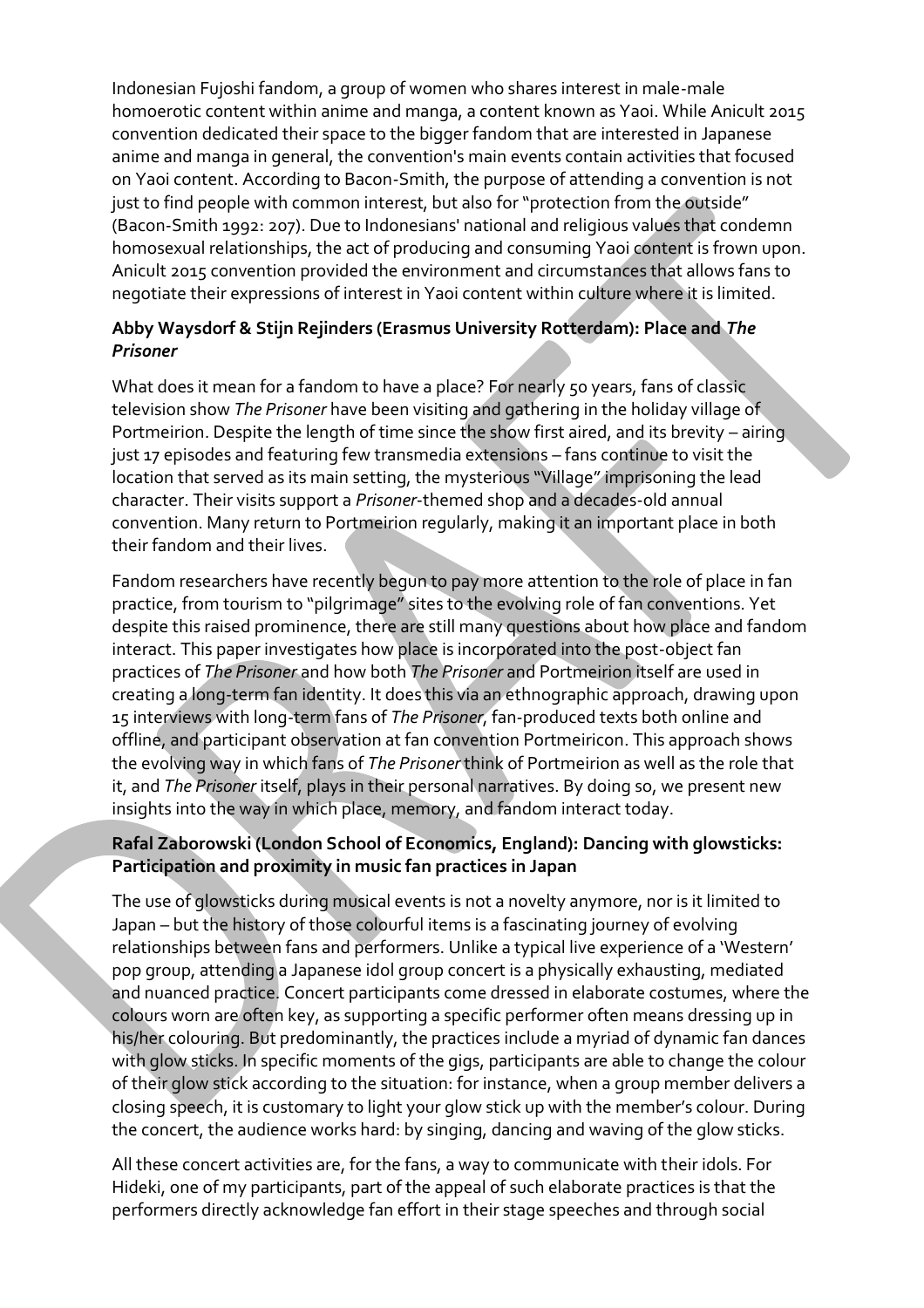media posts. As a result, this wide range of mediated activities contributes to the diminishing distance between idols and audiences; the artist-fan proximity emerges coevolutionarily and dynamically.

This paper maps Japanese popular music practices during concerts onto the circuit of culture, discussing production, circulation and reception. With empirical data collected by extensive ethnographic fieldwork in rural and urban Japan, I argue that to understand that proximity, we need a comprehensive approach which includes producers, texts and audiences and stays attentive to socioeconomic and historical contexts.

### *Panel L: Identity*

### **Ashley Hinck (Xavier University, Ohio, USA): LEGO fandom: Practices, Values, and Gendered Boundaries**

With at least ten major LEGO fan conventions in the US every year and hundreds of registered Lego User Groups across the world, the adult fandom of LEGO is both significant and well developed. Indeed, adult fans of LEGO (AFOLS) regularly host public exhibitions and share LEGO creations on websites like Flickr and the Brothers Brick. While the adult LEGO fandom is significant and well-developed, it faces the challenge of shaking the gendered discourses it inherits from the LEGO Group's marketing. The LEGO Group has positioned boys 8-12 years old as its primary market. This gendered divide has spilled over into adult LEGO fandom too: most American AFOLs are men.Drawing on interviews and fieldwork with AFOLs, I explore how LEGO fan practices and values reinforce gendered boundaries within the fan community, exploring how women are excluded or rendered invisible. Secondly, I examine how one Lego User Group (LUG) managed to undo those gendered boundaries, making room for women. This project helps us understand one way fans can shift major discourses from the wider fan community and media industries, while also helping us understand the vastly understudied adult LEGO fandom.

### **Andrew Crome (University of Manchester, England): Ponies at Prayer and Cosplay in the Pulpit: Fandom and Lived Religion**

Recent work in Fan Studies has focused upon the racial, geographical, and cultural background of fans. However, few studies have looked at the way in which fans express their religious identity through their fandom. The use of religious language to describe the fan experience has often been noted (e.g. Daniel Cavicchi). However, fandom has also sometimes been seen as a potentially blasphemous replacement for religion (e.g. Erika Doss) or a potential surrogate religion in and of itself (e.g. Michael Jindra, Jennifer Porter). This paper takes a different approach, arguing that fans who self-identify as belonging to a particular religious tradition view their fandom as part of a wider religious identity. It presents the preliminary findings of a series of interviews with two groups – Christian faith practitioners who have run *Doctor Who* based religious services, and *My Little Pony* fans producing Christian fan fiction and art. Working within a paradigm of "lived religion", it suggests that fandom is used as one of many modes of religious self-expression in individuals' lives. The affective power of fandom is seen as a particularly powerful way through which to express religious identity and to communicate often abstract religious ideas to others within the fan community. At the same time, fans recognise that religion remains a controversial and contested area within both fandom and wider culture, and use their fan works to express and elaborate on these concerns.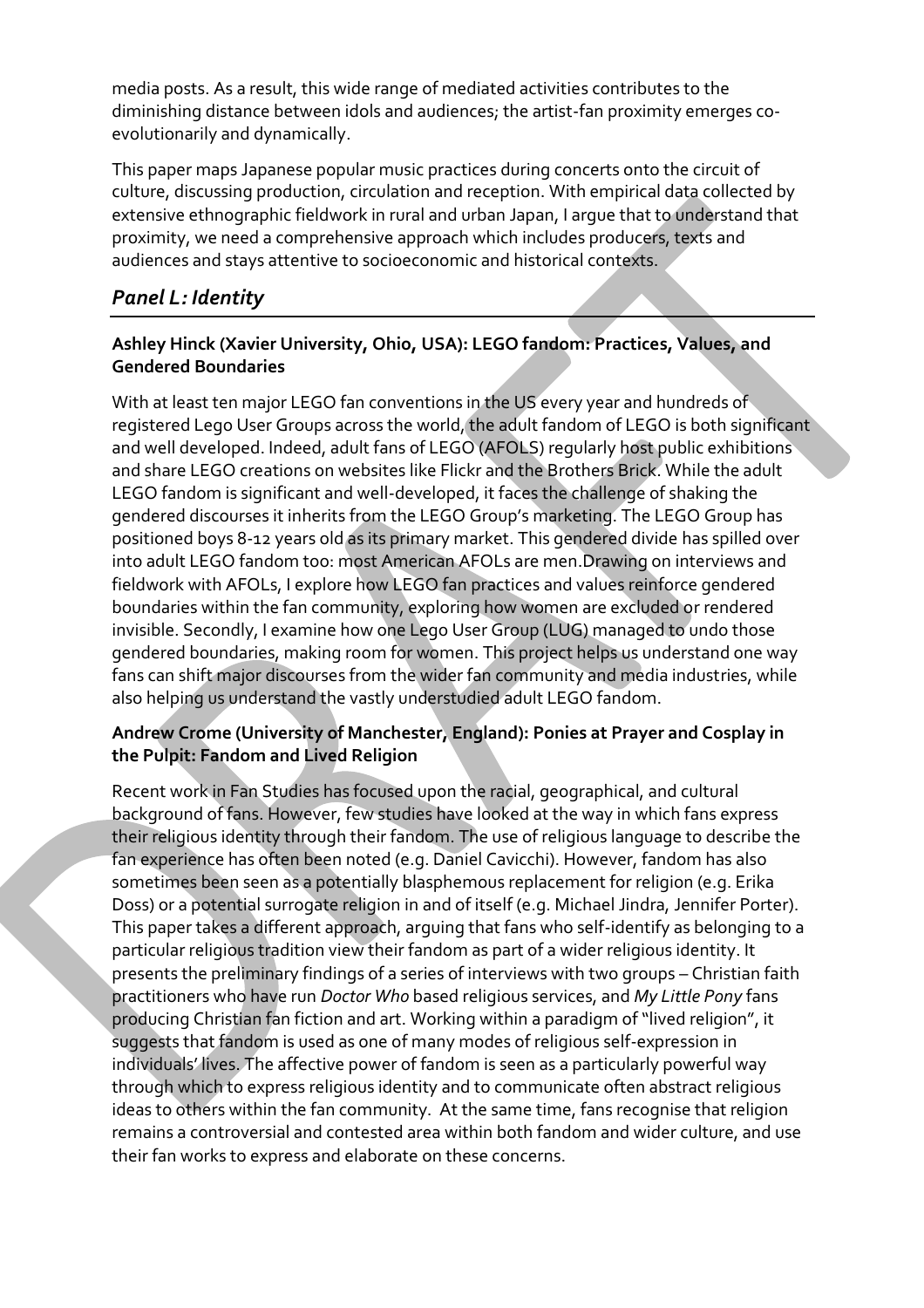#### **Joanna Kucharska (Jagiellonian University, Krakow, Poland): The Wild Hunt: Nationality, Fannish Identity and the Discourses of Race and Representation in** *The Witcher 3* **within Polish Fandom**

The *Witcher* games series is based on a highly successful cycle of Polish fantasy novels by Andrzej Sapkowski, in which the storyworld is filled with characters, events and creatures originating from Slavic and Polish history, mythology, and folklore. In the recent years, the games series has become a flagship of Polish gamedev, as well as one of the best known Polish cultural products. The third installment provoked a wide discussion of race and representation in games and this paper aims to discuss and analyse both the critiques themselves and their reception in the Polish fandom.

This paper draws on research conducted for the Finding Poland project, to study Polish scifi, fantasy and roleplaying games' fandom and fans' attempts and strategies in constructing local and global fandom identities. The paper will discuss the specificity of the Polish fandom and its semiperipherality; in the context of a place of mediating activities between core and peripheral regions (Pieterse, 2009). One of the defining features of the Polish fandom emerging from the Finding Poland study is its protectiveness of national and regional matters, values, history, and folklore. This paper will concentrate on the themes of nationality and identity within the discourse surrounding the Witcher games and the matters of race and ethnicity (as well as gender representation), and on the tension between the treatment of Witcher as a national product and cultural representative and its place and role on the global market.

### **Federica Lanzi (University of Perugia, Italy): The rights of criticism. The Anti-fans within the fans**

Anti-fans are by definition a group of people who, having a certain knowledge of a text, actively dislike it and strive to modify other people's perception of it. Clearly anti-fans originate in opposition to a fandom and they usually question the moral and ethical considerations of a text, condemning the values and the meanings conveyed by it.

This paper looks at a particular group of anti-fans – those who originate inside the fandom – who instead of abandoning it, exercise their rights to challenge the new development of their object of love from inside the fandom itself. During my research on *Star Trek* Italian fandom, I noticed how the releases of the reboots, particularly the second film, *Star Trek Into Darkness*, gave rise to an internecine warfare between two factions. On one side, there are the Trekkers who celebrate the reboots as a new path of the franchise which will bring *Star Trek* to the new millennia of movie-making, and in doing so will revitalize the franchise attracting new fans to it. On the other side, there are fans of *Star Trek* who openly hate the reboots, questioning its continuity with the founding myth, that is the Original Series, and the lack of ethical and moral values that conventionally models the fans' view of *Star Trek.*

I will argue that what is at stake is not only the fans' own personal taste and lectures of the text, but also their rights to criticise the new forms of the text. Moreover this civil war challenges the fans' rights to be recognized as a true *Star Trek fan*, thus affecting the legitimacy of their own interpretation of the text.

### *Panel M: Fanfiction, Gender and Sexuality*

**Sophie Hansal (University of Vienna, Austria): A Safe Haven For Queers?: The Meaning Of Fem-/Slash Fan Fiction for LGBTQ+ Fans**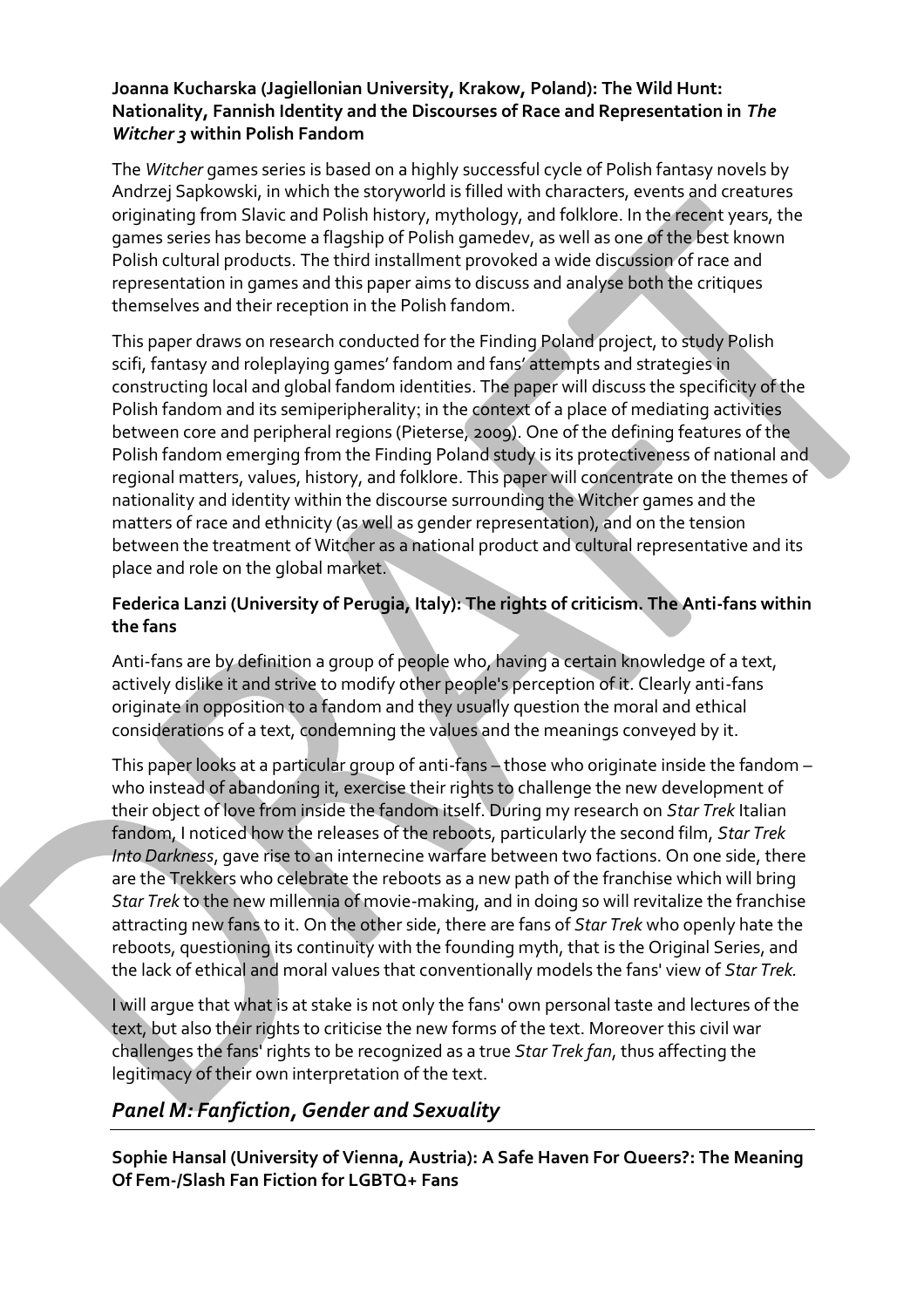Slash and to a lesser degree femslash fan fiction has been a point of interest for researchers since the very beginnings of Fan Fiction Studies in the late 1980s/early 1990s. However, until recently, many fan studies scholars suggested that fem-/slash fan fiction mostly had heterosexual (female) readers. Only a very small body of academic work exists that poses the question what this medium means to fan fiction readers/writers who identify as LGBTQ+.

In this paper I address the question of what meaning(s) LGBTQ+ fans attribute to fem- /slash fan fiction, based on ten interviews I conducted. The interviews not only focused on how LGBTQ+ readers felt about fem-/slash fan fiction on a personal level, but also asked if the interviewees saw the potential for the subversion of societal norms through these texts and/or through the reception of fem-/slash.

I specifically discuss a) what it is that attracts LGBTQ+ readers to fem-/slash fan fiction in the first place, b) the ways that LGBT+ fans engage with fem-/slash fan fiction and their surrounding communities, c) the importance of these texts during the process of coming out as LGBTQ+ youth, d) the experience of heteronormativity within fem-/slash fan fiction (communities) and e) why some LGBTQ+ women specifically search for M/M slash fan fiction. Concluding, I reflect on why the interviewees only awarded the medium a limited political/critical impact and where they still saw the possibility of subverting social norms.

This paper aims to show how important it is to actively engage LGBTQ+ fans in further research on fem-/slash fan fiction, so as to give voice to their stories and overcome heteronormative approaches within fan studies.

### **Jonathan Rose (Passau University, Germany): Omegaverse, or: what a kink trope tells us about sex, gender and sexuality**

Omegaverse is really a fascinating fandom invention. 50% of it is totally problematic and reinforcing a lot of fucked up patriarchal, rape culture values. The other 50% is some of the most insightful, subversive social commentary I've ever read on gender identity/gender roles/queer oppression (lierdumoa).

This paper takes a look at a specific type of fanwork, namely Omegaverse fanfiction. These alternate universe fanfics "posit societies where biological imperatives divide people based on wolf pack hierarchies into sexual dominants (alphas), sexual submissives (omegas), and everyone else (betas)" (Busse, 2013). From its origins in the Supernatural fandom, the Omegaverse kink trope has travelled to various other fandoms, most notably Teen Wolf and Sherlock. It is this latter fandom that I will concentrate on in my analysis.

As lierdumos's quote suggests, fanfic authors have found various ways to make use of Omegaverse in their creations. They can subscribe to and reproduce gender stereotypes as well as subvert them. Omegaverse is at times a convenient starting point for sexually explicit stories as well as romance stories of the one-true-love kind. At others, it can just as well be a space of resistance to societal gender prescription. My paper both gives an insight into the diverse iterations of Omegaverse in the Sherlock fandom and assesses how these fanfics negotiate the complexity of sex, gender and sexuality. I take into account social constructivist and essentialist notions of gender and highlight ways in which the fanworks in question are informed by these notions and if and how they react to them. My paper will thus, with the help of theorists such as Judith Butler and Susan Stryker, propose an answer to the question what Omegaverse tells us about sex, gender and sexuality.

#### **Angie Fazekas (University of Toronto, Canada): Alpha, Beta, Omega: Queer Futurity and Racial Narratives in Erotic Fanfiction**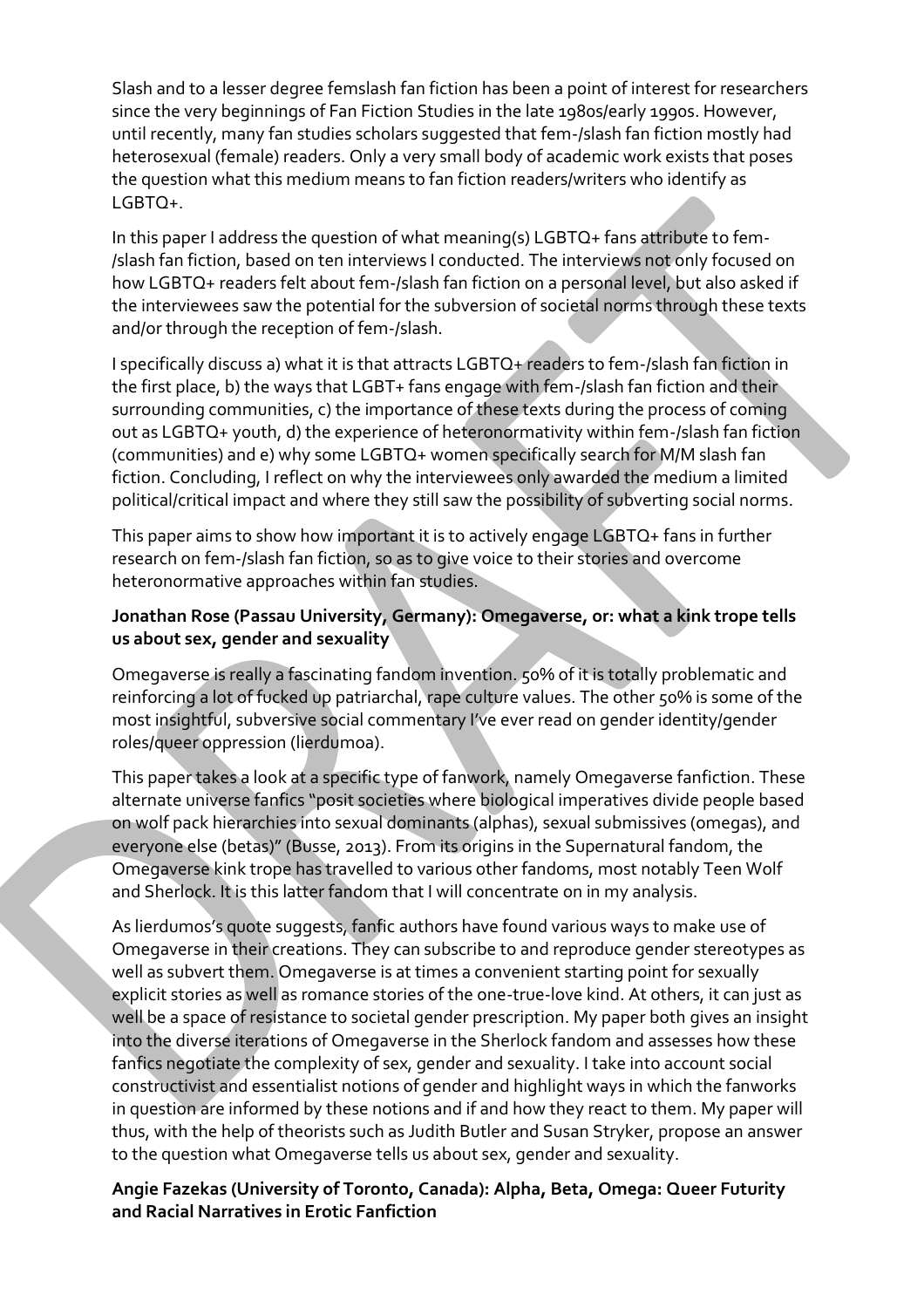Regardless of the quality of the book itself, the immense popularity of Fifty Shades of Grey highlights the particular interconnectedness of fanfiction and kink. In this paper, I explore the tensions that exist in kinky fanfiction between its potential to be a space of subversion and radical politics and, simultaneously, the way in which it often ends up falling short and falling back on racist and white supremacist narratives. Specifically, I consider kink memes as a potential site of a breaking apart and a breaking down of neoliberal homonormativity – a space of enacting moments of queer futurity in the visceral, carnal celebration of sex of all sorts, from the vanilla handholding to the outlandishly kinky. Simultaneously, however, I trouble this utopian conception by asking whose futurity is being upheld in stories involving kinks that rely on racial and colonial histories – can these as well be broken open and upended or do they simply end up reifying racist and white supremacist ideologies? To answer these questions, I do a case study of what is known as the ABO universe, where everyone is biologically either an alpha, a beta or an omega, reflected in the hierarchal organization of society. While stories written in this universe often contain queer characters, it is impossible to overlook the racial and gendered implications of a universe where everyone is assigned a fixed social position based on biology. Stories written in the ABO universe can provide a means of rethinking and reimagining social hierarchies and articulating subversive social commentary about gender, sexuality and race. Alternatively, these stories beg the question of whether the idea of a society organized hierarchically based on biological traits hearkens back to ideologies of scientific racism and serves only to reproduce racist colonial histories.

### **Milena Popova (University of the West of England): When the RP gets in the way of the F: The limits of compartmentalisation in Real Person(a) Fiction**

In this paper I explore the limits of compartmentalisation in Real Person(a) Fiction (RPF), using fanfiction and social media data generated in the Hockey RPF fandom around the rape allegations against Patrick Kane, a high-profile NHL player.

RPF is a controversial practice within the fanfiction community, and many fans question the ethics of producing sexualised and homoerotic fiction about characters based on real celebrities. A common counterargument to this objection is that those who engage in the production, circulation and consumption of RPF strongly compartmentalise the real-life celebrity from the fictionalised version. This kind of compartmentalisation was put to the test when Patrick Kane - the real-life hockey player behind one half of the biggest pairing in Hockey RPF - was accused of rape in the summer of 2015.

Using fanfiction about Kane from before and after the rape allegations and data from the Hockey RPF community's Tumblr conversations, I explore how members of the community negotiated their exit from or continued involvement with Hockey RPF. I argue that the failure of compartmentalisation was a key factor both for those exiting the community and those remaining. Bringing in their own experiences of rape culture, the former could no longer create elaborate fantasies about someone they felt was probably a rapist, while the latter constructed an RPF-like narrative from available information that cast the real-life Patrick Kane as innocent. I examine these findings in light of theories of canon construction in fanfiction and RPF, building on Derecho's (2006) concept of archontic literature to argue that the "archive" in this case extends beyond the "canon" of the celebrity and related fanfiction texts to include participants' knowledge and experiences of rape culture.

### *Panel N: Community Spaces*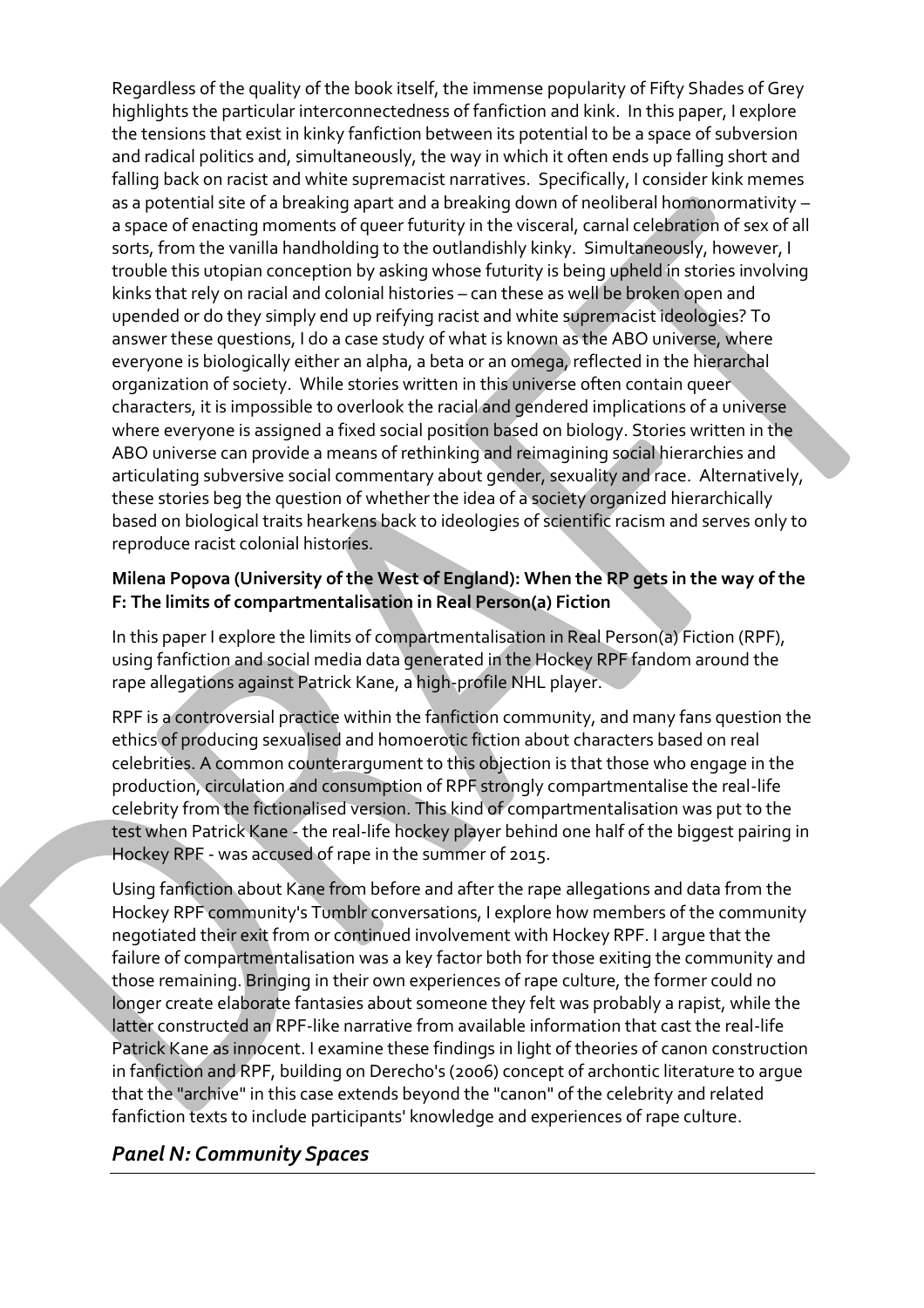### **Jessica Austin (Anglia Ruskin University, England): Fur and Loathing: Identity, Stigma and Online Furry Fandom**

Although academics have written extensively on different fandoms since the 1992 'moment,' the Furry Fandom has so far been critically neglected with few peer-reviewed studies being produced, especially in the Fan Studies discipline. This gap in knowledge has not only meant lack of sources for academics, but has also had a detrimental effect on socalled 'furries' who continue to feel stigmatized. Across various media, representational practices continue to poke fun at the Furry fan culture, such as the sexual deviant portrayal found in episodes of *CSI* ('Fur and Loathing in Las Vegas') and HBO's *Entourage* ('Turtle and the Bunny Suit').

The study by Gerbasi et Al (2008) "Furries from – Z" was the first peer reviewed study and went some way to address the some of the negative stereotypes that surround the Furry Fandom and they found that a lot of the stereotypes were not consistent with previous conceptions. I argue that Furries are a unique fandom in the fact that they do not base their fandom on a media text or object but, instead, base their fandom on an affection for anthropomorphisation, including fan art and fiction based on these animals and often creating their own persona – or 'fursona' in the fan vernacular -- based on an animal of their choice.

Using raw data collected from 1000 fans, I argue that internet communities are the most vital part of the Furry Fandom and without internet access it would not be possible for someone to be part of the fandom. This paper sheds light on how fandoms without a specific media text create their identity by policing other members' contributions and construct a common typology of what it means to be a 'furry.'

### **Agata Włodarczyk (Gdansk University, Poland): Crocheting Superheroes – The Community and The Joy of Sharing**

Crocheting and knitting, as an internet meme stats, a post-apocalyptic survival skill, but in terms of contemporary lives and fan activities this particular skill can provide fans with handmade goods that are by nature unique among many available factory produced merchandise. Most commonly made, shared, sold or requested are crocheted plushies called amigurumi. They are not hard to make, since they require simple crocheting techniques, sewing and optionally – glue. Fans wanting to create an amigurumi can use multiple resources created by broader community of crochetters – video tutorials, descriptions, chats, Facebook groups, multiple pages and blogs offer help for those who seek it. As a result one can create crocheted plushies of favored characters or a remix of different ones – a Bunny-Deadpool or Bunny-Batman, mini-Iron Man, or Cthulhu-Pikachu. Most of the chrochetters are not members of just one fandom, which is often seen in their works, which can include Marvel and DC superheroes, as well as anime characters and/or TV show-associated symbols or merchandise.

Presentation will concentrate on the gift economy – in terms of sharing patterns, helping with problems, inspirations and remixes of meanings that can be observed in some of the works. It will also talk about the crocheting as a possible income for fans and its implications in participation in fandoms and possible problems with trademark holders.

### **Clarice Greco, Fernanda Castilho & Ligia Prezia Lemos (University of São Paulo, Brazil): Fandom Memory Stick: Fan meetings to complete the '50 years of telenovelas' sticker album**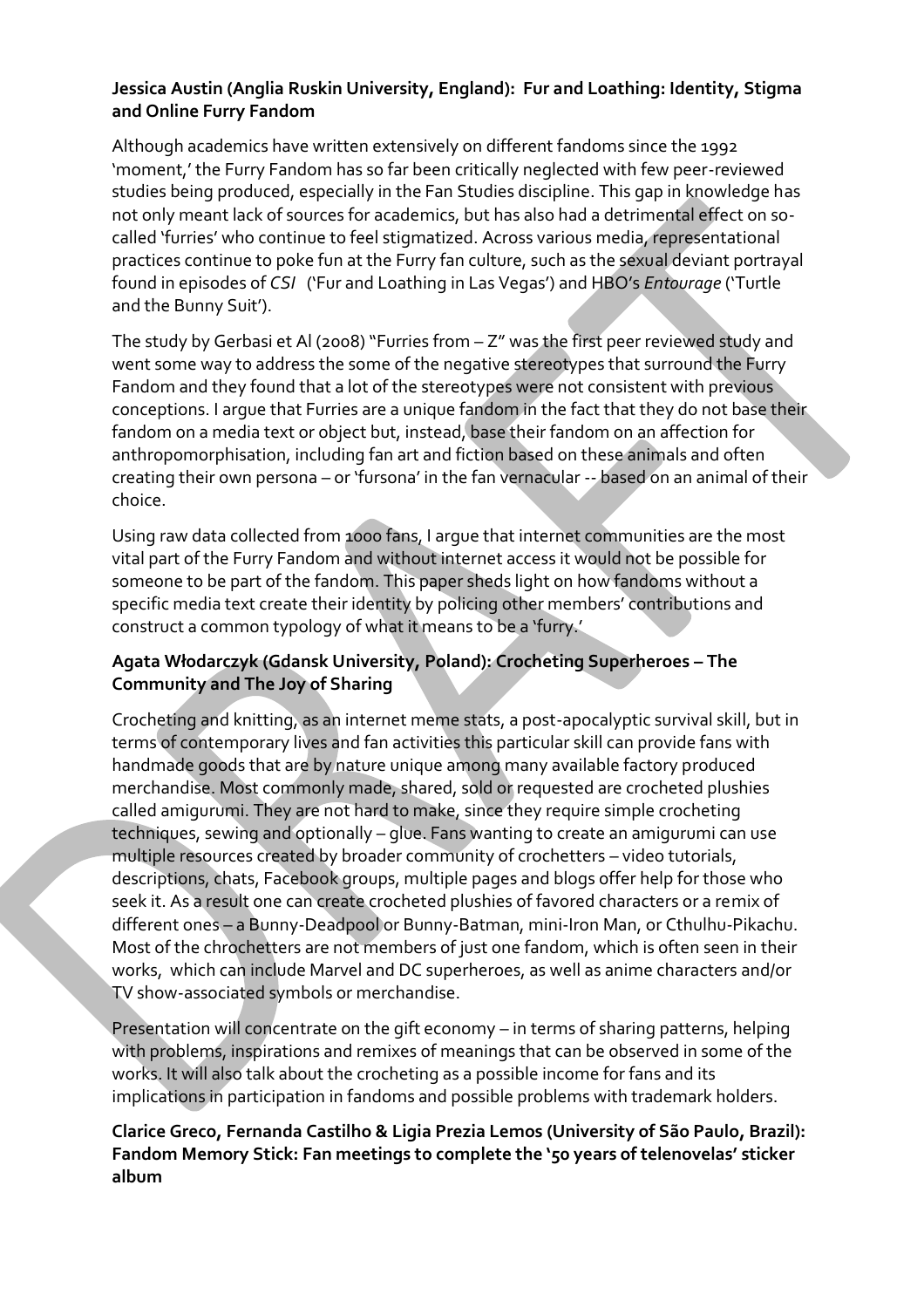This paper aims to bring the fans of Brazilian Telenovelas into the international discussion of fandom practices and spaces. The research focuses on the sticker album '50 years of Telenovelas', released by Globo in 2015, and the meetings organized by fans in order to exchange stickers.

The habitus of watching telenovelas in Brazil creates an imagined community (Anderson, 1983) around what Lopes (2003) calls 'narrative of the nation'. The fans of telenovelas engage with the narrative and create emotional bonds with the characters. However, they are, in some ways, different from regular fans of TV series, especially because they are not necessarily fans of one specific production, but of telenovelas in general; they can fit all social and cultural qualities; and they do not usually meet in fan-based conventions.

In 2015, however, we have had a useful example of spaces that gather these fans. The '50 years of Telenovelas' sticker album brought together fans who became collectors (Geraghty, 2014). Even though the album was an initiative from the production side, fans created their own virtual and offline spaces to complete it. One of the most eventful was the Facebook Group "Troca Troca", with members that organized physical meetings to exchange stickers. They would, however, share more than stickers. They exchanged personal and national memories of the most important cultural product in Brazil. The methodology combines theoretical framework with empirical evidences of the telenovela fandom, participant observation on these meetings and interview with the organizer.

#### **Simone Driessen (Erasmus University Rotterdam): 'You Still Turn Me On' – Fans' mediated music memories of The Big Reunion**

This study explores how fans of the UK cross-media platform 'The Big Reunion' give meaning to the reunion of musical acts from their youth. The TV-show and concert-tour (in 2013-2014), reunited mainstream popular music acts from the late 1990s (e.g. 5ive, Atomic Kitten, Blue). Although studies combining popular music and fans are scarce, the few studies that exist often focus on popular music and its affordances for fans, or fans' longterm connection to the music. How fans value (industry-driven) initiatives surrounding the music, like a popular music reunion, is typically overlooked.

Drawing on interviews with and an on-site micro-ethnography of (international) fans that attended The Big Reunion concert-tour, this study describes how fans assess and understand the reunion. Moreover, it gives an insight in how the return of music from one's youth re-enters the fans' lives, and how this is negotiated in regards to fans' current cultural taste and social positions.

Findings indicate that the fandom is very nostalgic about the reunion. However, this nostalgic fandom is given meaning to differently. First, for some fans visiting the concert made up for a missed opportunity in their youth. These 'ageing fans' were now 'old enough', and socially and financially independent to travel to the UK for the concert. Second, other fans still enjoyed the music, although this enjoyment was now valued particularly as a nostalgic element of their youth, which they share with everyone else who grew up in the 1990s. Lastly, the self-acclaimed 'real' fans considered The Big Reunion as an opportunity to uphold their fandom of the band(s).

Consequently, this study provides insights into how nostalgia mediates the complex relationship between ageing fans and industry-driven meta-events, like the increasingly pervasive orchestrated reunion.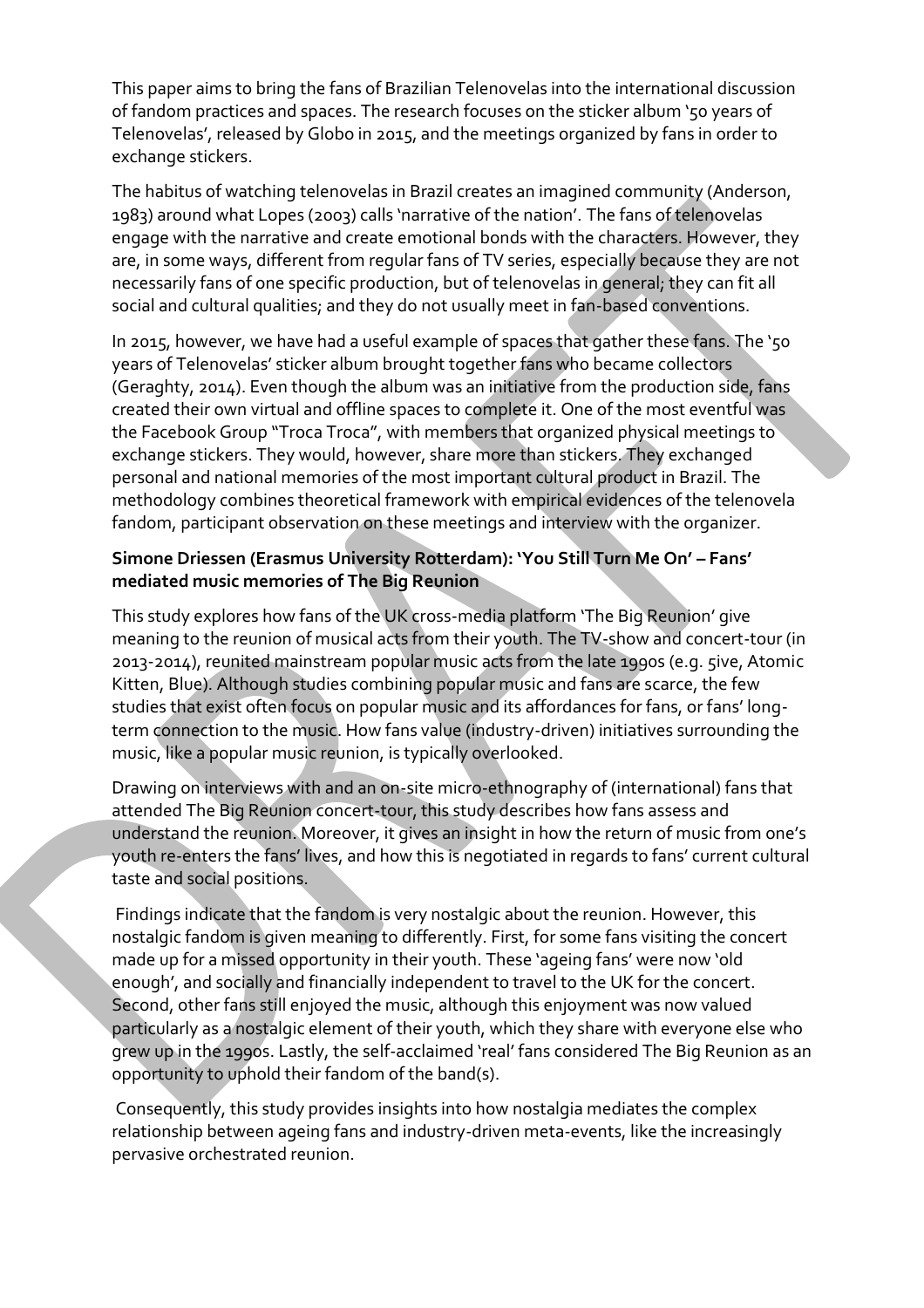### *Panel O: "The Force Re-awakens": Disney's Star Wars' Audiences*

### **William Proctor (Bournemouth University, England): 'This Time We'll Get it Right': Evaluating 'The Force Re-Awakens' Methodology**

"The World *Star Wars* Project" was launched at the Fan Studies Network conference in 2015. Phase One of the project, "The Force Re-Awakens," involved the distribution of an online questionnaire that aimed to capture horizons of expectation and anticipation about the (then) imminent release of *The Force Awakens*. The questionnaire was released less than three weeks before the film's release in order to capture "audiences in flight" (Barker, 2009) and during a period of heightened "fever pitch." The raw data includes over 1750 responses.

This presentation provides a self-reflexive evaluation of "The Force Re-Awakens" methodology. Adapting Martin Barker's mixed methods approach, in particular, the principles developed and tested for the international Lord of the Rings project, a form of survey was designed "which combines quantitative and qualitative capture within one implement" (Barker, Egan, Phillips & Ralph, 2016: 10). The aim, then, was to "discover patterns, connections, separations and oppositions within audiences" (ibid) on the cusp of the release of the first Star Wars film in a decade, the first since Disney's ownership, and the first without George Lucas' cast iron grip on the franchise.

### **Richard McCulloch (University of Huddersfield, England): Shiny Happy Prequels?: Young Audiences, 'Becoming a Fan' Narratives, and Anticipation for** *Star Wars: The Force Awakens*

The three films that comprise the *Star Wars* Prequel Trilogy (1999-2005) have developed a reputation as the black sheep of the franchise. Unlike Episodes IV-VI (1977-1983), which are routinely talked about as some of the most beloved movies of all time (Brooker, 2003; Kapell and Lawrence, 2006; Taylor, 2015), Episodes I-III have been roundly criticised for their purportedly banal plotlines, one-dimensional characters, and an overindulgence in digital effects. In short, they have been categorised as "illegitimate" installments that are best ignored. As Jenkins argues, the prequel films represent an "open wound" for the *Star Wars* faithful, "a trauma in the community that they're finding it difficult to work around" (2012).

What does this devaluation mean for the audiences who do enjoy the prequels – those who are faced with repeated reminders of their "unpopular" opinions, and treated as though they do not understand *Star Wars*? To what extent does this antifandom (Gray, 2002; 2005) impact on prequel fans' affection for (and anticipation of) the film series as it continues to unfold?

This video essay seeks to answer these questions through a discussion of audience questionnaire data collected by the "World *Star Wars* Project" in the build up to the release of *Star Wars: The Force Awakens* (2015). I demonstrate that "prequel choosers" – the 153 participants who selected one of the Prequel Trilogy films as their 'favourite' of the franchise – are differentiated more through their ages than their associations with a particular taste culture (Stewart, 2013). Several fans acknowledged the unpopularity of their opinions, but also noted that they were children or young teenagers when Episodes I-III were released, and tied their evaluative criteria to memorable viewing experiences in their formative years. Ultimately, the paper compares and contrasts prequel choosers'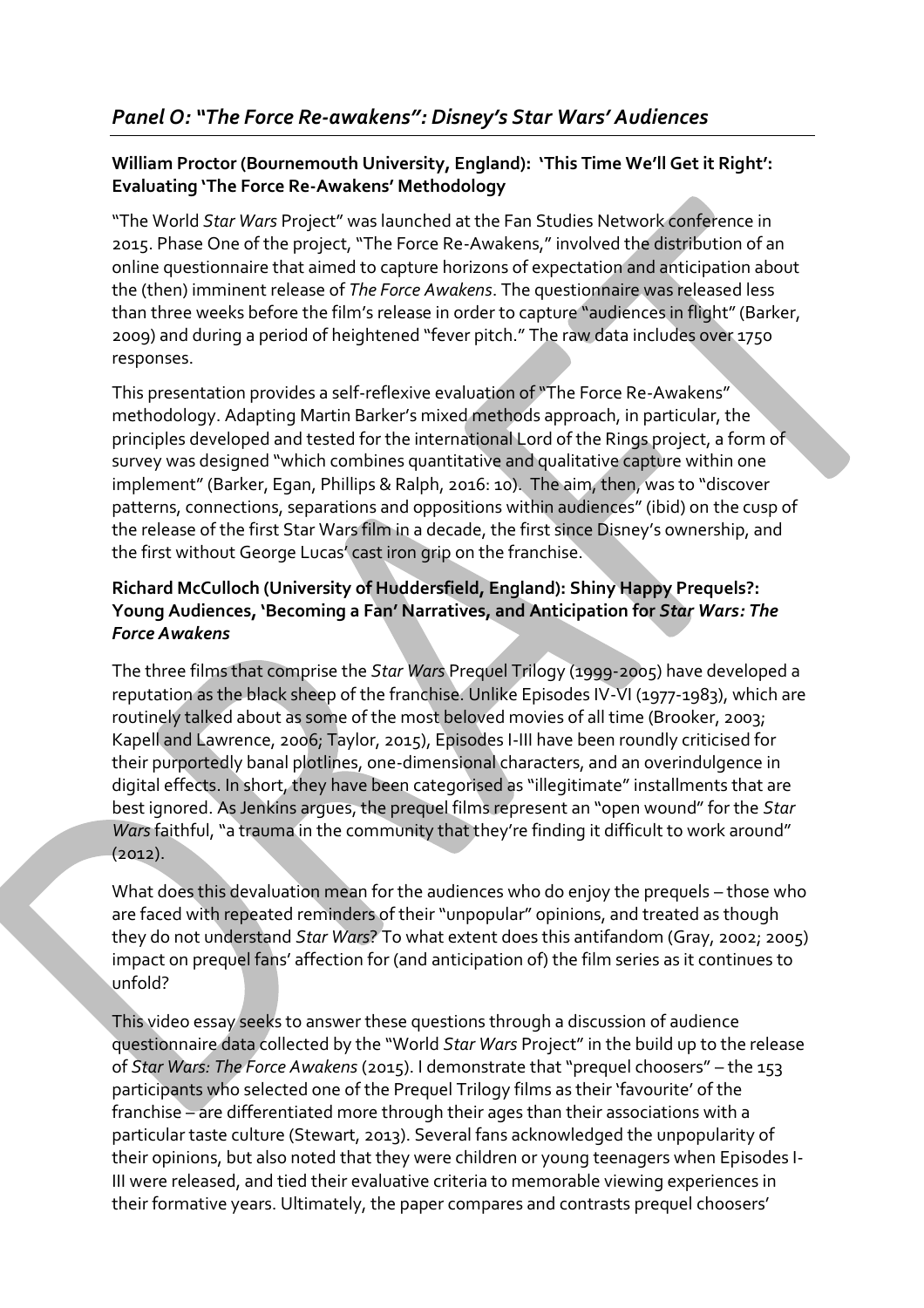"becoming a fan" narratives (Hills, 2015) – and their articulation of anticipation for *The Force Awakens* – with preliminary analysis of the wider dataset, the ultimate aim being to explore the relationship between long-term fandom, shifting cultural value, and the life course.

### **Lincoln Geraghty (University of Portsmouth, England):** *Star Wars: The Force Awakens* **Prediction Videos as Paratextual Fan Narratives**

In the build up to *The Force Awakens* (2015) Disney reformed the history of "a galaxy far, far way" whilst at the same time carefully unpicking previously established back-stories and eliminating peripheral characters popular with fans. While *Star Wars* canon has been established in films, books, video games and comics over the years, it is through fan-made websites, databases and online videos that the smallest of narrative detail comes alive. Despite Disney's attempts at fencing off what is "canon" from what is merely "legend" fans have responded with typical exuberance, eager to learn and relearn the newly established narrative. Before *The Force Awakens* fans used message boards and YouTube as platforms to predict what would happen in the new movie. Spoilers became hot topics as fan speculation grew. Gray and Mittell (2007) argue in their work on fan spoilers online, "spoilers tell us about contemporary narrative and textuality in the digital age" and "speak volumes about the changing nature of transmedia storytelling, serial textuality, and norms of narrative consumption." What this paper explores is how those predictions, spoilers and fan theories viewed before *The Force Awakens* became fuel for proselytization following plot and character revelations; laying the ground for further fan speculation and creative license. Such activity is similar to how Matt Hills describes the importance of the "expanded universe", which allows for multiple versions, multiple endings, and multiple characters (2002: 134). However, while Star Wars' narrative is contained by the new canon established by Disney, fan content serves to weave a more complex story that highlights the importance of agency within the fan community. Furthermore, the rapidity and volume of such paratextual material (some fan videos were uploaded within a few hours of the creator seeing the film) is indicative of contemporary fan culture where self-created narratives, predictions, spoilers and theories allow for greater interpretation and interaction with both text and audience.

### *Panel P: Pls come to Brazil: Fan Studies and transcultural perspectives on Brazilian digital fandoms and haters*

**Giovana Santana Carlos (Universidade do Rio dos Sinos (Unisinos), Brazil): Transcultural fandom: fans and industry in Brazilian Whovians**

This presentation seeks to discuss how *Doctor Who* Brazilian fans characterize and represent themselves as a transcultural fandom and how fans interact with the BBC. *Doctor Who*, a TV series produced by the BBC, is one of the longest series on television, celebrating more than 50 years since its first airing. Known as Whovians, *Doctor Who* fans are spread over the globe watching the series on television or the internet, in legal and illegal ways. As a transcultural fandom, we question what aspects characterize or differentiate Brazilian whovians? What can we find as "native fan cultural contexts"? As described by Chin and Morimoto (2013), these contexts are common to a cross-border fandom, where there's no influence on national and regional aspects. Besides this, we focus on the interaction between the Brazilian fandom and the show's producers, questioning the relationship between fans and industry that seem to be more complex than ever (Booth, 2015). For these purposes, based on an ethnographic approach, we interviewed Whovians who participate actively in Brazilian's fan clubs, as "Whovians RS", and collected digital data in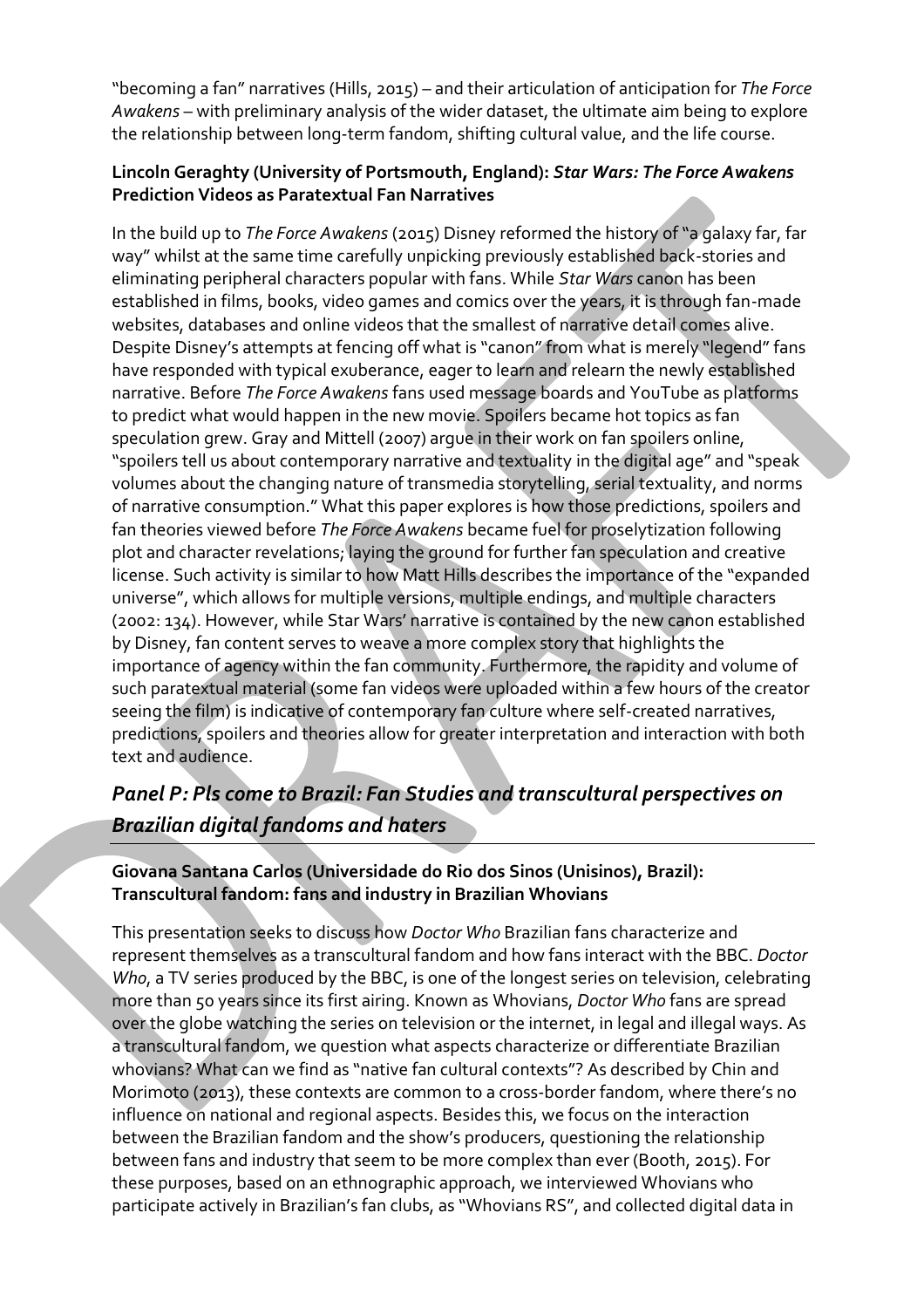their facebook page (such as photographs and fan arts) that represents them. We also discussed fan' studies in Brazil, which have been very recently growing and generally based on Anglo-American literacy, making us questions about a necessity, or not, of a Latin American approach.

### **Simone Pereira de Sá (Federal Fluminense University, Brazil) and Simone Evangelista Cunha (Federal Fluminense University, UFF, Brazil): Haters beyond the hate: stigma and prejudice against funk carioca on YouTube**

For almost 30 years, funk carioca has been one of the most loved musical genres among the working class youngsters in the city of Rio de Janeiro, Brazil. Nonetheless, funk's consolidation as a musical expression does not imply a wide cultural acknowledgement. Associated by middle-class music critics in Brazil to "bad taste" in music, and also to violence and sex, the musical genre has been one of the most persecuted by the media and the police forces, who have repeatedly used moral panic arguments to address the phenomenon. Lately, during the last ten years, funk carioca obtained national visibility in Brazil through its circulation on social networks sites and YouTube. However, the spread of funk music through these spaces did not help to diminish the prejudice against the genre. On the contrary, the social networks have been strongly used by haters of this musical genre to express their prejudice against funk. Regarding this context, the paper will discuss taste, stigma and value disputes around funk carioca on YouTube. Our analysis will focus on the comments posted by haters of funk on "Passinho do Volante" music video, which was the second most viewed music video on YouTube in Brazil during the year of 2013, analysing the most aggressive comments according to four categories: 1) Racial prejudice ; 2) Socio- territorial prejudice ; 3) Aesthetic criticism and repudiation of funk as cultural expression ; 4) funk popularization as a "threat " to the country's progress. Our theoretical and methodological references for the discussion are aspects of the sociology of music discussion on value and taste and more specifically Antoine Hennion's discussion on taste performance; and aspects of the Actor Network Theory related to Cartography of Controversies theoretical approach.

#### **Adriana Amaral (Universidade do Vale do Rio dos Sinos, Brazil), Rosana Vieira de Souza (Feevale University, Rio Grande do Sul, Brazil) and Camila Monteiro (University of Huddersfield, England): Fan activism: concepts, resistances and practices in Brazilian Digital Culture**

This present paper discusses the conceptual and theoretical basis about fan-activism as a form of social mobilization as postulated by Bennett (2012) and also fan-activism as political participation (Brough & Shresthov, 2012) and everyday resistance, in a free appropration of De Certeau´s idea (1984). In order to discuss these concepts we´ll first describe and detail some practices and cases of fan-activism in the wider context of Brazilian digital culture in four different ways: 1) On the way Brazilian fans deal with their own media products such as TV soap operas and reality shows; One interesting case is well represented in the practice of shipping of two different couples from TV Shows through Twitter (reality show *Big Brother Brazil* and *Em Familia* soap opera) that showed important debates about gender that were invisible to mass media before the significant volume of Tweets ; 2) the uses of fandom practices and remixes within related to global popculture icon such as *Game of Thrones*, *Super Mario*, *Harry Potter*, etc which were very prolific during Brazilian protests of June of 2013 in many Brazilian cities; 3) and on the other way round the activists using and appropriating fandom practices to their own agenda during their mobilizations and protests as studied by Brazilian authors such as Malini & Antoun (2013)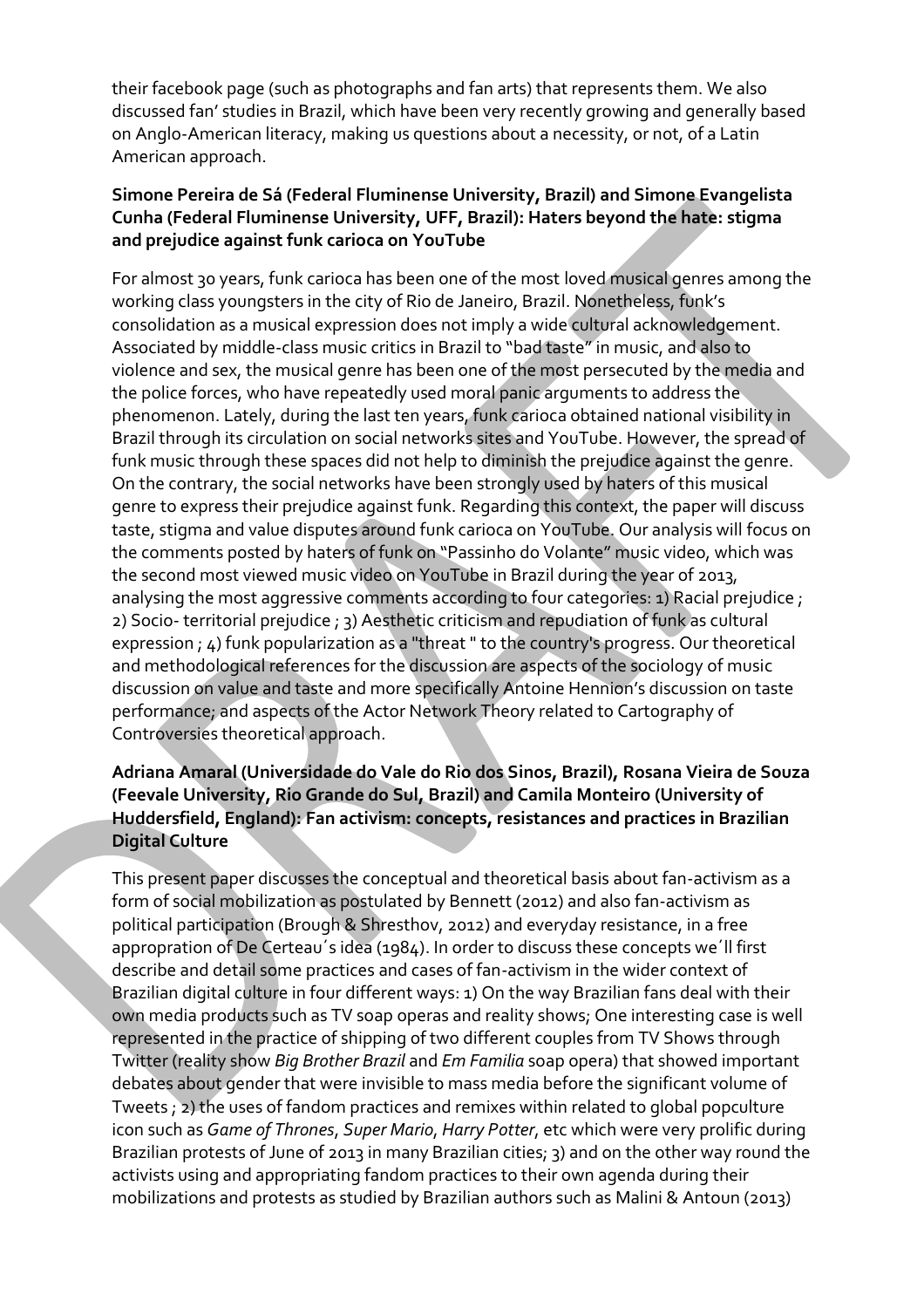and others; 4) the relationship between web celebrities and its fans in the case of Brazilian "rolezinhos" (a slang that means rides inside shopping malls) which have started as fandom meet & greet organized by teenagers who were famous web celebrities who want to connect with their fans and have created tensions and discussions about class and race and appropriations and uses of social media in the context of public/private space.

### *Panel Q: Ownership/Fan Producer Relations*

### **Rebecca Johnson (University of Southern California, USA): Doing Double Duty: The Music Supervisor as Fan and Professional**

This paper interrogates, through interviews with music supervisors, what it means to be a music fan while simultaneously being a professional working in the cultural industries. Music supervisors handle the administrative work necessary to license music, and in conjunction with clients, select music to be placed in visual media. The expanding body of literature on the explosion of pre-recorded music in advertising, film, and television has not addressed supervisors through the lens of fan studies, and explored the negotiations and tensions that arise for workers who identify as fans. This paper does so, alongside the literature on cultural, or creative, work.

The logics of being a fan are often at odds with industry, and I explore the ways supervisors distinguish between acting and listening as a fan, and acting and listening as a professional. I argue that though supervisors accept the (potential) disconnect between their interests as a fan and their clients' interest, and self monitor by strategically quieting the "fan", their fan identity and practices still play a role in the supervision process and their capacity to act as a professional. Conversely, I look at how acting, listening and interpreting music as a professional can influence and seep into fan identity and practices themselves—in positive ways, such as by broadening capacities for musical appreciation and reception, and in negative ways, such as by making it difficult to "switch off," and respond to music just as a fan—and I analyze how supervisors attempt to manage these shifts and tensions around what being a fan means. Finally, I argue that supervisors enforce a balance in the moral economy of the cultural industries.

### **Ann-Kristin Hensen (TU Dortmund University, Germany): Who Started the Fire? - "Hannigram" and the Discourse between Fans and Producers**

The complex, yet compelling story of NBC's *Hannibal* (2013 - 2015), revolving around a highly cultivated cannibal, has received a lot of praise. Especially the relationship between the two main characters – Will Graham and Dr. Hannibal Lecter – is a much discussed theme both within the series' narrative and in the fan community. While their relationship starts out strange and indefinable, many fans soon voiced their suspicion of the two characters actually being in love with each other – a suspicion which, in the end, seemingly turns out to be true, even though it did not seem to be planned by the producing side in the beginning.

The vivid discourse between the fans and the producing side can be observed across numerous media outlets and, upon closer examination, raises the question whether the particularly vocal and invested fan community influenced the text of the show itself, and reciprocally whether the show's producing side and their communication with the fandom fuelled the shippers, validating that what they saw was actually supposed to be there. In order to explore this issue, I will study the comments of the cast and producers concerning "Hannigram" and how they changed throughout the seasons. I will also examine the fans'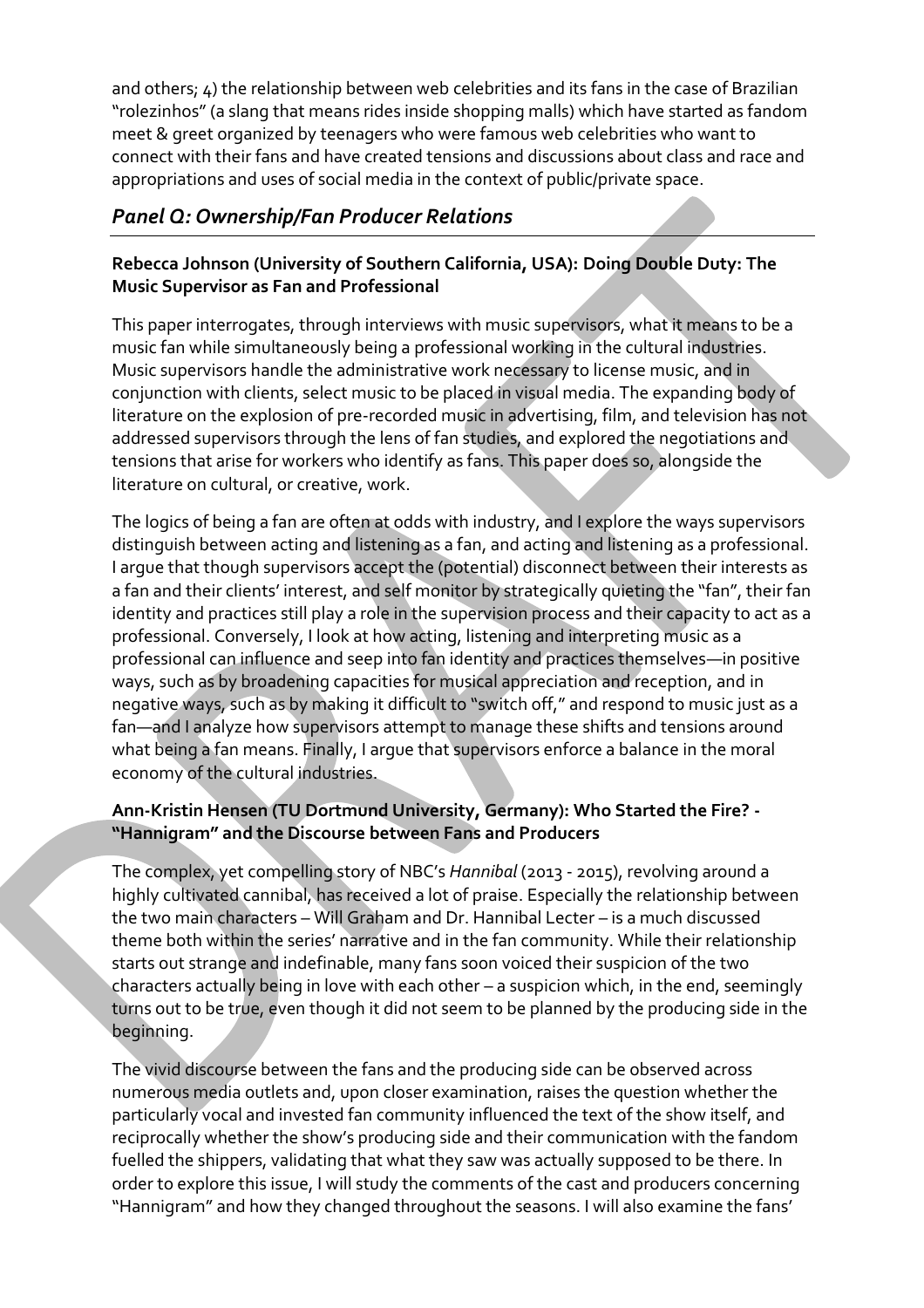reception of the pairing and how it might have been influenced by the cast's comments. My main objective is to investigate how the discourse with cast and producers reciprocally influences the fans' perception of the show. Ultimately, I want to explore how audiences of

### **James Rendell (Cardiff University, Wales): The Royal We: Ongoing Fan-Text Relationships With New (Para)textual Reincarnations of** *Battle Royale*

This paper situates itself within debates around fan identity, supported by marketing strategies seeking to reaffirm and/or subvert said identities (Hills 2005, Gray 2003, Hannerz 2013), by analysing the shifting Western branding and (re)formatting of Japanese cult film *Battle Royale* (Fukasaku 2000) (BR). As such, different fan audiences (re)negotiate what I term 'textual reincarnations' of *BR*. To do this, the paper utilises a paratextual approach (Gennette1997, Gray 2010), triangulating audience and journalistic responses to different DVD/Blu-ray versions of *BR*, focusing on privileging certain images that are combined and consolidated to frame meaning around textual reincarnations (Kernan 2004:7). The paper argues that whilst previous incarnations have situated both text and audience in opposition to Western mainstream cinema and its perceived target demographic, newer versions intertextually link *BR* with Hollywood blockbuster *The Hunger Games* (Ross 2012) (HG), a connection vehemently rejected by *BR* fans and journalistic pieces argued through quality discourse/anti-fandom rhetoric.

The paper begins by exploring *BR'*s paratexuality situating it within 'Asia Extreme' branding by Western distributor Tartan (Dew 2007, Shin 2009), recognised as adhering to Orientalist representations (Martin 2015), also analysing extra-textual material present through its DVD release. With Tartan selling their 'Asia Extreme' catalogue (Pulver 2009, Macnab 2008), the paper then explores how subsequent distributor Arrow creates textual reincarnations that not only seek to expand the film's hyperdiegesis via limited/collector editions, but also frames the text less within Japanese/pan-Asian frameworks and more through a general quality cult canon. The paper ends by looking at a reincarnation that moves away from cult status, to a linkage aimed at the perceived mainstream audience of *HG* and how such shifts are negotiated. The paper combines Fan Studies, going beyond static configurations of fan-text relationships, with Media Industry Studies, illustrating the importance of myriad paratextual frameworks, which encourage and/or disrupt ongoing fan interactions/ontologies.

### **Helena Dare-Edwards (University of East Anglia, England): Bringing Criminology to Fan Studies: Reintegrative Shaming, Intra-Fandom, and Fan/Producer Relationships**

Conflicts between fans and producers have a long and varied history, often coalescing around disputes regarding fan activity, particularly the invalidating of activities or interpretations that fall outside the producers' interests (Jenkins 1992; Johnson 2007). Today, as fans are more visible online so too are their practices and they are arguably more vulnerable to producers' dismissing or mocking their practices, pleasures, and identities. Producers' interactions with fans (Milner 2010) and 'in-text' representations of fans within fannish texts have been examined as disciplinary strategies (Felschow 2010; Johnson 2007) however, the mechanism(s) by which producers may seek to shame and discipline, without ultimately alienating their fanbase, has not been fully interrogated. Moreover, the ways in which producers approach fans and how these may subsequently shape fans' treatment of, and responses to, each other have been somewhat overlooked.

This paper suggests that criminologist John Braithwaite's (1989) reintegrative shaming theory (RST) provides a model through which to understand fan/producer and fan/fan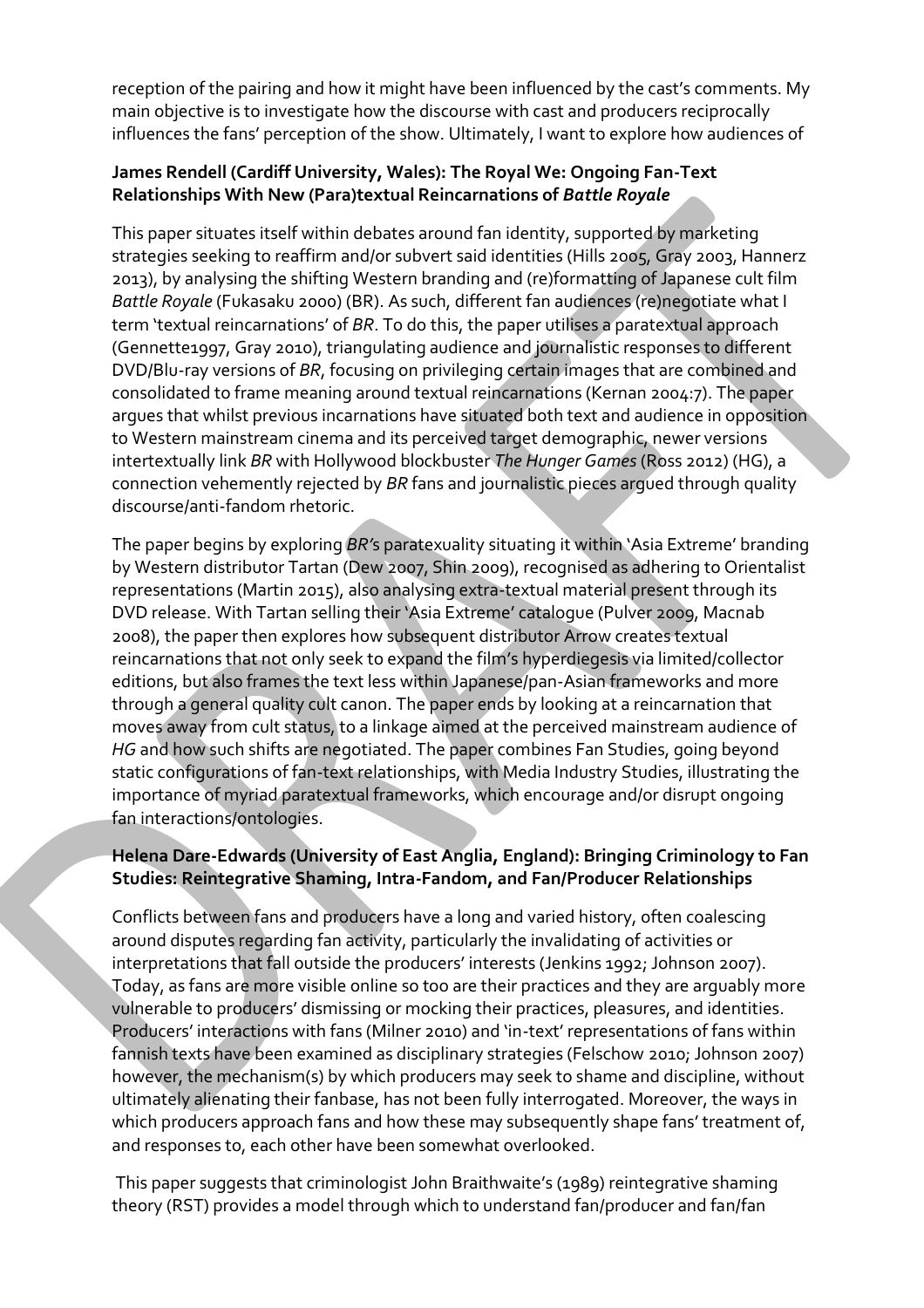relationships in the context of fan shaming. Specifically, RST works to account for the dynamics between the producer as 'shamer', fans as 'shamed', and the ways that fans position themselves (as reintegrated/disciplinarian), and others (as alienated/stigmatised) in return. Methodologically, RST allows for a triangulated approach to consider the strategies at play in producers' interactions with fans, how fan responses can be understood in terms of reintegration, alienation, or stigmatisation, and the implications of fan/producer tactics in the context of intra-fandom dynamics.

Primarily using the 'in-text' representation of fans in the controversial *iCarly* episode 'iStart a Fan War' and fan/producer discourse surrounding it as a case study, this paper draws on further examples from TV and music fandom to illustrate the wide-reaching application of RST in the age of social media.

### *Panel R: Politics and Activism*

### **Peter Krämer***(***University of East Anglia, England): The World of** *Avatar* **Audiences: From Fan Studies to Political Mobilisation**

Within a few months of its release in December 2009, *Avatar* had been seen by a substantial portion of the world's population. Commentators noted that the film did not only have a wide reach, but also affected many people deeply. Much of the initial debate in the media focused on so-called '*Avatar* depression' (Holtmeier 2013, 83-4). Journalists also reported on the use that political activists around the world made of *Avatar* iconography in their public actions (cp. Loshitzky 2012). The film's impact was so striking that researchers soon began to investigate the phenomenon, none more so than the religious scholar Bron Taylor, editor of the Journal for the Study of Religion, Nature, and Culture and of the 2013 collection *Avatar and Nature Spirituality*. Much of the academic work on *Avatar* published in Taylor's journal and edited collection and also elsewhere (e.g. Michelle, Davis and Vladica 2012) has explored how people engaged with *Avatar* - emotionally, intellectually, morally, politically. Some of this research situates itself within the framework of Fan Studies (e.g. Istoft 2010 and 2013, and Holtmeier 2013). Yet even in those studies that do not do so, people's observed engagement with *Avatar* often has a scope and intensity which is comparable to that found in dedicated fandom (cp. Gould, Ardoin and Hashimoto 2013; and DeLay, Ferber and Wiebe-Neufeld 2013).

In this paper, I summarise the above research, before outlining a project that I am working on with the philosopher and environmental activist Rupert Read. This project is meant to apply the insights of existing *Avatar* research and of recent work on the intersections of popular culture and grass-roots politics (notably Jenkins et al 2016) in the creation of an internet platform which will enable, and encourage, people with a strong interest in the movie to take political action.

### **Ally McCrow-Young (Lund University, Sweden): Consumer Activism and the Milk Wars: Passion and Sites of Resistance in Oatly's Fans**

In 2014, Swedish oat milk producer Oatly was sued by the dairy lobby LRF Mjölk, for their use of marketing slogans such as "It's like milk, but made for humans" and "No milk, no soy, no badness." The dairy lobby claimed these slogans painted cow's milk negatively, sparking an intense debate in the media over the health benefits of both kinds of milk. This dispute engulfing the lawsuit was dubbed the "milk wars" and garnered sustained media coverage up until and beyond the court's decision in November 2015. Although Oatly lost the lawsuit, the company's sales skyrocketed and a passionate and dedicated supporter base was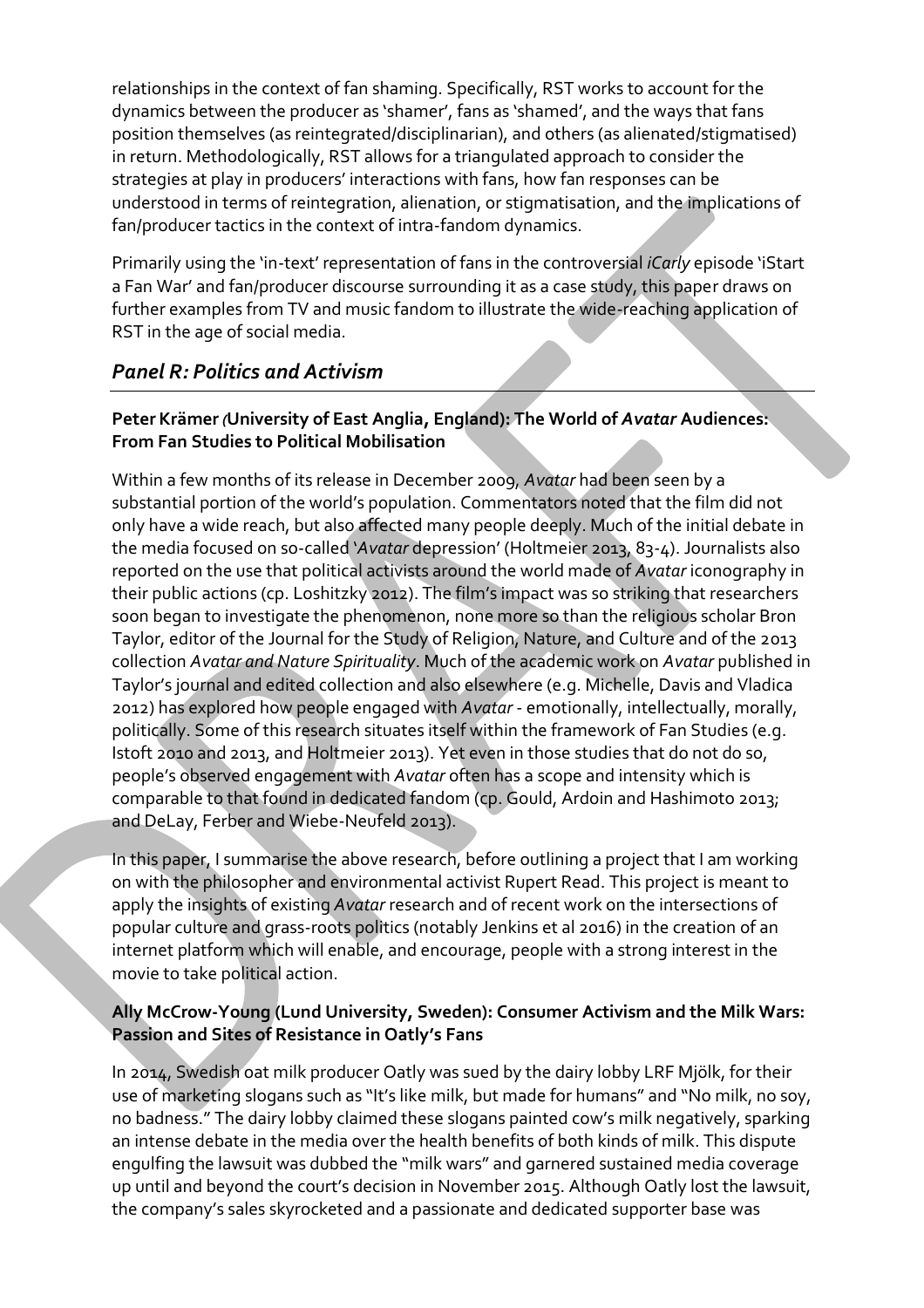revealed. These Oatly consumers were moved to write letters, produce music videos and create a myriad of fan pages on social media in defence of Oatly. Oatly's CEO Toni Petersson sums up this emotional engagement saying "our fans fought the war for us".

This paper explores the passion and co-creative labour of Oatly's supporters, looking at the identity politics involved in this blurring of cultural and political participation. Since all fan activity is in some way mediated, this paper investigates how these practices can be likened to forms of political engagement through new media. Through an analysis of social media content and fan texts, as well as in-depth interviews with Oatly supporters and personnel, it explores the ways fans appropriate and re-mix commercial messaging to express their own political values and identities. Situated in media and communication studies, but also drawing on social movement theory, this is an interdisciplinary approach to fandom which seeks to understand engagement as both resistance and self-expression. It addresses questions such as; in what ways are the mechanisms of commodity activism similar to fan activism; and, how can we understand these activities through the lens of fandom studies?

#### **Leandro Augusto Borges Lima (King's College London, England): Political conversation on gender and sexuality in** *Mass Effect***: a Brazil-UK study with gamers**

This paper analyses how *Mass Effect* configures political conversation within gamers. Focusing on gender and sexuality issues, without leaving aside an intersectional perspective that takes into account matters of ethnicity, age and class, among others, the hypothesis of this research is that videogames are tokens for everyday political conversation within society. This hypothesis builds on William Gamson's work in *Talking Politics* (1992) where he argues that media, personal experience and popular wisdom are the three key sources of argument to political conversation. The theoretical scope focus on the contributions of key authors from ludology and narratology thought, as well as the remarks of symbolic interactionism regarding play and game as interactional and communicative practices.

Exploring interviews with *Mass Effect* fans in Brazil and UK, I aim to comprehend the diverse affordances of videogames and how they influence gamers perception of gender and sexuality politics. Adopting a mixed methods analytical framework that relies on the narrative method as outlined by Somers (1994) in order to assess videogame influence on political conversation, and the understanding of videogames as a configurative medium (Moulthrop 2004; Eskelinen & Tronstad 2003; Harvey 2015), the paper accounts for several instances of gamers interaction with gaming and the overall network of relations that encompasses and influences the practice. The findings point to a type of engagement with the content that hints towards the importance of affect as a configurative characteristics of videogames. Exploring the affective affordance enables gamers and developers to engage with political themes of importance to society. This is specially the case with a thriving fan community such as the one of *Mass Effect*.

#### **Megan Farnel (University of Alberta, Canada): Hot Fandom, Cool Gamers: On Gamers and/as Fans**

Are gamers fans? Certainly not the ones progressive players and scholars should be listening to, apparently, given that the title of fan often circulates as a grave insult both in gaming culture and criticism. Leigh Alexander's infamous indictment of Gamergate, for example, attributes the movement's violent misogyny to "young men with plush mushroom hats", "wailing hyper-consumers" who spend their time "queuing passionately